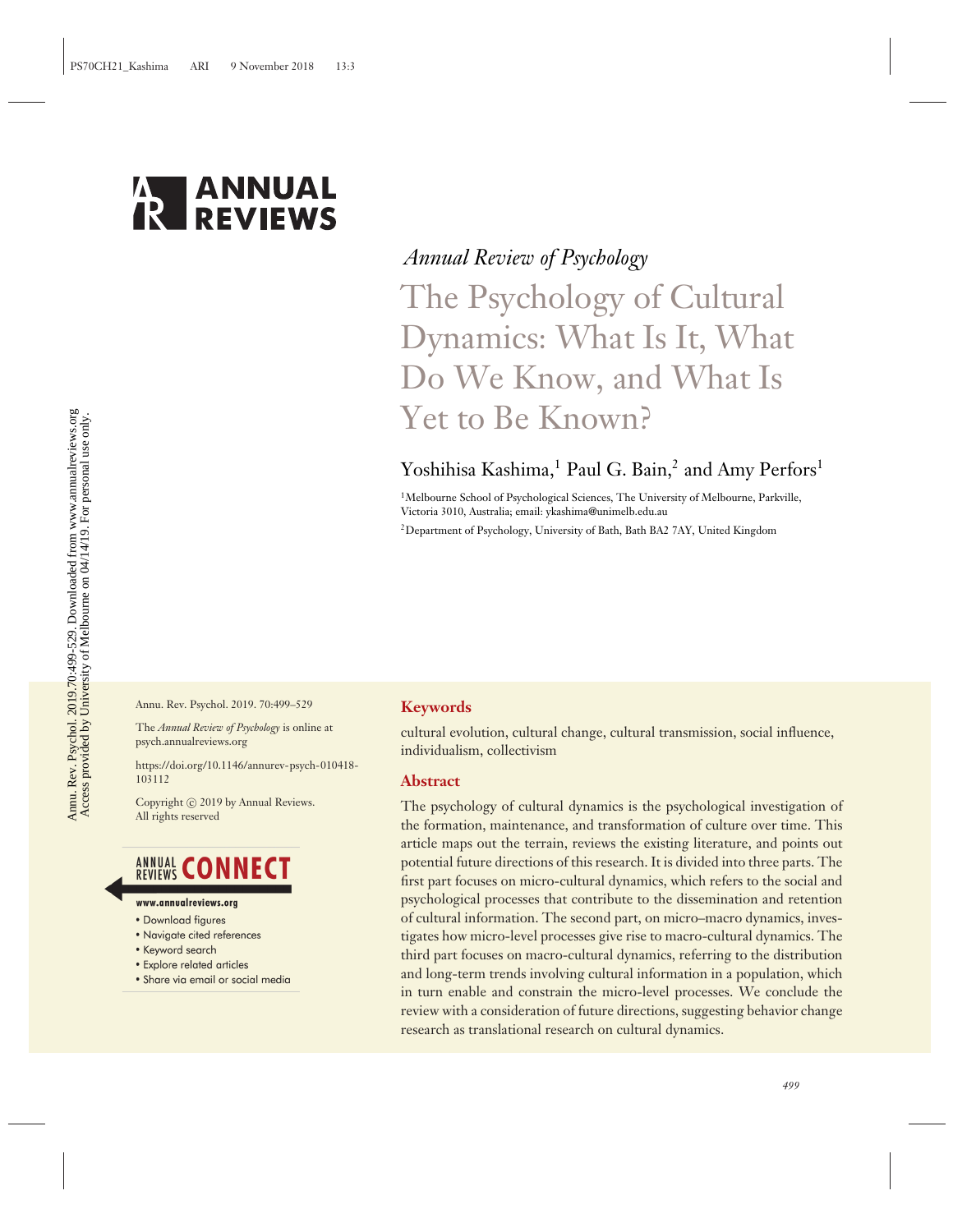## **Contents**

| 502 |
|-----|
| 503 |
| 504 |
| 504 |
| 504 |
| 505 |
| 505 |
| 508 |
| 508 |
| 508 |
|     |
| 510 |
|     |
|     |
|     |
|     |
|     |
|     |
|     |
|     |

## **INTRODUCTION**

Culture is squarely on the research agenda of psychological science. The conception of the person as a meaning-making and meaning-consuming being is now embedded in psychology, and culture as a source of meaning is now integral to psychological theorizing (Kashima 2016b). In the past, much of the research on the culture–mind interface took a synchronic perspective, documenting contemporary cultural differences by comparing human populations around the globe or priming cultural ideas and practices (for a recent review, see Oyserman 2017). More recently, however, a diachronic perspective called cultural dynamics has emerged (Kashima 2014, 2016b); this perspective examines how psychological processes are involved in the stability and change of culture over time. In the changing global landscape of the early twenty-first century, a psychological science of cultural dynamics is a necessary complement to the synchronic perspective in culture and psychology.

## **WHAT IS CULTURE, AND WHAT ARE ITS DYNAMICS?**

We conceptualize culture as the set of socially transmittable information in a population, which can influence cognition, affect, and behavior (e.g., Kashima 2016b). This includes ideas and practices and can be represented in the brain and body as well as in the artefacts produced by people (e.g., technologies, mass media, books, websites). Foundational to this perspective is population thinking, i.e., considering cultural information available to a human population as a whole, where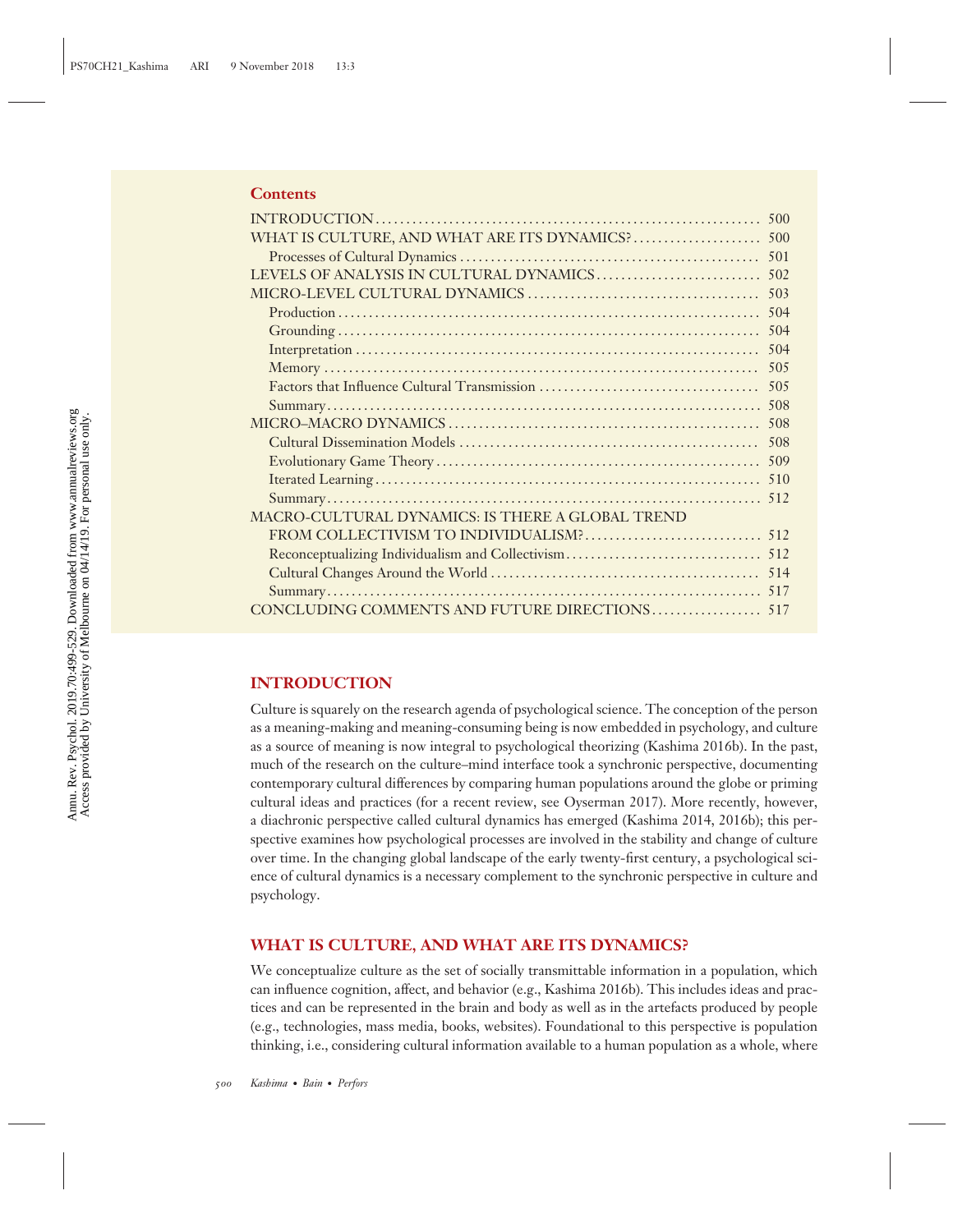a population may be geographically localized or distributed over a wide spatial area, the Internet, or even the totality of humanity. This perspective is largely in line with the conception of culture in psychology (e.g., Hong et al. 2000), anthropology and cognitive science (e.g., Boyd & Richerson 1985, Sperber 1996), and biology (e.g., Cavalli-Sforza & Feldman 1981, Dawkins 1976). Cultural dynamics is about the formation, maintenance, and transformation of culture over time in this sense. Although this approach is often called cultural evolution, we prefer to call it cultural dynamics to clearly demarcate it from social evolutionary theories of the late nineteenth and early twentieth centuries.

## **Processes of Cultural Dynamics**

There are three main processes in cultural dynamics: how novel cultural information is introduced to a population, how it is transmitted, and how its prevalence changes.

**Introducing novel cultural information.** How does cultural information become available to a human population? One pathway is invention—novel cultural information that has not previously existed in the population is endogenously produced within the population (for a broad review, see Muthukrishna & Henrich 2016). Simonton (2011) suggests that inventive psychological processes often result from combining existing cultural ideas and practices. Innovations appear to show this pattern in online music catalogs and Wikipedia (Tria et al. 2014), and US patents (Youn et al. 2015). Another pathway is importation, which occurs when cultural information invented elsewhere is brought into a population. There is a growing literature on reactions to imported cultural artefacts (for a recent review, see Morris et al. 2015).

**Social transmission of cultural information.** Cultural information, once introduced, may be socially transmitted to other individuals. Cavalli-Sforza & Feldman (1981) distinguished three types of cultural transmission: vertical (from parents to their offspring), oblique (from one generation to the next without a genetic relationship), and horizontal (within the same generation). In addition, a reverse-vertical or oblique transmission, where cultural transmission progresses from a younger to an older generation, is possible, especially in new technology domains.

**Altering the prevalence of cultural information.** As cultural information is transmitted throughout a population and across generations, its prevalence (i.e., the proportion of people who use it at a given point in time) changes. The term cultural drift describes prevalence changes due to random fluctuations. Bentley et al. (2004) provided some evidence of cultural drift in baby names in the twentieth-century US census, pottery motifs in Neolithic Germany, and patents and their citations in the United States. However, Acerbi & Bentley (2014) found some evidence that prevalence changes are not purely random cultural drift in color terms, US baby names, and music preferences, as did Sindi & Dale (2016) with a large corpus of word frequency data in Google Ngram (for more information about Ngram, see Michel et al. 2011).

The distribution of cultural information may also change due to selection. If cultural information confers some benefits in adapting to the environment, its use is likely to be reinforced and the likelihood of its future reuse increases. In contrast, if it incurs some costs, the likelihood of its future use is reduced. The net adaptiveness is often called fitness, and fitness-enhancing information is likely to become more prevalent. Although fitness in biological evolution is measured in terms of reproductive success, cultural fitness captures a far broader set of costs and benefits.

Kashima (2018) considered cultural adaptation to a variety of environments. Within a niche constructionist perspective (e.g., Laland et al. 2000, Oishi 2014), a human population constructs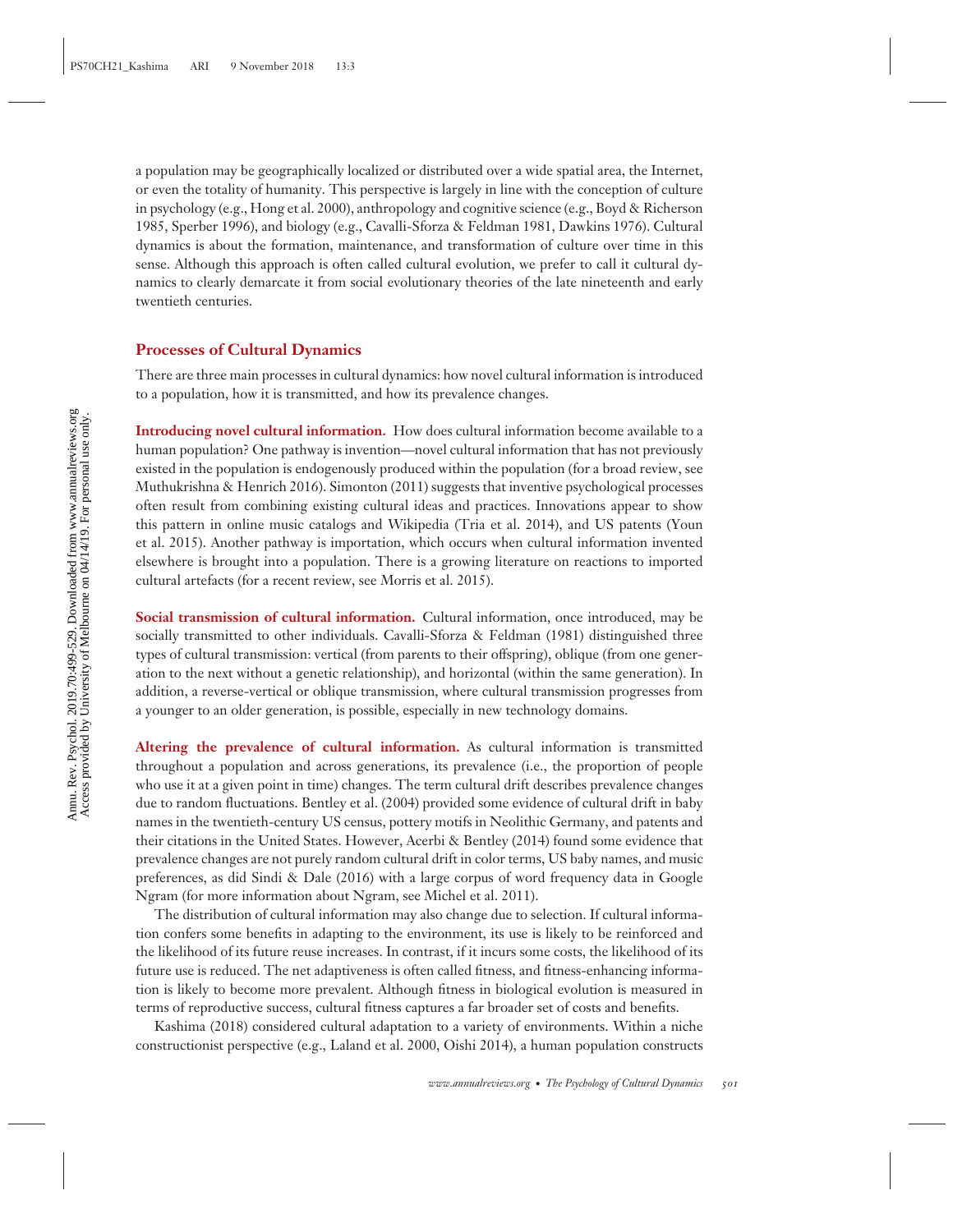| <b>Type of Environment</b> |               |            | <b>Examples</b>                                                                                                     |
|----------------------------|---------------|------------|---------------------------------------------------------------------------------------------------------------------|
| Natural                    |               |            | Climate (Van de Vliert 2013)                                                                                        |
|                            |               |            | Pathogen (Fincher et al. 2008)                                                                                      |
| Human-made                 | <b>Built</b>  |            | Carpentered world (Segall et al. 1966)                                                                              |
|                            | Social        | Economic   | Mode of production (Talhelm et al. 2014, Uskul et al.<br>2008)                                                      |
|                            |               | Intergroup | Competition (Richerson et al. 2016)<br>War (Turchin et al. 2013)                                                    |
|                            |               | Intragroup | Population density (Gelfand et al. 2011)<br>Residential mobility (Oishi & Talhelm 2012)<br>Free riders (Nowak 2006) |
|                            | Psychological |            | Anxiety (Pyszczynski et al. 2015)<br>Cognitive and communicative capacities (Kemp et al.<br>2018)                   |

**Table 1 A variety of environmental challenges**

the human-made environment using cultural information available to them (i.e., cultural niche construction) in adaptation to the natural environment. However, the human-made environment itself—including the built, social, and psychological environments—also presents environmental challenges to the human population. **Table 1** summarizes these challenges and lists examples. Cultural information that increases adaptiveness to these environments is selected in, and information that decreases adaptiveness is selected out—in this sense, the selection process is said to be Darwinian (Mesoudi 2011). Thus, fitness in a cultural context can include how well the cultural information is adapted to the psychology of the individuals involved, constraints on efficient communication, and the physical and social environments. The complex interaction among these factors appears to play an important role in the evolution of words and concepts in color, kinship, spatial, and numerical domains (Kemp et al. 2018).

While acknowledging that culture aids in adaptation and that selectionist mechanisms are at play, Sperber and his colleagues (e.g., Claidiere et al. 2014) have suggested that culture changes via ` attraction as well: Transmitted cultural information undergoes transformation and eventually ends up in a cultural attractor within the complex cultural dynamical system. Bloodletting as a treatment for illness may be an example (Miton et al. 2015)—the idea that a physical ailment can be cured by letting blood out from the same location (e.g., bloodletting from the head to cure headache) appears to be widespread in diverse traditional cultures, and a story about bloodletting is more likely to be communicated than stories about other equally questionable treatments. Although its precise formulation is still to be worked out, this perspective aspires to present an alternative metatheoretical perspective to the neo-Darwinian theory of cultural evolution. Nonetheless, attraction processes may still be understood as adaptation to the psychological environment.

### **LEVELS OF ANALYSIS IN CULTURAL DYNAMICS**

Cultural dynamics have been examined at two levels: cultural changes over time at the macro-level and cultural transmission processes at the micro-level. Macro-level cultural trajectories are often perceived by individuals in their social environment and represented as norms (Kashima et al. 2013b) that impact micro-level cultural transmission (Kusumi et al. 2017). However, the converse also holds: The micro-level activities of individuals interacting in social networks aggregate to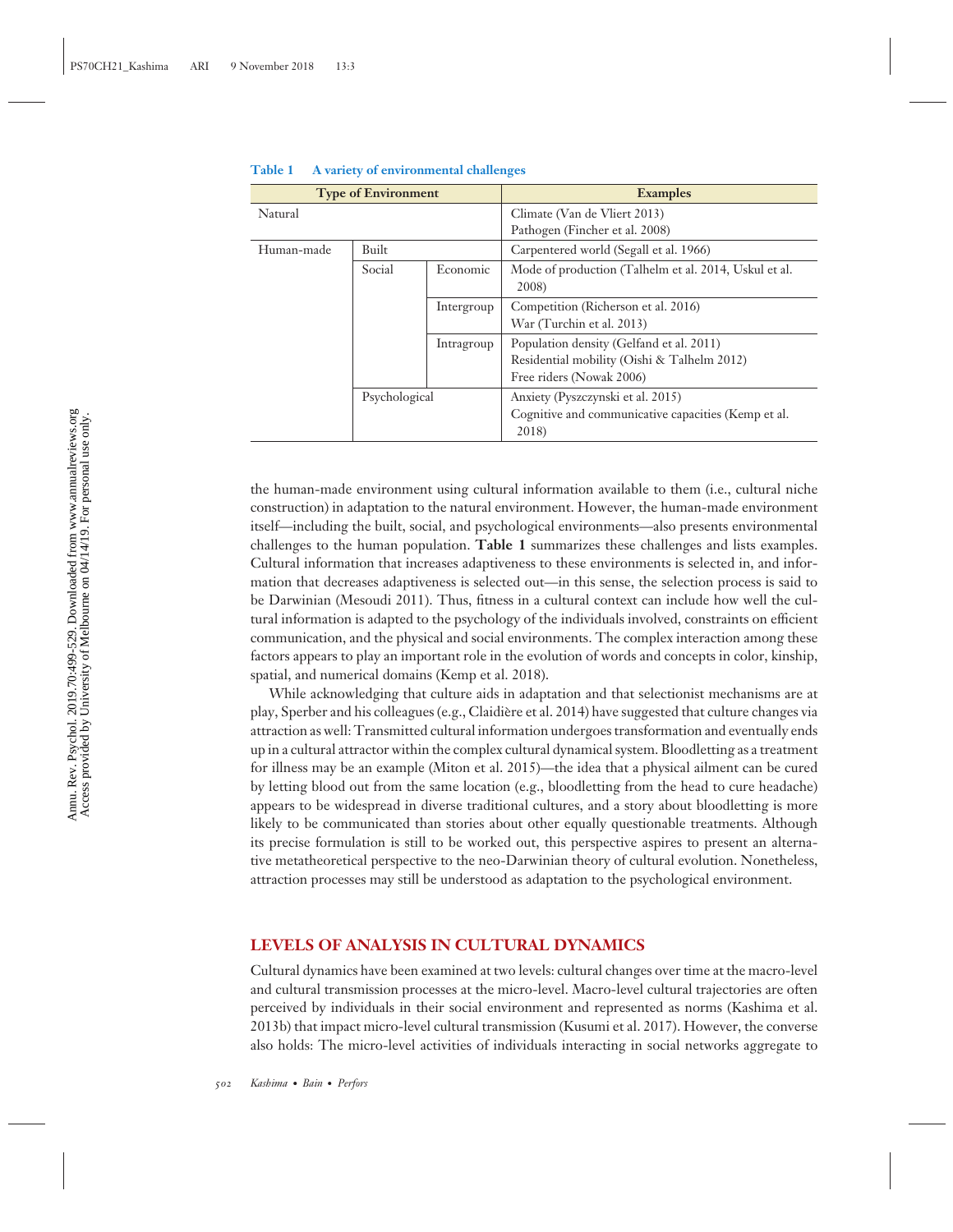affect macro-level cultural dynamics. We first review the literatures that attempt to examine this process of emergence.

## **MICRO-LEVEL CULTURAL DYNAMICS**

Central to micro-level cultural dynamics is the idea that cultural information is socially transmitted: A person who possesses cultural information acts as its sender, and the information is taken up by receivers; these transmissions all occur in some context. Kashima (2016a) distinguished four subprocesses—production, grounding, interpretation, and memory. In production, cultural information is put into a form that can be interpreted by receivers. Through grounding, the sender and receivers establish a mutual understanding of the cultural information and add it to their common ground. During interpretation, the information is translated to representations in the brain and body of the receiver and stored in memory (**Figure 1**).

The subprocesses differ in the extent of subjectivity and intersubjectivity, with memory being most subjective, grounding being most intersubjective, and production and interpretation being in between at the interface of the subjective and the intersubjective. They are conceptually interdependent and do not have to occur in sequence. Cultural transmission can go straight from production to interpretation without grounding, e.g., in instruction, where a sender provides information largely without receivers' acceptance, or in imitation, where a receiver learns information from a sender through observation without the sender intending to give the information (for a review of instruction and imitation, see Legare 2017). When both the sender and receiver collaboratively exchange information, however, grounding is essential. Cultural artefacts such as songs, books, and other products, including television entertainment and other mass media (Morling & Lamoreaux 2008), are intersubjectively available to the extent that they can be interpreted by those who share a culture. Every time people meaningfully engage with a cultural artefact, the artefact is interpreted, and its meaning and memory traces are strengthened for future use. Cultural artefacts can, thus, represent cultural information and contribute to cultural dynamics regardless of the producers' intent.



#### **Figure 1**

Subprocesses of social transmission of cultural information (Kashima 2016b), which translate between, on the one hand, intrapersonal and subjective representations and, on the other hand, interpersonally observable and potentially intersubjective representations of cultural information. Production transforms the intrapersonal into the interpersonal; grounding establishes mutual understanding of the interpersonal; interpretation transforms the interpersonal into the intrapersonal; and memory stores the intrapersonal representations. Artefacts—enduring things in the world that are interpersonally observable—can also intersubjectively represent cultural information.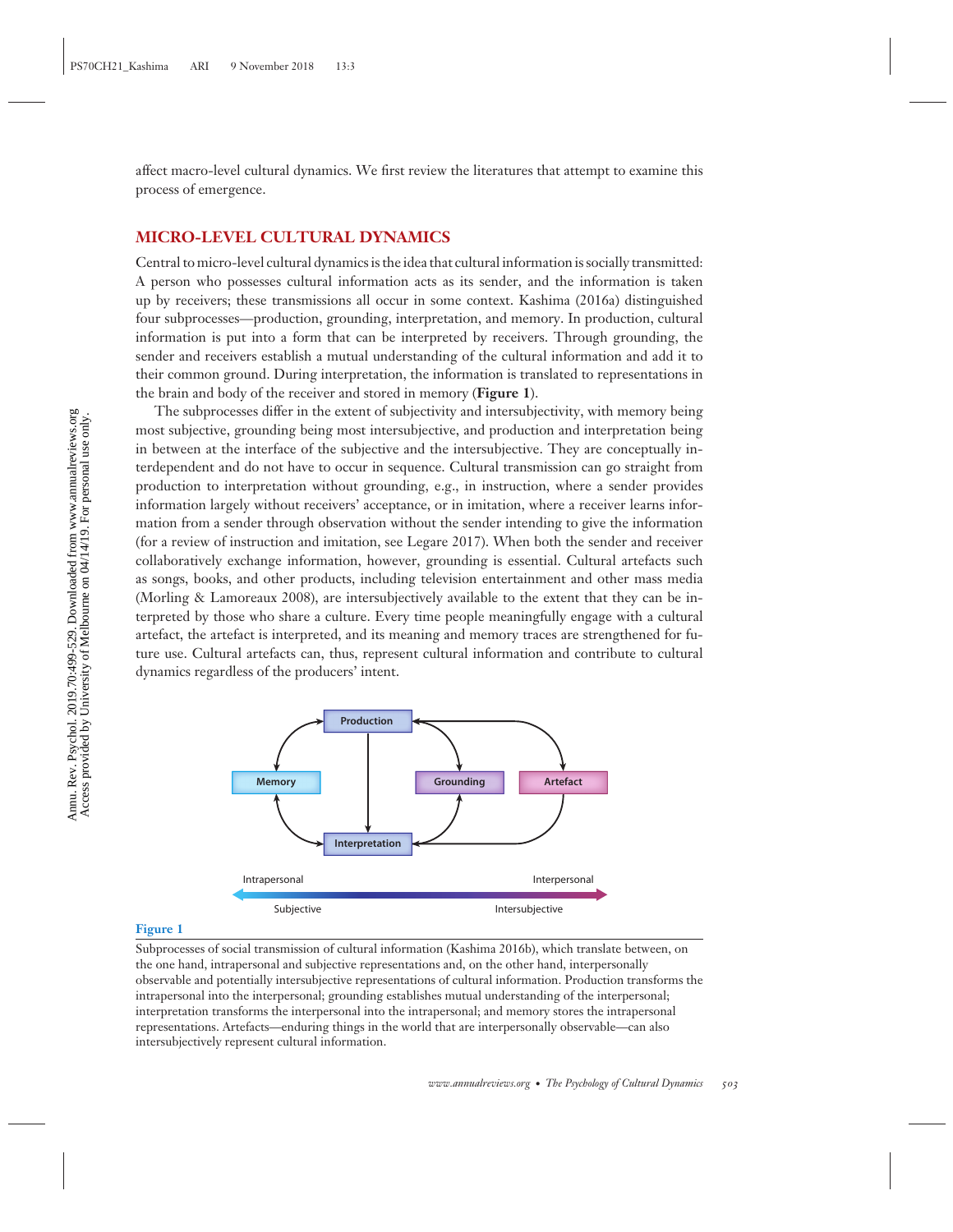## **Production**

Production is constrained by the accessibility of cultural information in the sender's memory, as well as by the comprehensibility and acceptability of the cultural information to the receiver. Given the interdependence among the subprocesses, the method of serial reproduction (Bartlett 1932) is often used to examine production in cultural transmission. In this method, cultural information is transmitted from one generation of participants to the next generation, which then transmits it to the subsequent generation, and so forth, in a chain. Thus, all subprocesses of cultural transmission are included in the task structure. Typically, each generation consists of one individual but may include multiple individuals. The use of this method is extensive, spanning animal and human cultural transmission literatures (for a review, see Whiten et al. 2016).

## **Grounding**

Grounding establishes a mutual understanding, called common ground (Clark 1996, Kashima et al. 2007), between the sender and receiver about the produced cultural information. Grounding typically requires the sender's presentation and the receiver's acceptance of the information; the sender and receiver, then, believe or take for granted that they both accept the information for the current purpose. Mutuality is achieved by sending verbal or nonverbal acknowledgment to each other when both people assume or establish that they share the same common ground. When cultural information is grounded and mutually shared, the information may take on the status of shared reality (Echterhoff et al. 2009) and powerfully engages human psychological processes, inducing stronger emotions (Boothby et al. 2014, Peters & Kashima 2007) and motivations (Carr & Walton 2014, Shteynberg & Galinsky 2011), both of which help to consolidate the memory of the information (Echterhoff et al. 2008).

#### **Interpretation**

Although cultural information is often treated as if it is simply copied in cultural transmission (e.g., Dawkins 1976), it often involves the receiver's active interpretation (e.g., Bartlett 1932). Consider the situation where hunter gatherers are foraging for fruits. An experienced forager performs a culturally meaningful action by collecting some fruits and discarding others. Cultural learners can learn to perform the same action by imitation but may go further and interpret that the collected fruits are good in some sense. Kashima and colleagues' (2015) research suggests that cultural learners acquire the meaning of action by active interpretation. In a simulated foraging task, a cultural learner was placed beside a cultural old-timer who was knowledgeable about their foraging context. On a shared computer screen, a novel stimulus that represented a fruit was presented, and the old-timer either collected or discarded the fruit using a joystick. The learner learned to perform the same actions by imitation but also acquired implicit attitudes toward the stimuli—feeling more positively toward the collected than the discarded fruits—in alignment with the old-timer's actions.

Similar processes can occur through cultural artefacts. Weisbuch et al. (2009) found that the nonverbal behaviors directed toward a group member (e.g., African Americans) by other characters in television shows can transmit cultural information about attitudes toward the target group. In many US television shows, more negative nonverbal behaviors are directed toward African American characters than toward White American characters, and viewers of more race-biased television shows tend to have more negative implicit attitudes toward African Americans. When participants were exposed to silent video clips of race-biased television programs, they later showed more negative implicit attitudes toward African Americans. Analogously, Weisbuch & Ambady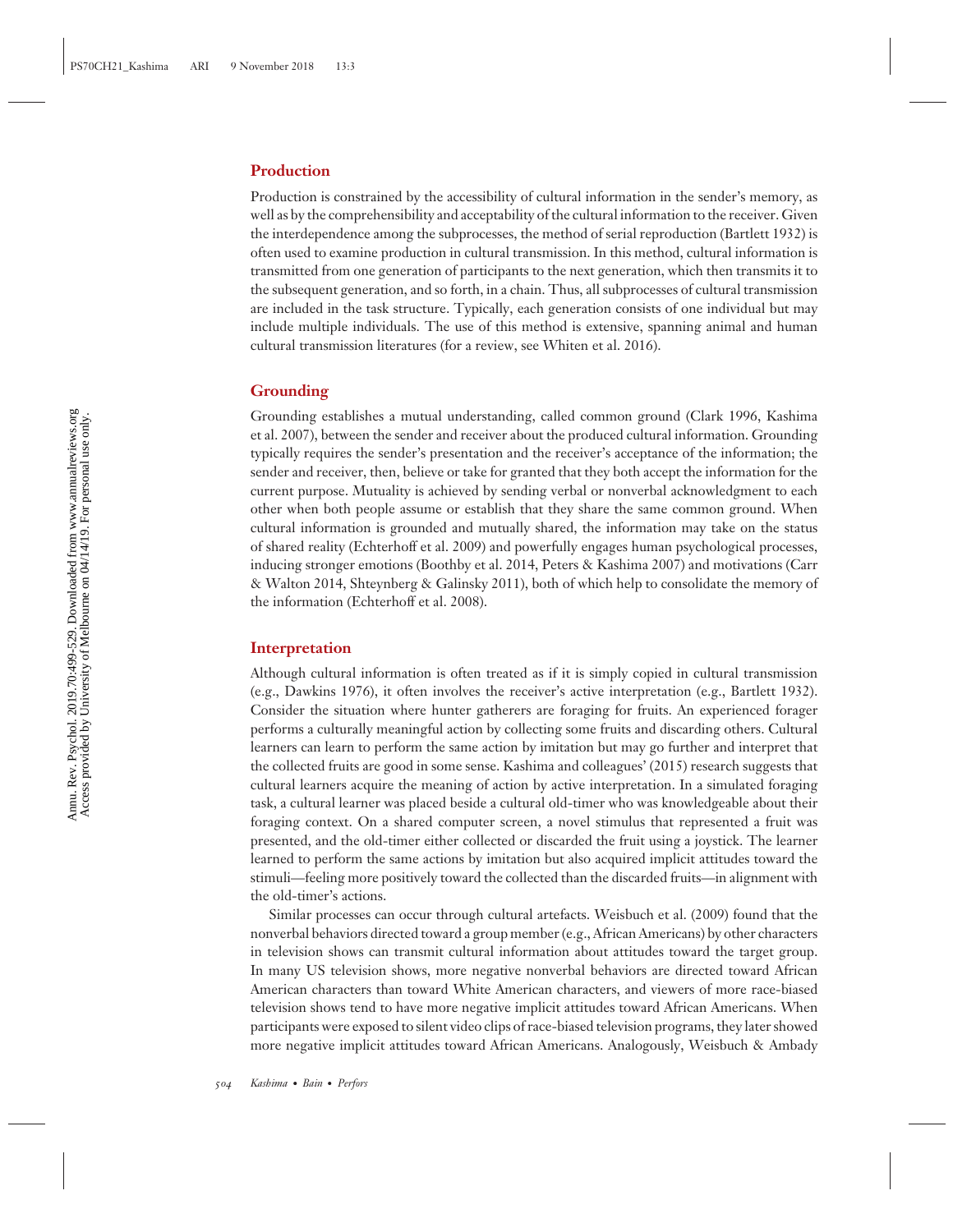(2009) found an effect of exposure to nonverbal behaviors on women's ideal body size, which they found was mediated by perceived cultural ideal body size, suggesting the importance of the perceived norms of the cultural group.

#### **Memory**

The very act of cultural transmission can affect memory. When senders converse with receivers about an event, some aspects are selected and explicitly discussed, whereas other aspects are left out. Hirst, Coman, and their colleagues (e.g., Coman et al. 2009, Cuc et al. 2006) have shown that what is said in cultural transmission is cognitively rehearsed and more likely to be remembered, but what is left out is more likely to be forgotten through retrieval-induced forgetting (Anderson & Bell 2001). When people learn pairs of items that belong to two different categories (e.g., animal–cat, animal–dog; vegetable–broccoli, vegetable–pea) but are induced to retrieve only one pair (e.g., animal–dog), they tend to forget the other pair in the same category (i.e., animal–cat) even more often than those pairs that were not induced (i.e., vegetable pairs).

Analogous processes occur in the context of cultural transmission in socially shared retrievalinduced forgetting (Cuc et al. 2006). For instance, Coman et al. (2009) recruited residents of the New York City area to ascertain their memories of the September 11 attacks. Their memories were classified into categories such as time (e.g., "I heard about the attacks at 9:00 AM, I woke up at 8:00 AM that day") and location (e.g., "I heard about the attacks at home"). Two participants were randomly paired to converse about their experiences of the September 11 attacks. The conversations were coded for the memories mentioned in the conversation for each participant. The researchers hypothesized that participants who listened to their partner mention their memory in a category (time, e.g., "I woke up at 7:30 AM") would be induced to covertly retrieve their own memory of that type (e.g., "I woke up at 8:00 AM") but to forget their related but unmentioned memory of that type (e.g., "I found out about the attacks at 9:00 AM") even more than their memories that were both unrelated and unmentioned (location, e.g., "I heard about them at home"). Consistent with this reasoning, a recognition test showed that participants responded to the related but unretrieved items more slowly and with more errors than to either the retrieved items or the unrelated ones. Thus, the act of cultural transmission can select for the transmitted information, but it may also inadvertently select out other information.

## **Factors that Influence Cultural Transmission**

People tend to transmit information that is instrumental for adaptation to and survival in their environmental niche, as well as socially adaptive to their social environment. Nonetheless, the context of transmission profoundly affects which information is likely to be transmitted. We address each of these factors in the sections below.

**Agency and sociality.** Humans appear to be particularly attuned to information about agency. For instance, people tend to recall words for animate beings (e.g., baby, bee, engineer) better than those for inanimate objects (e.g., doll, drum, journal) even after controlling for word frequency and other factors known to influence recall (Nairne et al. 2013). Nairne & Pandeirada (2008) argued that the human memory system evolved in adaptation to the hunter–gatherer environment, so people tend to recall information better when it is encoded in terms of its relevance for survival in a hunter–gatherer setting, such as foraging, than when it is encoded for its relevance for scavenging (Nairne et al. 2009). Arguably, animacy would be critical information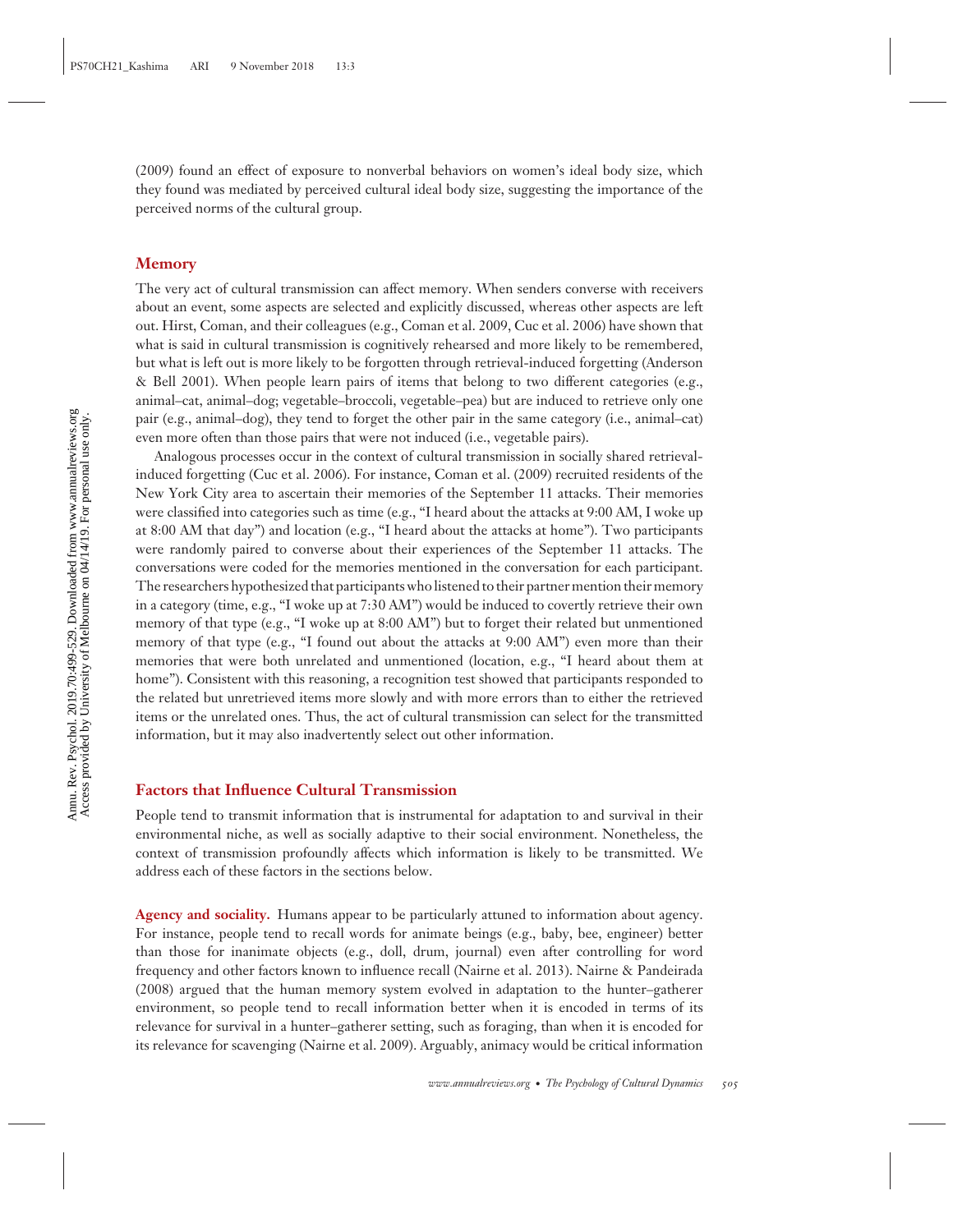in the human ancestral environment, where humans would be foraging animals and plants for survival. Animate beings may be a threat to be avoided or a prey to hunt.

People also tend to transmit information relevant for sociality (e.g., Stubbersfield et al. 2015). Gossip is a case in point. When Feinberg et al. (2012) had people witness someone's moral transgression and gave them an option to communicate to another person who is about to interact with the deviant, they spontaneously sent gossip about the deviant. Similarly, Peters & Kashima (2015) found that people tend to transmit gossip about a person's moral character and regard those who transmit such information favorably. Gossip can provide information about the reputation of a person (Smith 2014) and the norms of a group (Foster 2004) and is therefore beneficial for negotiating and regulating social relationships (i.e., whom to approach or avoid) and for sustaining cooperation for collective action in the environmental niche (Feinberg et al. 2014, Foddy et al. 2009, Sommerfeld et al. 2007, Thomas et al. 2014).

Agency and sociality may be particularly meaning rich for humans; that is, information about agency and sociality is rich with implications and helps humans make inferences because of its associations with other information. This information has obvious links to competence and warmth (Fiske et al. 2006) in social perception, for instance, and such information may be preferentially transmitted. Cultural transmission of information about supernatural beings may be interpreted in this light. Boyer & Ramble (2001) showed that information about supernatural artefacts or persons that violates ontological knowledge about the world (e.g., a man who could walk through a mountain) is recalled better than the information that does not violate it (e.g., a man who was slightly taller than a woman). This suggests that cultural information about supernatural agents that interact with humans is particularly likely to be retained by the human memory system. As such, supernatural beliefs and religion may be a natural part of human culture (Boyer & Bergstrom 2008).

**Validity and emotionality.** The validity and emotionality of cultural information also appear to contribute to cultural transmission. In the case of validity, cultural information is more likely to be produced if the sender believes it to be true and informative (Lyons & Kashima 2003), especially when the receivers lack the cultural information. Thus, in an instructional context, validity is a main driver, presumably because objectively valid information helps its possessors to adapt and survive.

Socially validated cultural information is also more likely to be transmitted than nonsocial information. According to Echterhoff et al. (2009), when the sender and receiver establish that they have similar psychological reactions to given information, this information is seen to constitute their shared reality. Bratanova & Kashima (2014) found that the senders who established their shared reality about information with their audience tended to repeat the same information to others, further disseminating it. Social validation can be facilitated by allowing the sender and receiver to communicate bidirectionally (e.g., Tan & Fay 2011), as in conversation, and by giving receivers an opportunity to obtain information from multiple sources (e.g., Eriksson & Coultas 2012). Indeed, the latter has been found to contribute to cumulative culture (Muthukrishna et al. 2014). This suggests that even misinformation may form part of a culture if it is socially validated a critical contemporary issue awaiting further investigation (Lewandowsky et al. 2017).

Emotive information is more likely to be transmitted than non-emotive information. As Rime´ (2009) argued, this may be because the transmission of emotive information can help its senders to regulate their own emotions. By sharing information that instigates negative emotions, the senders can often downregulate their emotions with the help of the receivers; conversely, they can savor their positive emotions by transmitting positively emotive information. Although some studies have found that negatively valenced information is more likely to be shared (Bebbington et al. 2017, Brennan et al. 2016), others have not (Stubbersfield et al. 2017). Berger's (2011)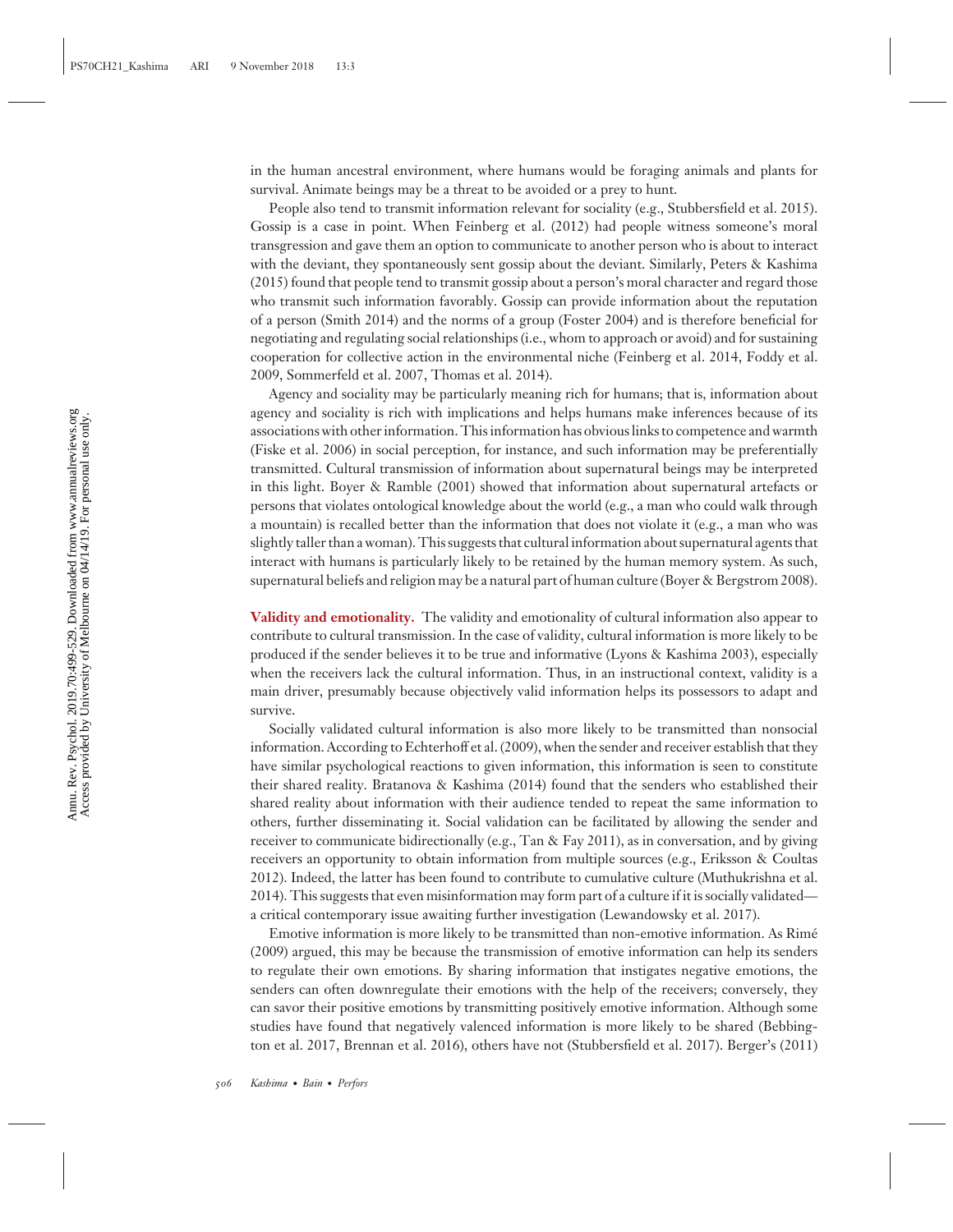experiments suggest that arousal per se drives emotive cultural transmission. When he had participants jog on the spot for a minute and gave them a newspaper article in an ostensibly unrelated task, the joggers were more likely than those who did not jog to transmit the news to others. Social transmission of emotive information occurs on the Internet as well. Heath et al. (2001) found that the more disgusting urban legends are (e.g., animal parts in a popular fast food restaurant), the more widespread on the Internet they become, although this may not be the case in India (Eriksson et al. 2016). Berger & Milkman (2012) found evidence for emotiveness as a predictor of online information sharing.

**Context of cultural transmission.** First, contextual prominence facilitates the transmissibility of information. Cultural information primed by environmental cues (e.g., artefacts) in the context tend to be transmitted (Berger & Heath 2005). For instance, Oishi et al. (2014) found that, when students had many environmental cues of hedonism in their environment, i.e., party advertisements on campus, they were increasingly likely to transmit a hedonic story about a fun-loving student than a eudaimonic story about a student in search of meaning in life.

Second, according to Clark & Kashima's (2007) situated functional model, of particular importance is social context—whether informativeness or social coordination is a prominent goal for cultural transmission. Cultural information inconsistent with the senders' and receivers' common ground is likely to be novel and therefore informative, but it is also not socially connective because it can signal a difference between the sender and receiver. This may incur a social cost because it can disrupt smooth conversational flow (for the importance of conversational flow, see Koudenburg et al. 2017). In contrast, cultural information consistent with the common ground is uninformative, but it is likely to be meaning rich and socially connective because it emphasizes sender–receiver similarity (i.e., "We are on the same wavelength")—we-ness and cultural identity. In other words, the sender faces a dilemma in cultural transmission whether to send novel but socially disconnecting information or to send old but socially connective information. Depending on which is more important—informativeness or connectivity—different types of information are likely to be transmitted.

Thus, in the typical social context, where there is no strong need to be informative, common ground–consistent (CGC) information is more likely to be transmitted than common ground– inconsistent (CGI) information. This is in accordance with what Bartlett (1932) called conventionalization in serial reproduction, i.e., serially transmitted information becomes more conventional in form and content as it is passed along. Analogously, assuming that culturally shared stereotypes are seen to be in most people's common ground, stereotype-consistent information is generally more likely to be transmitted than stereotype-inconsistent information (Hunzaker 2016, Kashima et al. 2013a). Stereotype-consistent information is seen as more socially connective but less informative than information inconsistent with stereotypes, and it is more likely to be transmitted and passed along down the serial reproduction chain than informative information. However, this CGC bias was reduced when the participants were led to believe that their community did not endorse related cultural stereotypes, that is, when perceptions of common ground were reduced (Clark & Kashima 2007).

More generally, in the typical social context, socially connective information tends to be transmitted (Clark & Kashima 2007). Thus, information that is socially desirable (Bergsieker et al. 2012, Schaller & Conway 1999), prominent (Fast et al. 2009), and socially beneficial for in-group solidarity (Lee et al. 2014) is likely to be transmitted, presumably due to its social connectivity. Arguably, collectivist values are socially connective, and Schönpflug (2001) found that collectivist values (e.g., traditionalism, conformism, security) are more likely to be vertically transmitted from fathers to sons than individualist values (e.g., self-direction, stimulating life, hedonism) among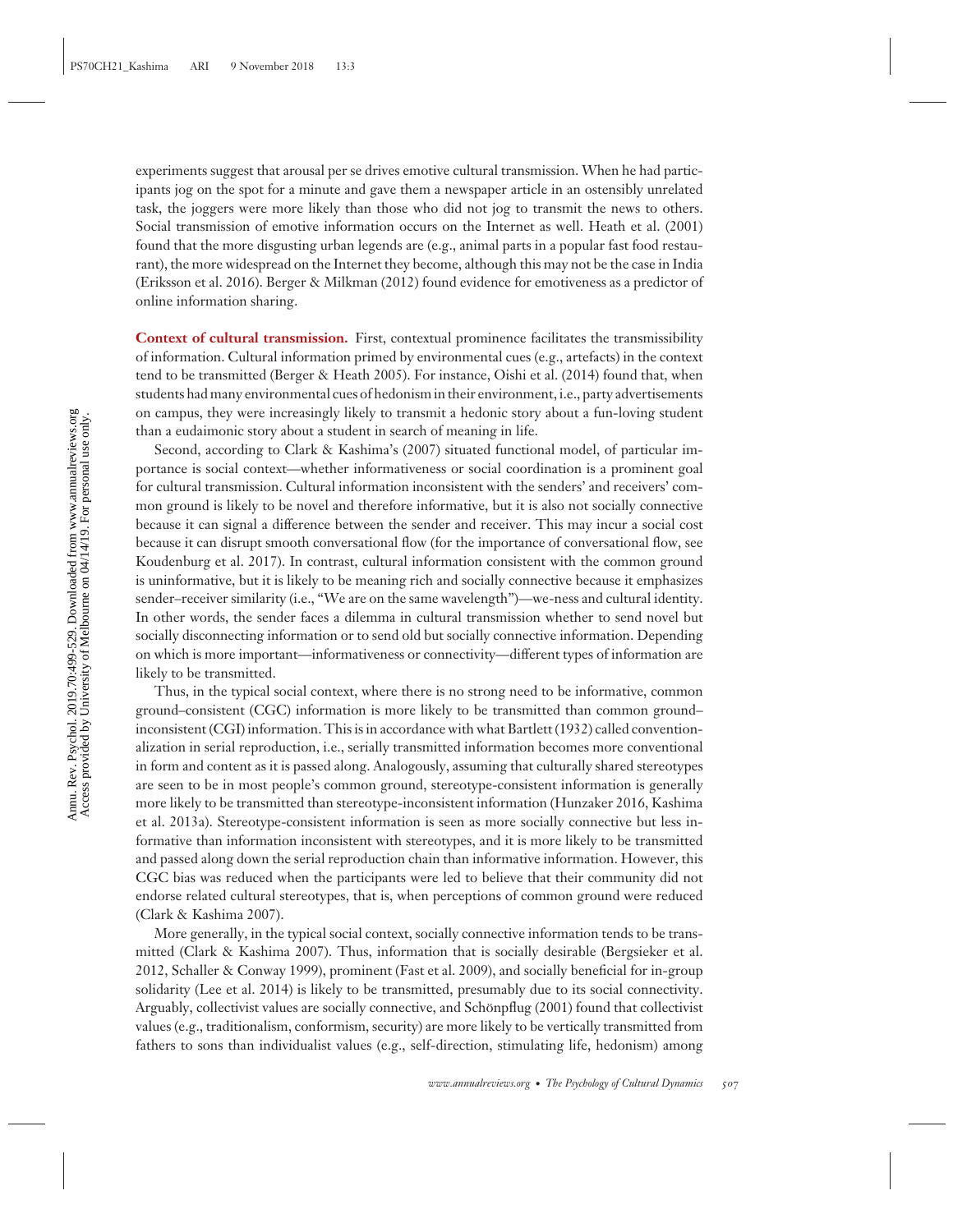Turkish individuals in Turkey and Germany. Phalet & Schonpflug (2001) also reported a vertical ¨ transmission of family collectivist attitudes among Turkish families in Germany and Turkish and Moroccan families in the Netherlands. Sabatier & Lannegrand-Willems (2005) found a similar transmission pattern in three generations of French women. However, as the importance of informativeness increases in the context of cultural transmission, CGI information becomes more likely to be transmitted (Goodman et al. 2009, Lyons & Kashima 2003).

#### **Summary**

Micro-level cultural dynamics are driven by interdependent cognitive and communicative processes. Generally, cultural information that is more adaptive for the sender and receiver individually, and for their in-group collectively, appears to be more likely to be transmitted. Although what information is adaptive depends on the natural and human-made environments, common ground within a population appears to be a significant factor in micro-cultural dynamics. Once cultural information is established as part of the population's common ground, it tends to perpetuate itself.

## **MICRO–MACRO DYNAMICS**

Cultural information that is more likely to be transmitted in micro-level interactions is also likely to increase its prevalence in a population (Schaller et al. 2002); thus, micro-level cultural dynamics would generate macro-level cultural trajectories in the long run. However, precisely how micro– macro linkages occur is often difficult to ascertain. A promising approach is to use formal analytical or agent-based simulation models. In this section, we selectively review three broad approaches to modeling links between micro- and macro-level cultural dynamics in psychology.

## **Cultural Dissemination Models**

In social psychology, models of social influence have been used to explain macro-level cultural phenomena such as polarization of public opinion (Abelson & Bernstein 1963) and spatial clustering, i.e., the fact that people with the same attitude tend to be close together in space (Nowak et al. 1990). Indeed, people with similar attitudes tend to cluster together in geographical space (e.g., Latane & L'Herrou 1996) and in social networks (DiFonzo et al. 2013). However, because ´ these models capture only one cultural element (i.e., an opinion on one issue), they cannot explain cultural patterning. That is, cultural elements often show a configural pattern, and should not be considered in isolation.

Axelrod (1997) introduced a model that could explain polarization, spatial clustering, and cultural patterning. According to his model, an agent has multiple cultural features (e.g., religion, political orientation), each of which can take one of multiple possible traits (e.g., Christianity, Islam, Buddhism). He called this latter property the scope of cultural possibilities. Agents are placed on a grid and interact with their neighbors according to the following simple principles: (*a*) An agent dyadically interacts with another agent that shares some cultural elements (i.e., unless there is some cultural commonality, two agents cannot interact), and (*b*) when they interact, one of the dissimilar cultural elements becomes the same. Note that this algorithm embodies some basic principles of grounding, i.e., common ground (cultural commonality) enables and facilitates grounding and adoption (cultural transmission). If all agents start with random cultural vectors and keep interacting with each other, then the population settles into a stable state where no further change can occur, i.e., all neighboring agents have identical or completely different cultural vectors. Axelrod's simulations showed that a population of agents settles to either a monocultural state (all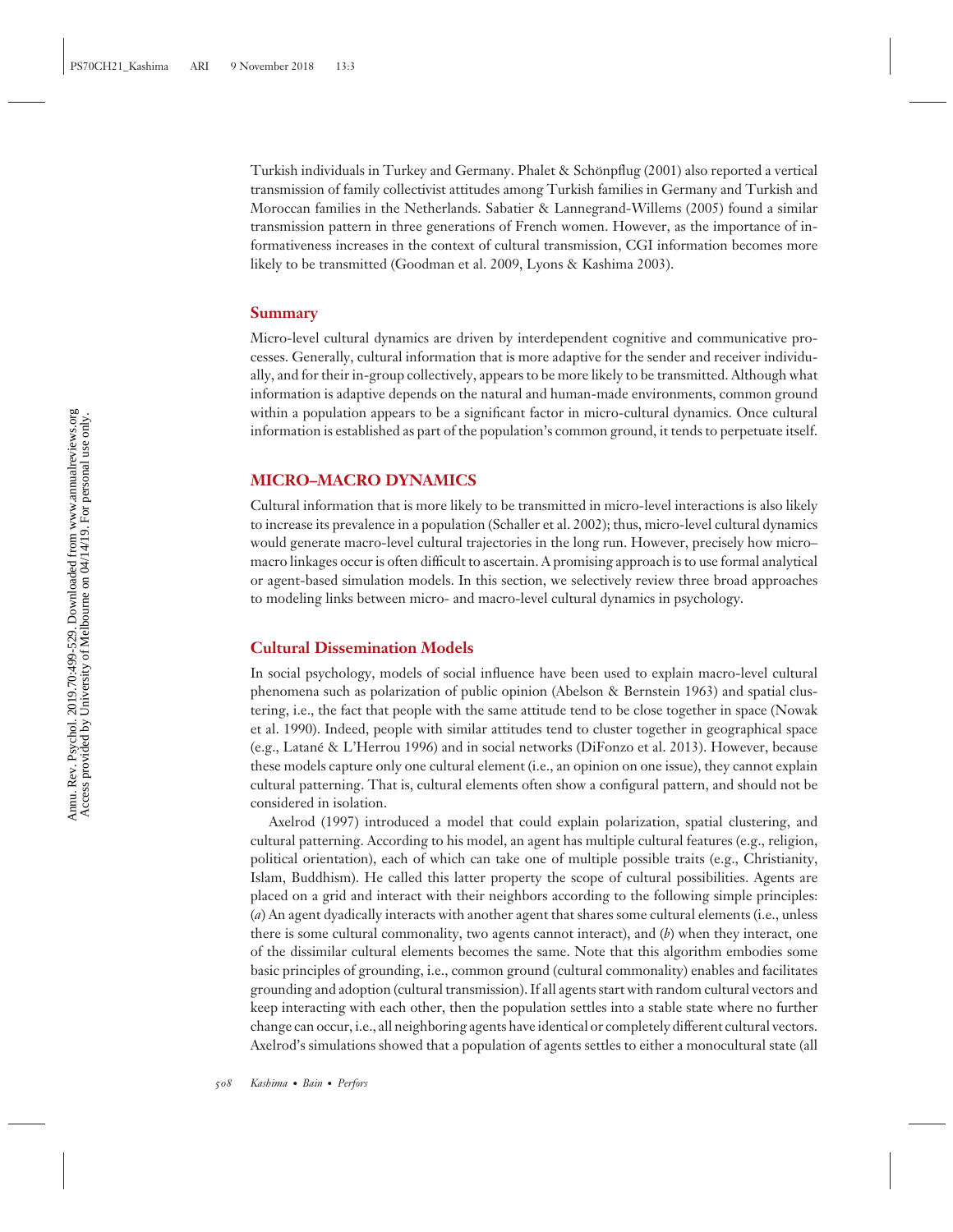agents have the same cultural vector) or a multicultural state (agents with the same cultural vector form a spatial cluster). Intriguingly, a multicultural state was likely when the scope of cultural possibilities was large, i.e., when there were many possible cultural elements that each agent could adopt.

The Axelrod (1997) model has been extended in many ways (for a review, see Kashima et al. 2017). For instance, monoculture is likely to ensue if cultural transmission is inaccurate (i.e., cultural learning is error prone) (Klemm et al. 2003a) or if spatially separated neighbors are linked by long-distance social network ties (possibly forming a small-world network) (Klemm et al. 2003b). In contrast, contrary to what one might assume, the inclusion of global mass media effects (Gonzalez-Avella et al. 2005, 2006) and descriptive norm effects (Shibanai et al. 2001) increases ´ the tendency toward multicultural states. More generally, Flache & Macy (2011) showed that the Axelrod model with multilateral social influence (i.e., agents interact with multiple neighbors at the same time rather than dyadically) effects strong local convergence, sustaining multicultural states even with error-prone cultural transmission. More recent extensions have begun to explore the effect of structure in cultural space. Valori et al. (2012) showed that the use of actual cultural vectors, as measured by surveys, as a starting point has again increased the tendency toward a multicultural state.

#### **Evolutionary Game Theory**

Because cultural transmission tends to favor adaptive cultural information, the formulations described above seem to be deficient in that they do not explicitly model the adaptiveness of the cultural information. Evolutionary perspectives can complement this deficiency (Boyd & Richerson 1985, Cavalli-Sforza & Feldman 1981), and evolutionary game theory (e.g., Axelrod & Hamilton 1981, Maynard Smith 1982) has been particularly influential in theoretical analyses of the evolution of cooperation. Because the complexity and volume of the literature (for reviews, see, e.g., Chudek & Henrich 2011, Rand & Nowak 2013) far exceed the scope of this brief review, we discuss the basic principles of this approach, primarily based on the work of Nowak (2006), to the extent that it is helpful for subsequent discussion.

In simple applications, agents adopt one of two strategies when they interact with other agents: cooperation or defection. Nowak (2006) defined cooperation as paying some cost to give benefit to the partner in a dyad, whereas defection is defined as paying nothing and giving nothing. When agents interact with each other in a dyad, each agent receives a payoff as a function of the combination of the agents' strategies. Given Nowak's definition, the payoff structure constitutes a prisoner's dilemma. If both agents cooperate, then each agent gains more than if they both defect. However, if an agent defects, it gains more than if it cooperates, regardless of what its partner does. The payoff that an agent receives determines its fitness. The strategy of an agent with a greater fitness is more likely to be transmitted to the next generation. If a population of cooperators and defectors interact with each other randomly and transmit their strategies to the next generation, then the population will eventually be entirely made up of defectors. This is because, on average, defectors will have a greater fitness than cooperators at any point in time, and therefore defectors will dominate.

However, many mechanisms have been shown to enable cooperators to survive (see **Table 2**). Many of these mechanisms can be shown to modify the payoff structure of the interaction so that cooperation becomes more beneficial than defection under some circumstances (Taylor & Nowak 2007). One of the most robust mechanisms is assortment (e.g., West et al. 2007)—if cooperators assort themselves with other cooperators, then they have a better chance of survival even if the environment is such that cooperation is difficult to sustain (e.g., the situation is characterized by a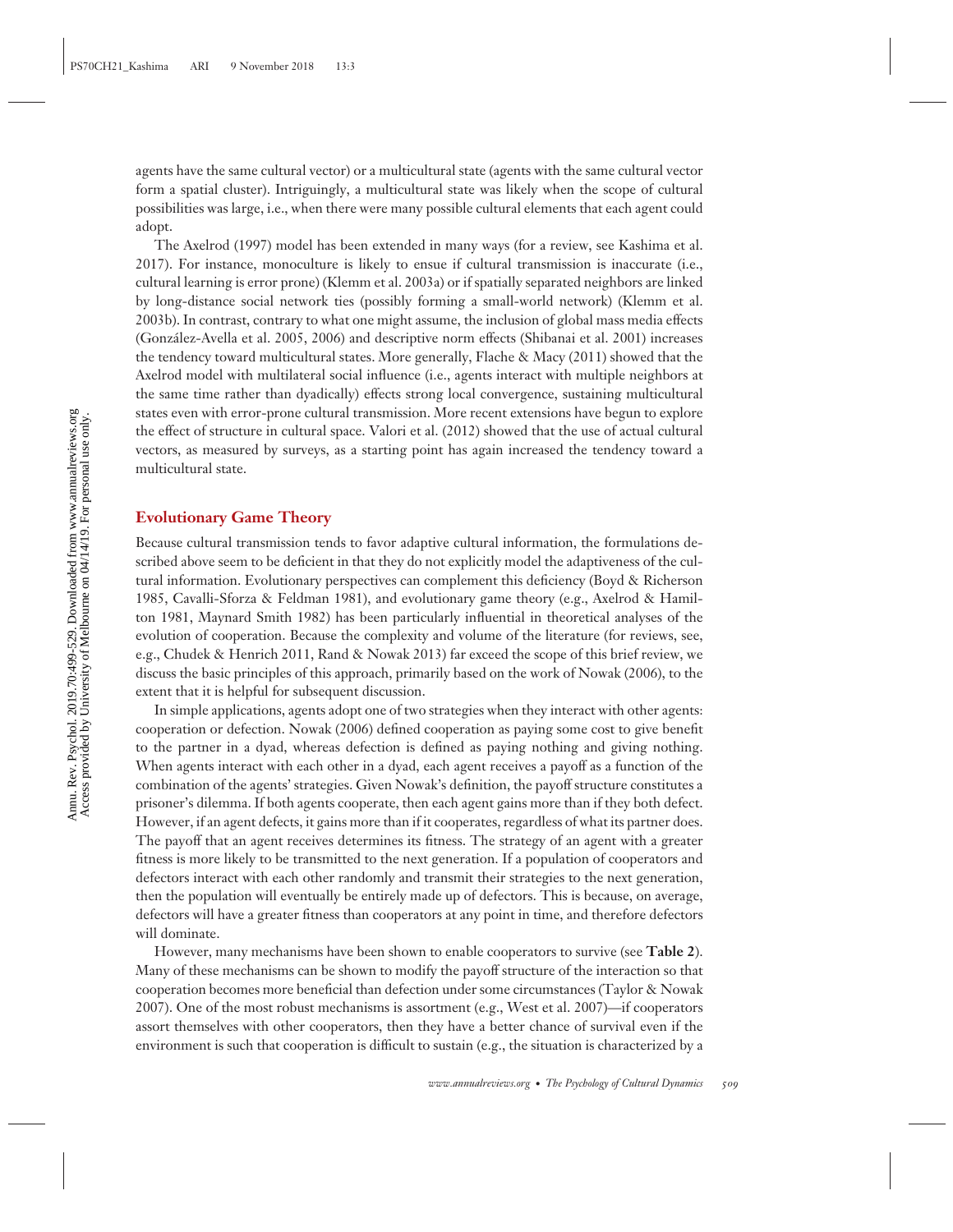| Type                                     | Summary                                                             |
|------------------------------------------|---------------------------------------------------------------------|
| Kin selection <sup>a</sup>               | Cooperate with a kin member                                         |
| Direct reciprocity <sup>a</sup>          | Cooperate if partner cooperates                                     |
| Indirect reciprocity <sup>a</sup>        | Cooperate with a partner with a good reputation                     |
| Network reciprocity <sup>a</sup>         | Cooperate within a social network                                   |
| Attribute-based cooperation <sup>b</sup> | Cooperate if partner shares attribute                               |
| Group selection <sup>a</sup>             | Cooperate to better adapt to environment or to outcompete out-group |
| Institution <sup>c</sup>                 | Cooperate if partner shares institution with the power to reward    |
|                                          | cooperation or punish noncooperation                                |

#### **Table 2 Mechanisms for the evolution of cooperation**

Evolutionary mechanisms have been theoretically demonstrated to support the evolution of cooperation when dyadic interactions are characterized by the prisoners' dilemma–type incentive structure.

<sup>b</sup>For discussion and theoretical derivation, see Riolo et al. (2001).

cFor discussion and theoretical derivation, see Sigmund et al. (2010).

prisoner's dilemma). Partner selection (Baumard et al. 2013) is a way of achieving assortment. For instance, kin selection is a partner selection based on genetic relatedness—by cooperating with genetically closely related others, one's genetic information is likely to be transmitted to the next generation (Hamilton 1964). Many others involve reciprocity—reciprocation of cooperation i.e., one cooperates if one's partner cooperates (direct reciprocity) (e.g., Trivers 1971), has a good reputation of past cooperation (indirect reciprocity) (e.g., Nowak & Sigmund 1998), and is embedded in an interconnected social network (Ohtsuki et al. 2006).

In other cases, reciprocity is not required. In attribute-based cooperation, one cooperates with another who shares the same attribute (e.g., ethnicity, language, religion), which defines a social category. If agents with the same attribute tend to mutually cooperate, then cooperation can survive (e.g., Riolo et al. 2001), although cooperation cannot be sustained if the attribute can be easily faked. A shared culture can act as an attribute that sustains cooperation (Stivala et al. 2016). Group selection is based on the idea that groups with more cooperative members can survive better in a hostile environment or outcompete their out-groups (for a recent systematic statement of this position, see, e.g., Richerson et al. 2016). Institutionalized mechanisms that monitor individuals' actions, reward cooperation, and punish defection (e.g., Sigmund et al. 2010) can also sustain cooperation. Obvious examples are police, court, and other mechanisms of law enforcement (punishment) and conferment of medals, decorations, and other forms of official recognitions of social contribution (reward). As we discuss below, we believe that assortment and partner selection are intimately linked to macro-level cultural dynamics of collectivism.

## **Iterated Learning**

The approaches discussed above have used broad theoretical frameworks to explain global characteristics of macro-level cultural phenomena, such as polarization, spatial clustering, cultural patterning, and the very existence of cooperation among humans, based on micro-level social processes. Although there are exceptions, the models are typically postulated to provide proof that the basic principles are sufficient to explain the observed cultural phenomena. However, they do not usually investigate how the process of transmission itself (rather than the mechanisms for selection or adaptation) affects the evolution of cultural information. In addition, their focus is usually on

aFor discussion and theoretical derivation, see Nowak (2006).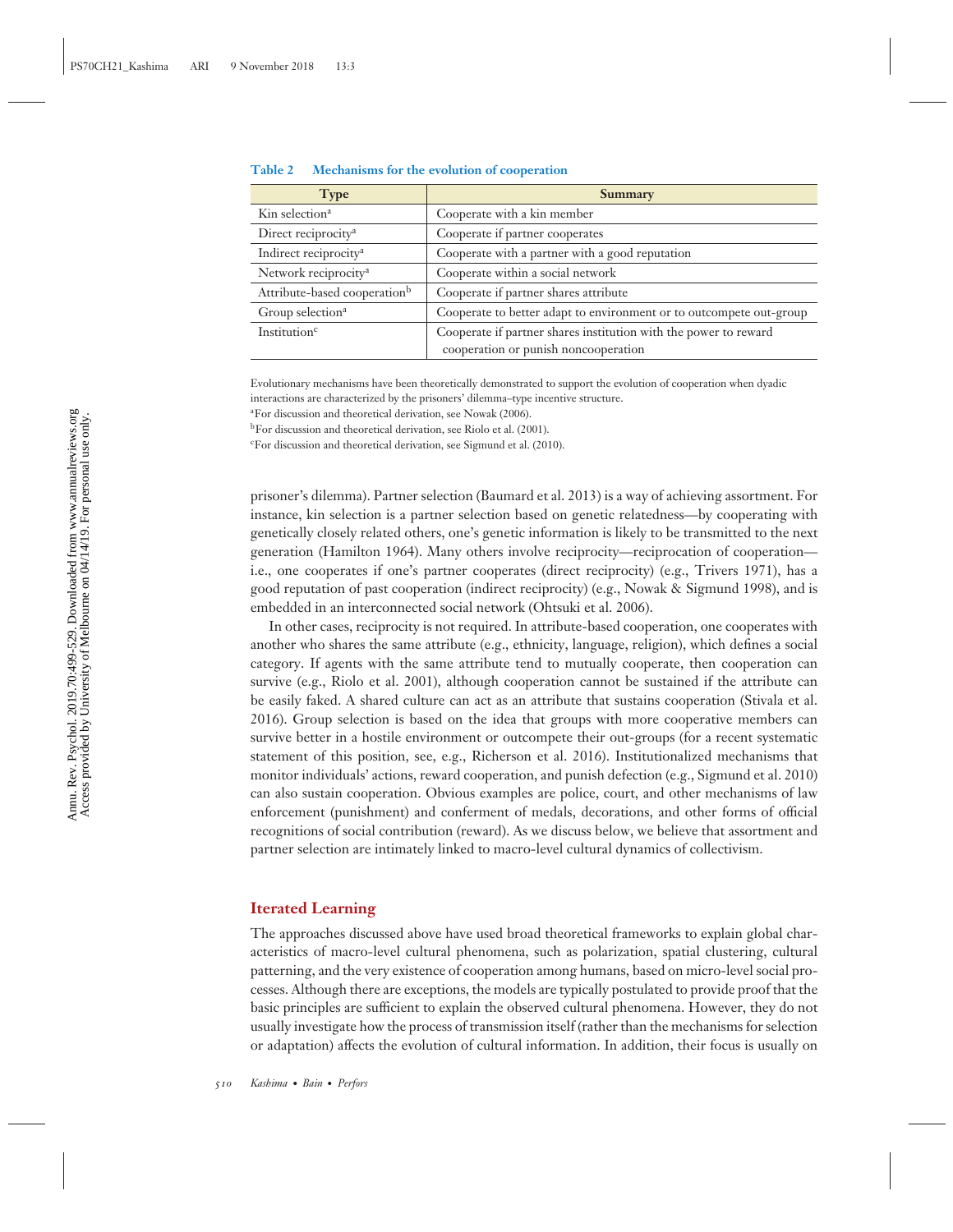the phenomena involved (e.g., polarization) rather than the outcome of that phenomenon on an informational level (e.g., the content and nature of the systems that emerge). The iterated learning framework, which grew primarily out of a desire to better understand language evolution, fills some of these gaps.

The concept of iterated learning emerged in the early 2000s to explain language evolution (Kirby 2001). The central idea conceptualizes cultural transmission as a process in which behavior arises in one individual (or generation) and is then learned by subsequent individuals (or generations), who then similarly provide behavior from which the next individuals (generations) in the chain learn. One of the first applications of iterated learning demonstrated that the process of transmission itself—not just the psychological or cultural fitness landscape—could shape the nature of language evolution (Kirby 2001). For instance, the presence of a linguistic bottleneck (a constraint on the quantity or quality of information flow) in combination with some pressure for expressiveness (or meaning richness) results in compositional languages in which meaning depends in part on the rules for combining words rather than only on the words themselves; either pressure alone does not produce this result (Kirby et al. 2015).

The explanatory power of iterated learning as a framework was greatly enhanced by subsequent theoretical work demonstrating that the limiting behavior of the chains could be mathematically characterized under some assumptions. For instance, Griffiths & Kalish (2007) showed that, under certain assumptions, the end point of evolution depends only on the learners' prior expectations and the size of the bottleneck. In general, it is possible to draw deep parallels between iterated learning and models of biological evolution (Suchow et al. 2017).

These theoretical results increase the utility of the iterated learning framework as an explanatory mechanism for understanding the pressures involved in macro-cultural dynamics. Iterated learning designs have demonstrated that the process of transmission smooths out or regularizes linguistic variability, even though individual learners may themselves have weak tendencies to regularize (Smith & Wonnacott 2010); however, this effect depends somewhat on population structure and the capabilities of the learners (Smith et al. 2017). Iterated learning has been used to explore a variety of other phenomena, including how transmission combines with the nature of human memory to create languages with sequential structure (Cornish et al. 2017), how transmission affects the lexicalization of pragmatic inferences (Brochhagen et al. 2016), and how it affects regularities in nonlinguistic domains such as music and rhythm (Ravignani et al. 2017).

One can gain additional insight by analyzing how changing the mathematical assumptions within iterated learning alters the convergence behavior of the overall system. For instance, if one presumes that the learners transmit information not only based on what they have socially learned from others, but also incorporating their goals and the environment in which they live, then the resulting language will reflect world structure rather than priors alone (Perfors & Navarro 2014). If people do not all share the same prior beliefs, then the eventual population distribution of cultural information is disproportionately affected by people with more extreme priors (Navarro et al. 2017). The systematic evaluation of what happens when these mathematical assumptions change—and which assumptions best describe people and our world—opens up many new areas of research.

In addition to iterated learning, Bayesian and other quantitative analyses have been used productively to study linguistic and cultural evolution via quantitative analysis of the extent to which existing systems appear to have been selected for or adapted in some way. For instance, word order universals and near-universals across the worlds' languages may reflect informational pressures during transmission (Futrell et al. 2015, Maurits et al. 2010). In general, many features of human languages appear to have emerged out of the tradeoff between pressures that favor simplicity, like transmission, and pressures that favor complexity, like expressiveness (Christiansen & Chater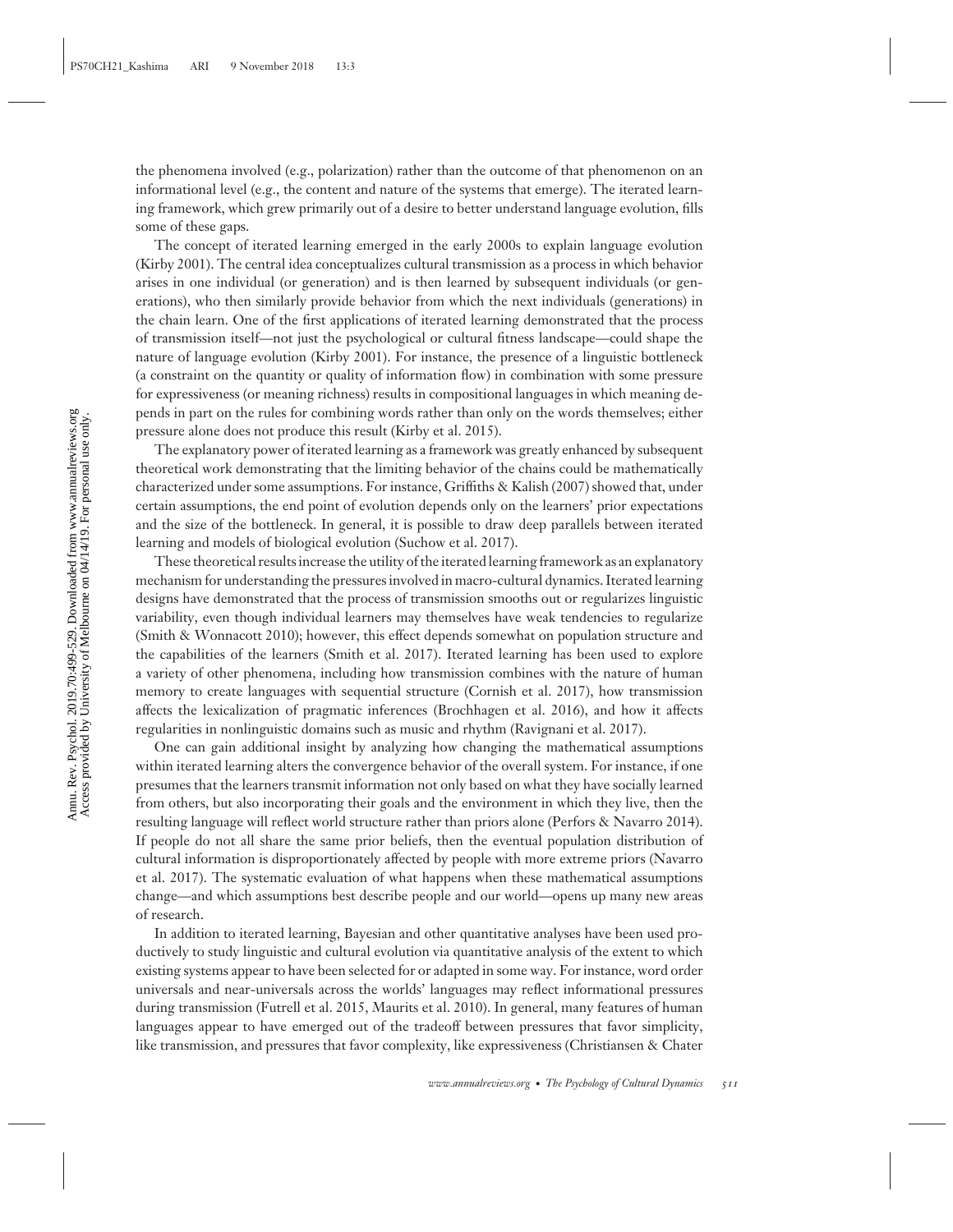2015, Kirby et al. 2015). This tradeoff is evident in different ways in features as diverse as graphical symbol systems (Garrod et al. 2007), word frequency, transmission length, and transmission complexity (Piantadosi et al. 2011), as well as many different kinds of categorization systems (for an overview, see Kemp et al. 2018). This sort of quantitative research is complementary to iterated learning, since it investigates the outcome of the evolutionary process of cultural transmission and selection, while iterated learning focuses on the process itself. Together, they help us to work toward a more complete picture of how macro-level human cultural artefacts like language emerge through micro-level features of human cognition and communication.

#### **Summary**

Each of the approaches discussed above brings distinct components to the problem of linking the micro- to the macro-level. The cultural dissemination models provide an understanding of broad transmission and social network dynamics, evolutionary game theory helps to explicate the importance of adaptation in the form of cost and benefit analysis, and the iterated learning framework and associated Bayesian models provide a theoretically grounded method for analyzing how different selective pressures have distinct effects on the product of cultural evolution. Despite the insights provided by each approach, they have yet to be integrated within a comprehensive theoretical and modeling framework.

## **MACRO-CULTURAL DYNAMICS: IS THERE A GLOBAL TREND FROM COLLECTIVISM TO INDIVIDUALISM?**

Through cross-level linkage, micro-level cultural dynamics aggregate to effect macro-level cultural dynamics, i.e., the trajectories of cultural change over time. Although there is a growing literature on cultural change on a variety of psychological constructs, we focus on research surrounding the hypothesis that cultures have been moving from collectivism toward individualism over the past few decades. This focus reflects the centrality of individualism and collectivism in the contemporary world, particularly from the perspective of culture and psychology and of social sciences more generally. The thesis distantly echoes Tonnies's (1963) characterization of cultural change in ¨ nineteenth-century Europe from traditional Gemeinschaft (community) to modern Gesellschaft (society). His basic tenets are discernible in the work of Durkheim (1933) and modernization theory (Knöbl 2003) and have been more recently revived by Greenfield (2009).

#### **Reconceptualizing Individualism and Collectivism**

In this section, we conceptualize individualism and collectivism as two broad classes of cultural ideas and practices.

**Individualism(s).** The defining characteristic of individualism is often regarded by many researchers to be the independent self (e.g., Markus & Kitayama 1991, Triandis 1995); however, the notion of the independent self is itself highly multifaceted. Vignoles et al. (2016) identified seven largely orthogonal dimensions of the independent self in what is arguably the most comprehensive cross-cultural investigation of self-concepts to date, encompassing 55 cultural groups from a variety of world regions including Sub-Saharan Africa (see **Table 3**). We use the term individualism to represent a set of cultural ideas and practices consistent in meaning with the conception of the person as an independent being according to Vignoles et al.'s dimensions. In Vignoles et al.'s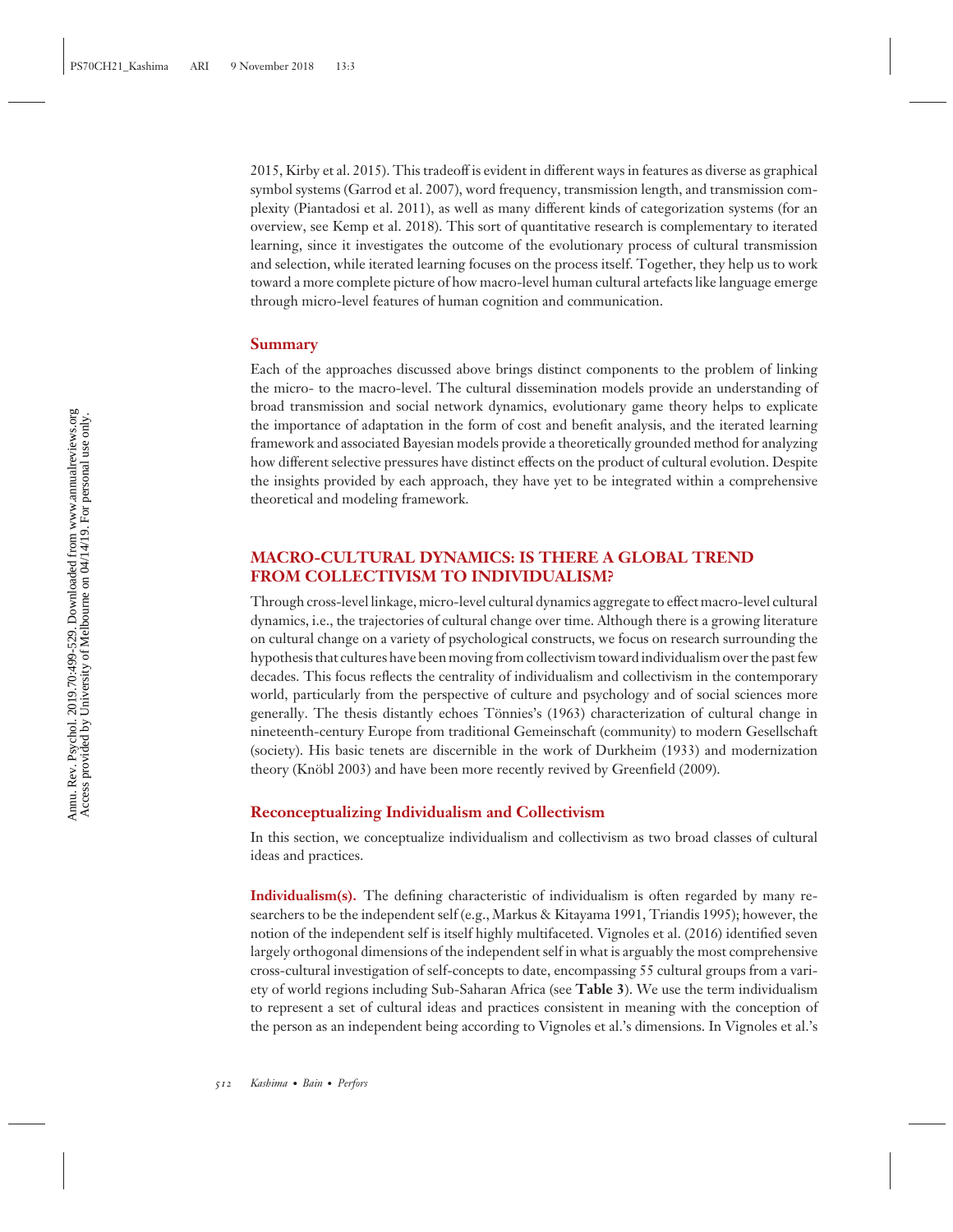#### **Table 3 A variety of individualisms**

| <b>Dimension</b>      | <b>Description</b>                                      |
|-----------------------|---------------------------------------------------------|
| Self-other difference | Defining oneself in terms of differences from others    |
| Self-containment      | Experiencing one's own feelings independently of others |
| Self-direction        | Making decisions on one's own                           |
| Self-reliance         | Relying on oneself                                      |
| Consistency           | Acting consistently across situations                   |
| Self-expression       | Expressing one's own feelings                           |
| Self-interest         | Emphasizing one's own interests and accomplishments     |

Dimensions of individualism based on Vignoles et al. (2016).

study, no culture was high in all these aspects of independent self, casting uncertainty over the hypothesis that a culture changes uniformly in all aspects of individualism.

**Collectivism(s) as cultural practices of assortment.** Collectivism can be regarded as the cultural practice of partner selection (Baumard et al. 2013), i.e., what type of people are selected as a partner of social interaction with whom one cooperates. Recall that partner selection is a mechanism of assortment that can help sustain cooperation (see **Table 2**). Different collectivisms encourage selection of different types of partners. Kin-, network-, and attribute-based collectivisms are ideas and practices of interacting and cooperating with others of the same kin (i.e., kinsmen should help each other), with one's partner's partner (i.e., my friend's friend is my friend), and with others that share the same attribute such as a race and religion, respectively. Network- and attribute-based partner selection practices closely resemble what Brewer & Chen (2007) called relational and group collectivism, respectively. Relational collectivism emphasizes the maintenance of harmonious interpersonal relationships, whereas group collectivism emphasizes the significance of social category–based membership. The former tends toward a cohesive and tightly knit small group, whereas the latter enables the formation and maintenance of a large-scale collective that shares a social identity and can also act as a basis for in-group–out-group differentiation and competition. Thus, the latter can act as a basis of group selection.

A special subtype of attribute-based collectivism is nation-state-based collectivism. According to Giddens (1990), nation-states are institutions of governance that combine a highly sophisticated system of surveillance with a powerful means of violence (i.e., military, police). In an idealized form, they combine with democracy as a mode of government selection and the rule of law as a mode of social regulation. Among other things, nation-states provide mechanisms of social control that ensure individuals' mutual cooperation under their jurisdiction. Nation-states can use their powers to sanction individuals who violate their regulatory frameworks, and therefore, under this assurance, individuals can maintain an expectation of cooperation from others under state jurisdiction. In this sense, nation-states provide not only social categories whose membership can act as an attribute for attribute-based partner selection, but also a built-in mechanism of social control to maintain cooperation under its jurisdiction. Those under a nation-state's jurisdiction constitute a civil society, and members of a civil society expect to be able to trust their fellow members to cooperate and coordinate their actions under the same social regulatory umbrella. We interpret generalized trust (i.e., people can be generally trusted) as an indication of civil society–based collectivism.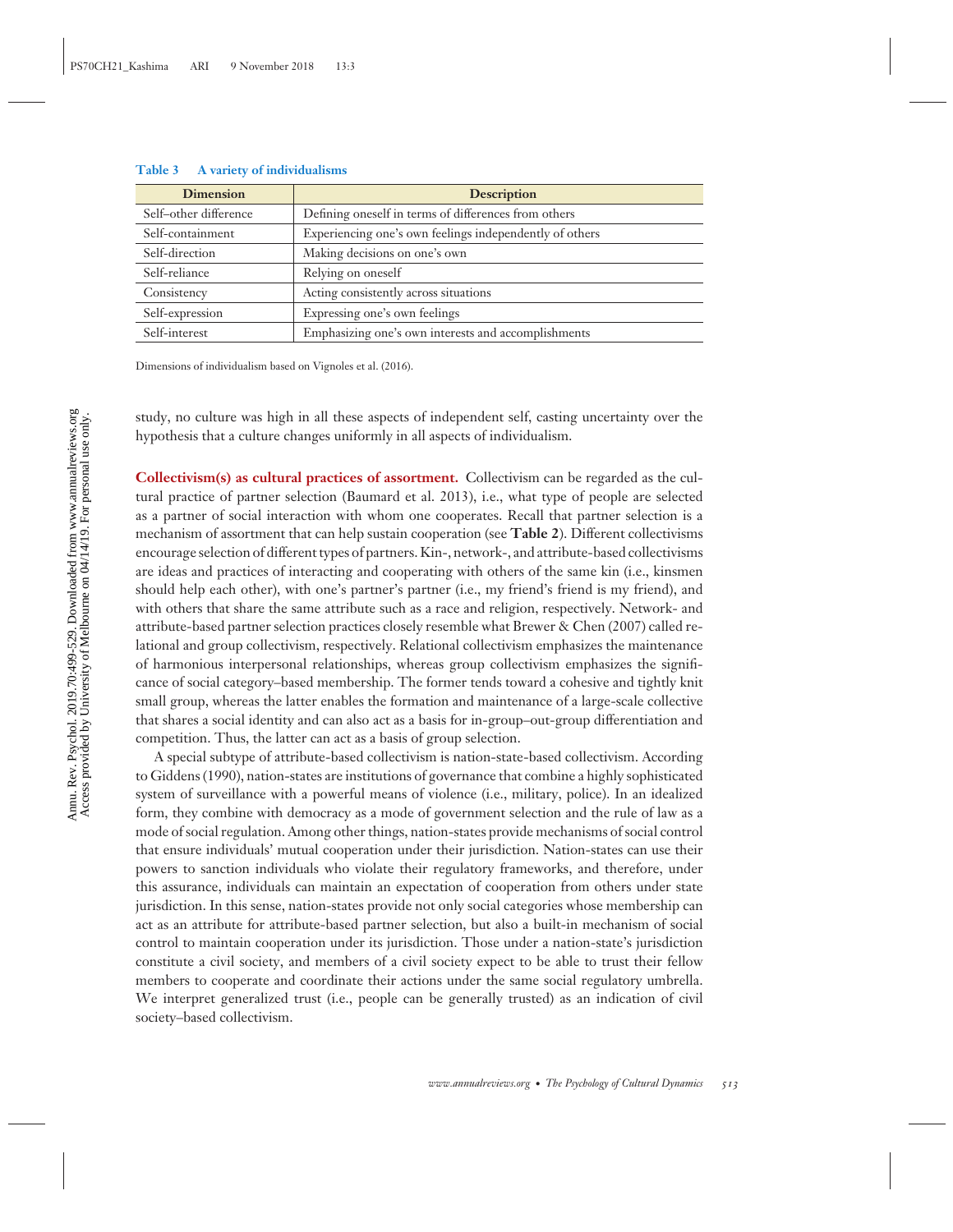**Caveats.** The conceptualization of individualism and collectivism does not imply that they are opposite ends of a continuum. Declining collectivism does not imply increasing individualism or vice versa. Therefore, for instance, declining kin-based collectivism (e.g., increasing divorce rate, decreasing household size) does not necessarily lead to increasing individualism (see Grossmann & Varnum 2015). The finding that generalized trust tends to be high in individualist countries (Yamagishi 2017) is a prominent example of the fact that individualism and collectivism are not necessarily polar opposites. When a nation-state's institutions are functioning well (especially their institutions to maintain social order), its citizens' generalized trust increases (Rothstein & Stolle 2008), and this may facilitate greater coordination of their political, economic, and societal activities. These societies have tended to become prosperous, and their wealth appears to have enabled some aspects of individualism [especially self-expressiveness (see Inglehart & Baker 2000)] to flourish. Under these circumstances, some aspects of individualism do not interfere with the sustenance of cooperation because nation-states' impersonal institutions are always there to enforce cooperation and ensure a means of survival. Nonetheless, psychological tensions that may exist between attribute-based collectivism and individualism are well captured by social psychological theories of collective self (e.g., Brewer 1991, Turner 1987).

## **Cultural Changes Around the World**

A sizable body of empirical research has documented cross-temporal changes in the population distribution of cultural ideas and practices (for recent reviews, see Hamamura 2017, Varnum & Grossmann 2017). This documentation is made possible in no small part by the availability of large archival records such as government records and digitized books [Google Ngram (Michel et al. 2011)], long-running surveys (e.g., World Value Survey, Monitoring the Future, General Social Survey), and decades of cumulative research in psychology (e.g., meta-analyses of published research). Together, these resources have enabled the use of multiple methods to investigate longterm macro-level cultural dynamics (Kashima 2014).

**The United States.** There is evidence of increasing individualism in terms of self-expression and self-interest in the United States. Increasing self-expressiveness can be inferred from US parents' greater use of unique first names (Twenge et al. 2010). Increasing levels of self-interest can be inferred from a stronger emphasis on the self's accomplishments and interests, as in higher levels of self-esteem (Twenge & Campbell 2001, Twenge et al. 2017), self-enhancement (Twenge & Campbell 2008), and narcissism (Twenge et al. 2008; but on possible regional and ethnic differences in narcissism, see Twenge & Foster 2010). Although there are other indications of increasing individualism—e.g., increasing frequencies of use of first person singular pronouns (Twenge et al. 2013), individualist words in US Ngram corpora (Greenfield 2013, Grossmann & Varnum 2015, Twenge et al. 2012), and individualist words in popular songs (DeWall et al. 2011)—it is at times difficult to ascertain which aspects of individualism these indications are tapping. Unambiguous evidence of increases in aspects of individualism such as self-reliance or consistency is scarce—in fact, there are some signs of waning self-reliance, as demonstrated by an increasing level of external locus of control, which indicates the extent to which people believe external forces are controlling their lives (Twenge et al. 2004).

Kin-based collectivism is weakening, as demonstrated by value surveys (Hamamura 2012, Santos et al. 2017) and by changes in family practices such as divorce rate, household size, and frequencies of multigeneration households and of people living alone (Grossmann & Varnum 2015, Hamamura 2012). Additionally, several indicators suggest a decline in nation-state-based collectivism in the United States. US citizens' generalized trust and confidence in institutions such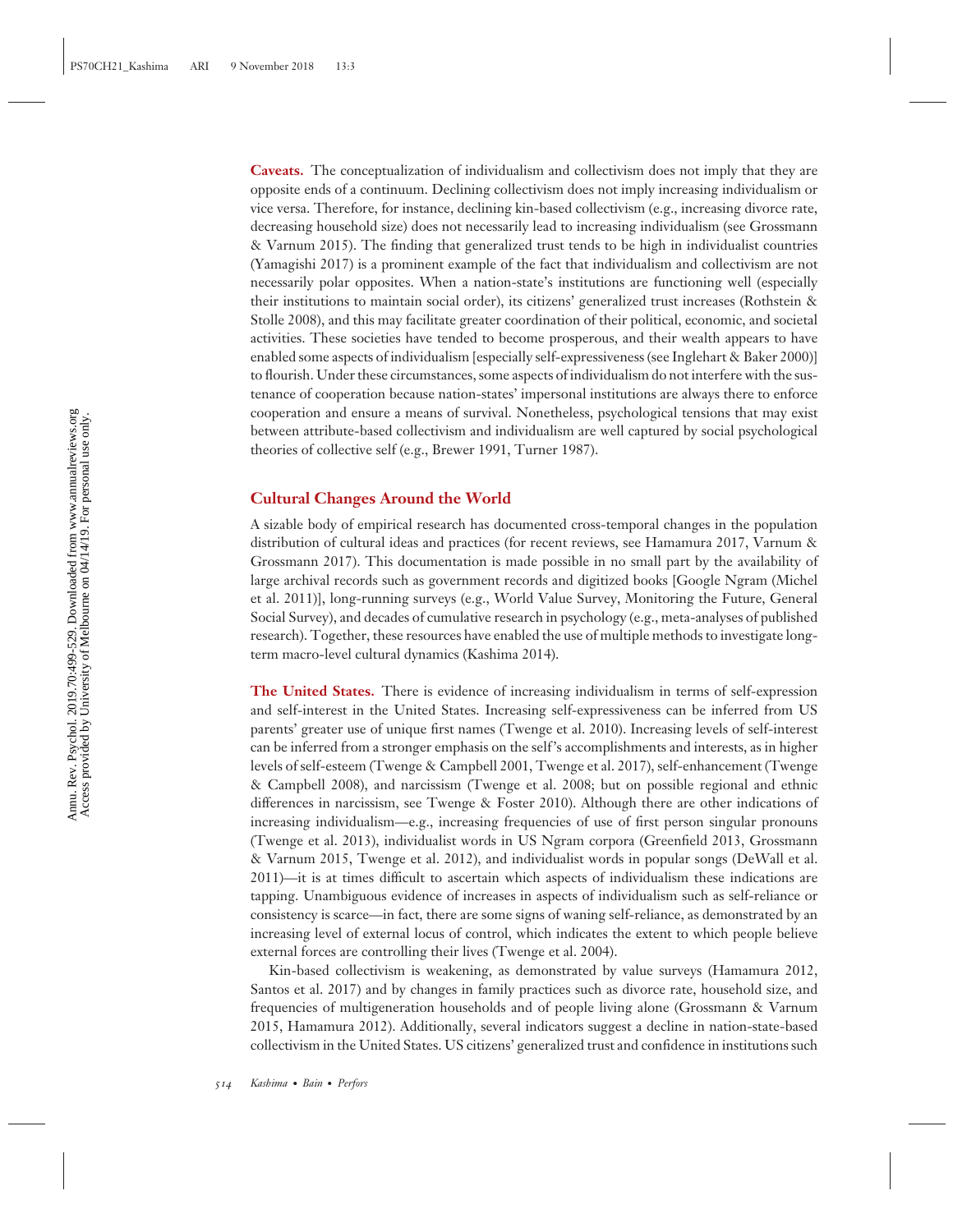as the government, political system, and judiciary have waned over the past 50 years (Hamamura 2012, Twenge et al. 2014), and US presidents have shown a decreased tendency in their addresses to use the term happy to refer to the nation, as in the phrase happy country (Oishi et al. 2013). Indeed, US citizens' confidence in democracy itself appears to have declined over time (Foa & Mounk 2016), maybe because "in recent years U.S. democracy has become appallingly dysfunctional" (Inglehart 2016, p. 19). The US population seems divided about this cultural change, with an increasing polarization toward both extreme conservativism and extreme liberalism (Twenge et al. 2016).

There are mixed trends in the endorsement of general collectivist values such as honoring obligation or obedience (Hamamura 2012), as well as in the frequency of collectivist words like obliged, obedience, or communal; some of these appear to have decreased (Greenfield 2013, Grossmann & Varnum 2015) whereas one shows a steady state over time (Twenge et al. 2012). Arguably, these concepts may be connected to kin-based and local community–based collectivism.

**East Asia.** Hamamura (2017) suggested that traditional cultural elements have persisted or become even more prevalent despite some cultural change toward individualism in East Asia. On the one hand, there is an increasing amount of discourse favoring individualism in many respects, with the use of some self–other differentiating, self-directional, and self-expressive words increasing in the Chinese Google Ngram corpus within the past two decades (Xu & Hamamura 2014, Zeng & Greenfield 2015, Zhang & Weng 2018). In addition, Japanese parents increasingly use unique baby names (Ogihara et al. 2015). The endorsement of self-directional values (e.g., independence in child socialization) has increased in Japan (Hamamura 2012, Santos et al. 2017), although it remains stable in China (Santos et al. 2017). On the other hand, the cultural importance of individual rights appears to have declined in Japan (Hamamura 2012), and the use of first person singular pronouns in China shows a complex pattern of ups and downs over time (Hamamura & Xu 2015). Similarly, self-interest, as gauged by positive self-regard, bucks the trend of increasing individualism. Cross-temporal meta-analyses of studies reporting mean levels of self-esteem of their samples reveal a declining trend in both China (Liu & Xin 2015, Xin et al. 2012) and Japan (Oshio et al. 2014). Ogihara and his colleagues (Ogihara 2016, Ogihara et al. 2016) also found declining self-esteem over time in surveys of Japanese students and young adults.

In the case of collectivism, Hamamura (2012) found mixed trends in Japan. Kin-based collectivist practices have declined in many ways—the rates of divorce and people living alone have increased, and household size has decreased. However, other indicators are less clear. Levels of unconditional respect for parents and the importance of friends (presumably as opposed to family) changed little, but emphasis on family life (as opposed to work) has decreased. This last trend may indicate a strengthening of company-based collectivism rather than a waning of kin-based collectivism, however. The importance given to honoring obligation has also increased. Overall, levels of nation-state-based collectivism within Japan show a complex pattern. Although the number of individuals who agree that their country is important and most people are trustworthy did not change much, a slightly differently worded statement ("Most people would not take advantage of you") shows a trend of greater endorsement over time.

In China, general collectivist discourse also shows mixed trends since the 1980s, when economic reforms began to take shape. On the one hand, the frequencies of collectivist words (Zeng & Greenfield 2015, Zhang & Weng 2018) and first person plural pronouns have decreased (Hamamura & Xu 2015). On the other hand, words and phrases that imply kin-based collectivism (e.g., family, parents) and those that China experts regard as traditionally important (e.g., doctrine of mean, Confucian ethics, filial piety, Chinese New Year) have increased in frequency (Xu & Hamamura 2014, Zhang & Weng 2018). Finally, there are some signs of weakening nation-state-based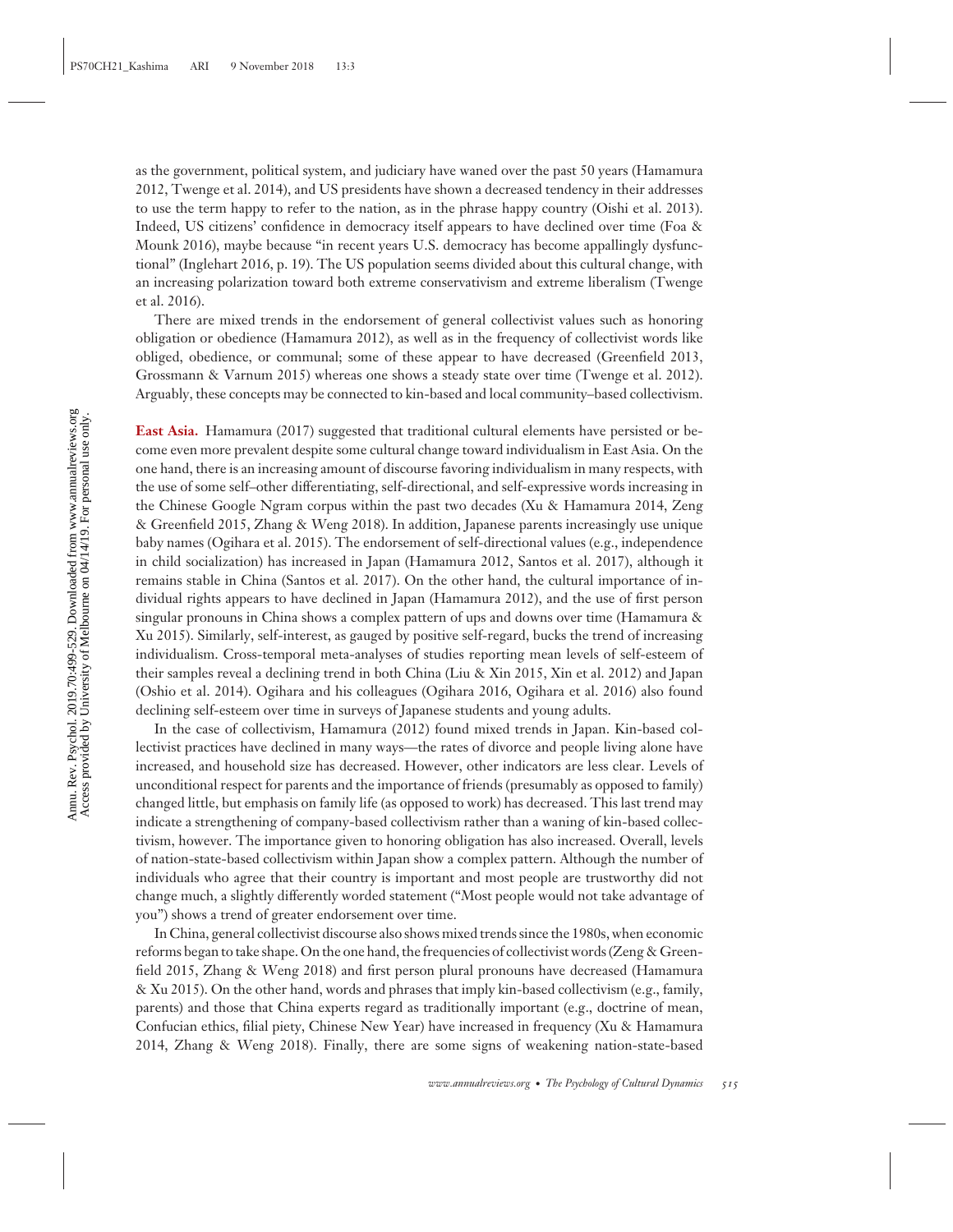collectivism. Words like democracy and patriotism have become less frequent over time (Xu & Hamamura 2014), and interpersonal trust has decreased (Xin & Xin 2017).

**Other countries.** Inglehart & Baker (2000) showed an increase in self-expression in a majority of the countries they examined from 1980 to 1998 based on the World Value Survey. Santos et al. (2017) found an overall increasing trend in self-direction and self-expression (e.g., the importance of friends over family, independence in child socialization, and self-expression) using the World Value Survey and European Values Survey over a more recent period in the 53 countries that they examined. According to their supplementary materials, statistically significant increases were found in 40% (21 of 53) of those countries. Germans are increasingly using individualist words (Younes & Reips 2018), and research in a Mayan community in Mexico found an increase in skills for managing novel and self-expressive weaving patterns (Maynard et al. 2015). A majority of countries [71%, or 29 of 41 (Santos et al. 2017, supplementary materials)] show a statistically significant decline in kin-based collectivism (based on divorce, household size, and living alone); however, there are exceptions in countries near the Equator in Asia (Bangladesh, Fiji, Malaysia), Africa (Burkina Faso, Cameroon, Malawi, Mali, Morocco, Zambia), and Central America (Costa Rica, Dominican Republic, Haiti) (Santos et al. 2017).

Noteworthy exceptions can also be found in countries of the former Soviet Union, such as Belarus, Estonia, Latvia, Lithuania, and Russia. These countries showed a decline in self-expression in Inglehart & Baker's (2000) analysis and showed no change in Santos et al.'s (2017) work, as did Ukraine. Correspondingly, the frequency of individualist words over the period after the October Revolution (1917) up to the perestroika reforms (1985) showed only a slight, nonsignificant increase, although there was a strong increase from 1986 to 2009 (Skrebyte et al. 2016).

Also intriguing is the finding that there does not appear to be any change in self-interest (selfesteem) in Australia from 1978 to 2014 (Hamamura & Septarini 2017). This trend diverges from the US pattern despite Australia's general cultural similarity to the United States. Hamamura & Septarini (2017) explained this in terms of US vertical versus Australian horizontal individualism; Australia places a strong emphasis on egalitarianism, while the United States emphasizes distinguishing oneself from others in terms of competition, achievement, and power.

**Why do cultures change?** The socioeconomic environment appears to be a critical driver of cultural change, although the natural environment (e.g., pathogens, natural disasters) may also play some role (Grossmann & Varnum 2015, Santos et al. 2017). Socioeconomic development is high if a country is urbanized and populated by wealthy (high GDP per capita), better educated, and more skilled citizenry (Greenfield 2013). Socioeconomically developed countries, by this standard, tend to be well-established nation-states with democratic institutions, and Grossmann, Varnum, and their colleagues' (Grossmann & Varnum 2015, Santos et al. 2017) work showed that socioeconomic development in this sense tends to increase individualism as measured by self-directiveness and self-expressiveness (see also Bianchi 2016).

That said, other aspects of individualism may not show the same trends in all countries. Although wealth has increased in Australia, China, Japan, and the United States, only the United States has shown an increasing trend of self-interest as gauged by positive self-regard. There are other exceptions. Skrebyte et al. (2016) found that economic prosperity was associated with greater frequencies of collectivist ideas in Russia between 1961 and 1994. Broadly speaking, although Hofstede (1980) found a strong correlation between national wealth and individualism, this relationship is nonsignificant in some countries (Kashima & Kashima 2003), hinting at the presence of a factor that may moderate the effect of socioeconomic development on individualism.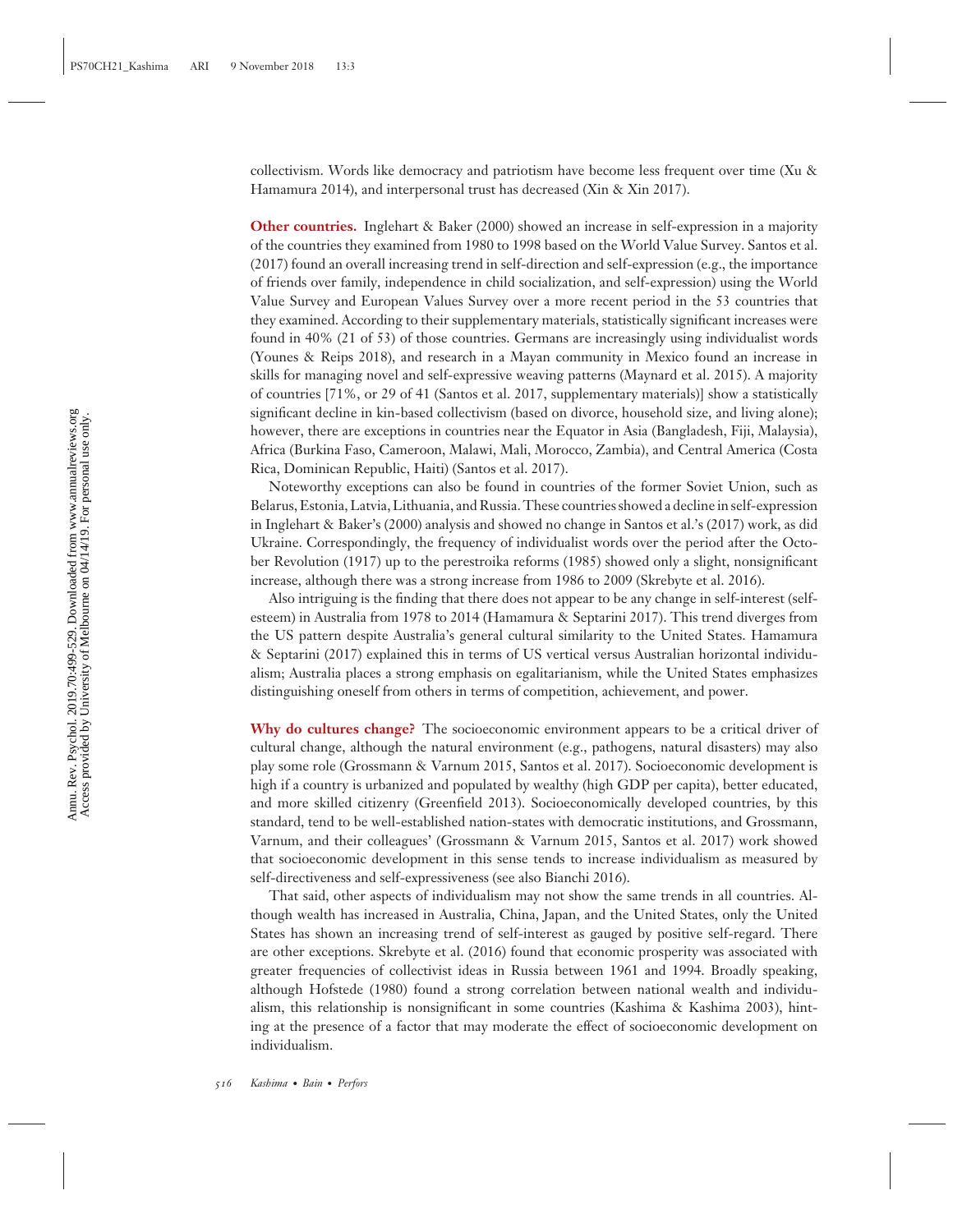In the case of collectivism, there is evidence that socioeconomic development decreases kinbased collectivist practices (Santos et al. 2017). However, this effect is moderated by climate stress. In countries with greater climate stress and more challenging natural environments, socioeconomic development reduces kin-based collectivist practices to a greater extent than in countries with less climate stress. In those countries with poor institutional support, kin-based cooperation may play a significant role in adapting to the natural environmental challenges; however, kin-based support may become less critical as infrastructure improves in these countries. In countries with optimal climate, kin-based collectivism appears to be relatively weak regardless. An interaction between socioeconomic development and climate stress was not observed for individualist values. It is important to note that, currently, strong evidence exists only for declining kin-based collectivism but not for declines in other collectivisms.

#### **Summary**

The ongoing global changes—the deepening globalization of market-driven economy and concomitant change in the role of nation-states as an institutional framework—have had a powerful effect on culture. In general, these changes have made many countries more affluent but have also widened the wealth gap both between richer and poorer countries and within many countries. This may be interpreted in terms of an increasing selective pressure in favor of many, but not necessarily all, individualist ideas. One aspect of individualism, positive self-regard, appears to have increased in the United States but not in East Asia or Australia, suggesting the influence of a moderating factor.

In terms of collectivism, kin-based collectivist practices of partner selection, as reflected in a traditional family structure, seem to have declined. There also appears to be a decrease in generalized trust, which we interpret as a nation-state- and civil society–based societal collectivism. Together with a sign of declining confidence in the existing institutional framework in the United States (Twenge et al. 2014) and other countries around the world (Foa & Mounk 2017), this decrease in generalized trust may indicate that the psychological underpinnings for the current nation-state-based system of global governance are waning. One of the factors that may play an important role in this decline is economic inequality: Although an average economic upturn tends to improve generalized trust, economic inequality tends to depress it, at least in the United States (Twenge et al. 2014). If this is also true about other countries, then economic equality may be playing a significant role in the ongoing global cultural change.

## **CONCLUDING COMMENTS AND FUTURE DIRECTIONS**

Research on the social psychology of cultural dynamics has accumulated a great deal of knowledge. At the micro-level, cultural information that is easier to produce, ground, interpret, or remember, and is therefore less costly or more rewarding to process at the cognitive and social levels, is more likely to be culturally transmitted. On average, cultural information is especially likely to be transmitted if it is about agency or sociality, if it is emotive, if it is valid, and if it is generally meaning rich.

Formal and agent-based models have served as the primary investigative tool for linking microand macro-cultural dynamics. Such approaches are useful in specifying the mechanisms sufficient to generate broad cultural phenomena such as polarization, spatial clustering, and cultural patterning, as well as to quantitatively evaluate the effects of competing pressures imposed by cognition and communication. Still, a great deal more remains to be done to understand these mechanisms and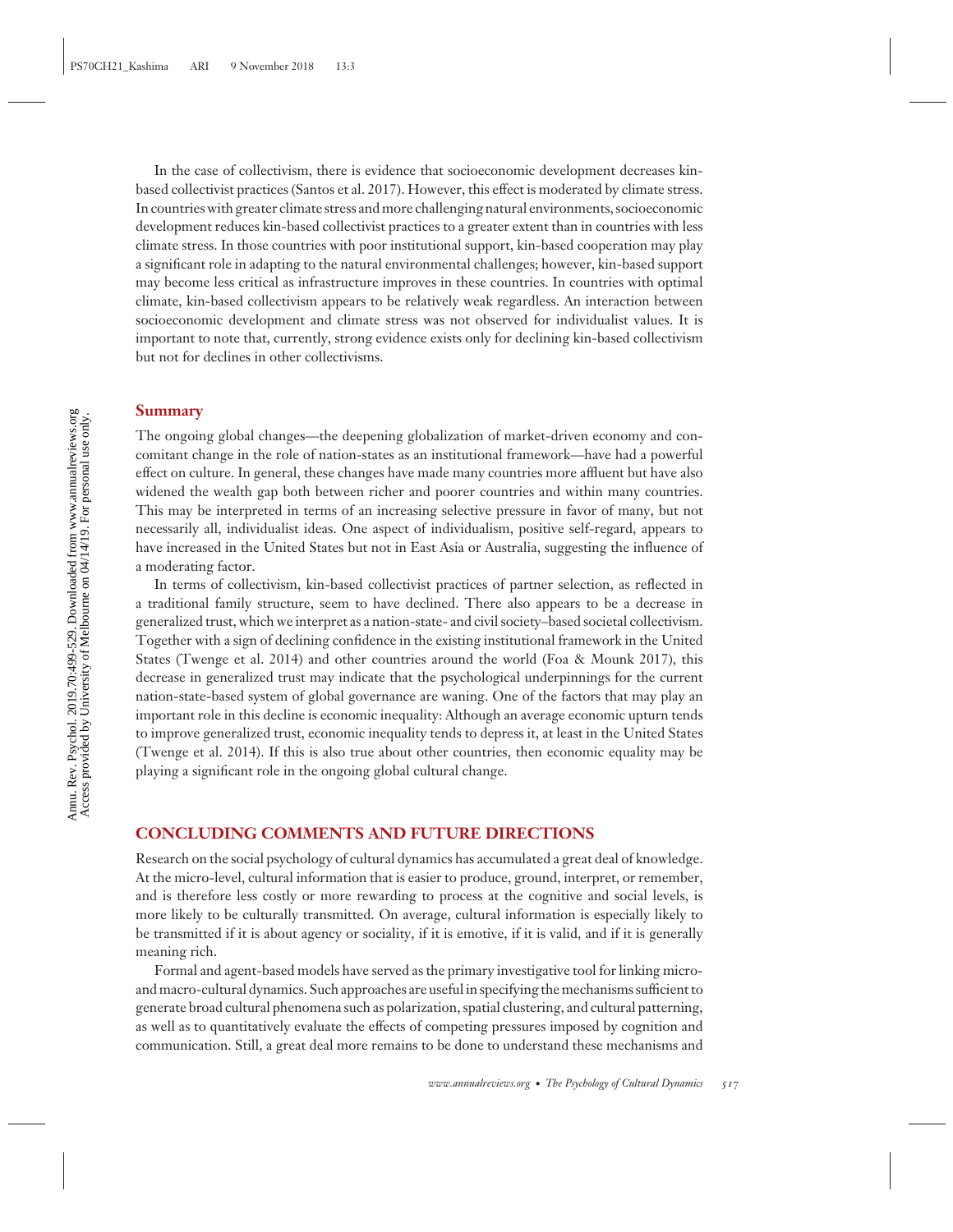pressures, to yield more specific predictions about cultural phenomena of interest, and to combine these distinct approaches and thus leverage the explanatory power of each.

Macro-level cultural changes have been examined in several countries across the world primarily the United States, with some focus on other regions, especially East Asia. The working hypothesis that modern cultural change proceeds from collectivism to individualism has been tested using increasingly sophisticated and diverse methods, and global trends may indeed be described in broad terms as increasing individualism and declining collectivism on average in those countries where data are available. However, more detailed examinations show exceptions and nuances, suggesting that the idea of a unilinear cultural change from collectivism to individualism is untenable. More generally, it is important to be reminded that a sample of countries included in a study constrains the generalizability of its findings in a multinational investigation of macro-level cultural dynamics.

In considering future research, three main issues stand out. First, there are a number of methodological issues surrounding cultural dynamics research (Kashima 2014, Sun & Ryder 2016), including the question of whether a significance test or an effect size should be a basis for inferring a macro-level cultural change (Trzesniewski & Donnellan 2010, Twenge & Campbell 2010) and statistical issues of autocorrelation and autoregression (Koplenig & Muller-Spitzer 2016). ¨

Second, there need to be greater efforts to bring micro-level and micro–macro linkage research to bear on the study of macro-cultural dynamics like individualism and collectivism. Existing efforts in this regard include Imada & Yussen's (2012) work on collectivism and Nowak et al.'s (2016) work on culture of honor. Future research can be oriented toward further cross-fertilizations of different levels of analysis.

Third, of particular importance in the contemporary world are investigations about the mechanisms of cultural change. As we face the global challenges of the twenty-first century, e.g., climate change and intergroup conflict, there is an increasing need for humanity to be able to harness our own culture so as to better adapt to the changing natural and human-made environments (Kashima 2016b) and to recognize the role of culture in these processes (Bain et al. 2016). If cultural information in our common ground tends to perpetuate itself, and socially transformative information that challenges the cultural status quo is harder to transmit (Connor et al. 2016), then greater efforts need to be directed toward a better understanding of the mechanisms of the transmission, retention, and adoption of transformative cultural information. Of particular interest is information about the types of cultural change that people expect or desire (Bain et al. 2013) and consideration of the psychological consequences of these types of change (Fernando et al. 2018). Behavior change is a critically important subject for translational cultural dynamics research in the future (Wilson et al. 2014).

## **SUMMARY POINTS**

1. Culture consists of socially transmittable information in a population that can potentially influence the thoughts, emotions, and actions of individuals. The combination of genetic and cultural information enables the human population to construct its niche to adapt to both natural and human-made environments, including built, economic, social, and psychological ones. The critical feature of the cultural dynamics perspective is population thinking: The fundamental questions are how novel cultural information enters into a population, how cultural information is transmitted and retained, and how cultural information is selected in or out of the population.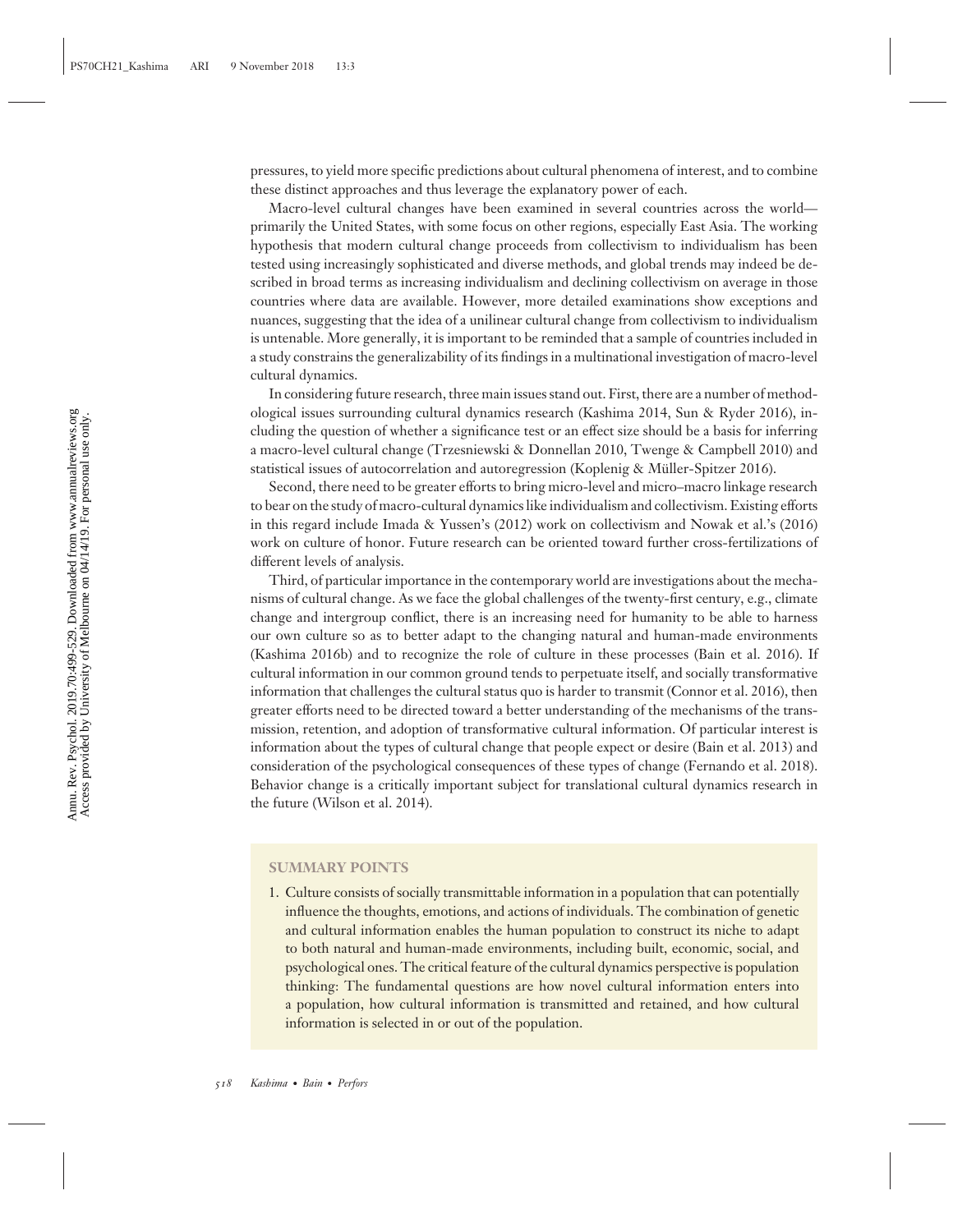- 2. Although culture is often treated as if it is stable over time, researchers have begun to study its dynamics. The study of micro-level cultural dynamics examines the processes and mechanisms by which cultural information is subjectively and intersubjectively produced, grounded, interpreted, and committed to memory in the individual mind and body, but also deposited into cultural artefacts (i.e., human-made objects in the world, including stories and images). The study of macro-level cultural dynamics investigates the trajectory of cultural change, namely, changes in the distribution of cultural information within a population over time. There exist dynamic interrelationships between the two levels such that micro-level cultural dynamics generate emergent macro-level processes, while macro-level cultural dynamics influence micro-level cultural dynamics.
- 3. One of the most critical questions in micro-level cultural dynamics concerns cultural transmission: What types of cultural information are transmitted and retained in a population? Certain kinds of information are more likely to be transmitted and retained than other kinds. These kinds include information about agency and sociality—what can affect things in the world and how others socially relate to each other. Pragmatically or socially validated information, along with emotive information, is also more likely to be transmitted and retained. However, these general tendencies are modulated by the context of cultural transmission. Cultural information consistent with the common ground is more likely to be transmitted than information inconsistent with the common ground when social connectivity is emphasized in the context; pragmatically relevant information is more likely to be transmitted when task performance is emphasized. These tendencies likely help the senders and receivers of cultural information to adapt to the local niche, which interfaces with the broader, external natural and human-made environments.
- 4. Micro–macro linkage dynamics are often researched using formal models and computer simulations. In psychology, models of cultural dissemination, evolution of cooperation, and iterative learning have often been used to shed light on general cultural phenomena, such as polarization, spatial clustering, and cultural patterning. Each of these models brings complementary strengths—communication and social network dynamics, adaptation through cost–benefit processes, and rich cognitive models and experimental paradigms, respectively. However, they have yet to be integrated into a unified theoretical framework or brought to bear on the micro–macro linkages that relate to critical research questions in culture and psychology, such as individualism and collectivism.
- 5. Studies have begun to investigate macro-level cultural dynamics using a variety of research methods and on a number of cultural issues. One of the most active research foci has been an examination of the hypothesis that world cultures have changed from collectivism to individualism. In this research area, individualism*s* and collectivism*s* are reconceptualized as two classes of diverse cultural ideas and practices. Individualisms imply different conceptions of the person as independent being, such as self-direction, self-expression, and self-interest; collectivisms describe different cultural ideas and practices for partner selection.
- 6. We suggest that the trajectory of cultural change appears to differ across countries and regions depending on which aspects of individualisms and collectivisms are examined. There is consistent evidence for increasing individualism, particularly self-expression, in several countries around the world, and socioeconomic development (e.g., high income,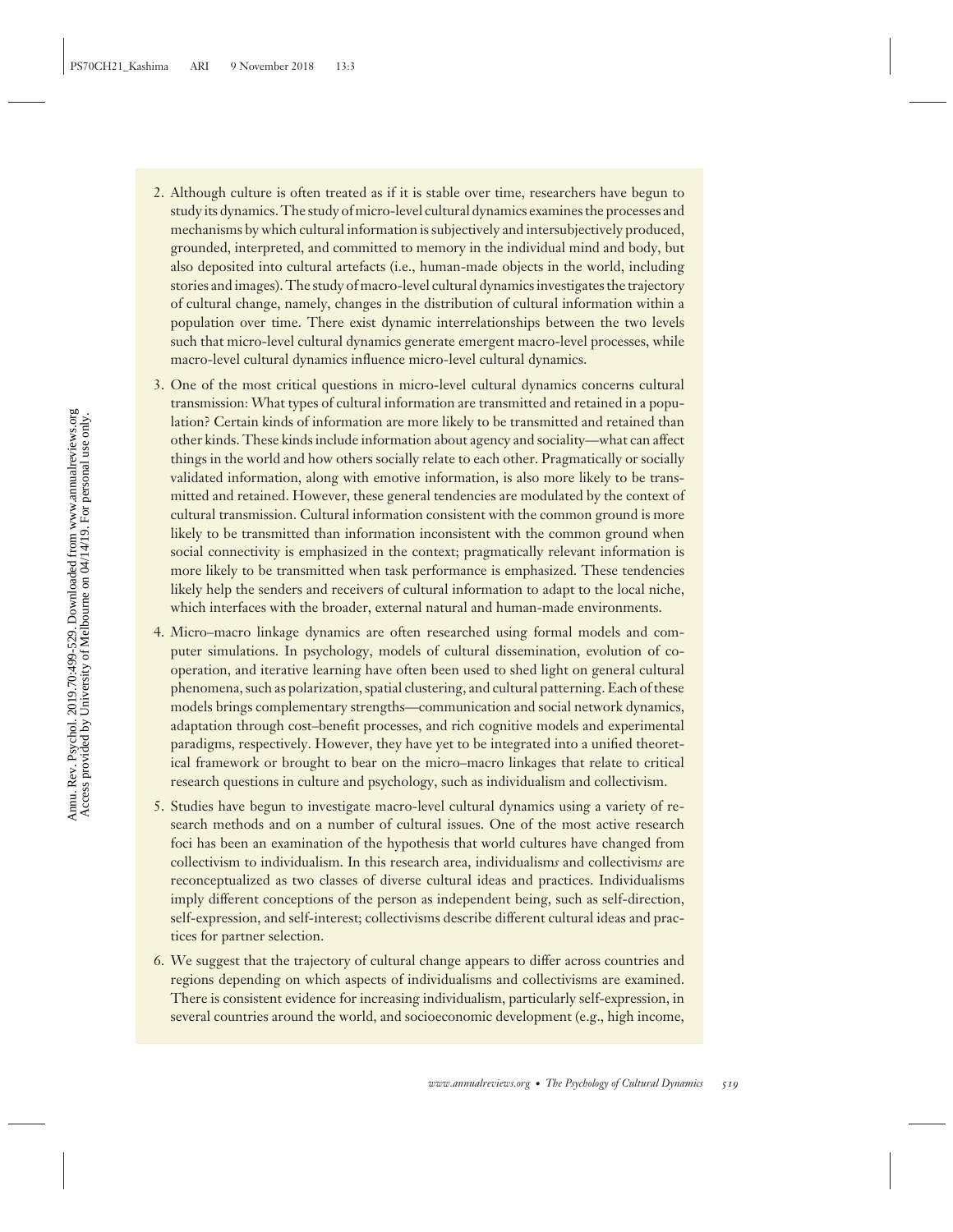high education) is often correlated with this trend; however, there are some exceptions to this rule in former Soviet Union countries. Although there is evidence of increasing self-interest (especially as measured in terms of positive self-regard) in the United States, evidence is weak or nonexistent for East Asia or even Australia. Conversely, there is consistent evidence of declining kin-based collectivism and nation-state-based collectivism in many parts of the world; however, little research exists about cultural trajectories in race-based or religion-based collectivism around the world. It is nonetheless important to be reminded that not only the sample of participants in a country, but also the sample of countries included in a study critically constrains the generalizability of the study's findings.

## **FUTURE ISSUES**

- 1. One of the fundamental questions in the current perspective is what a population is. From a pragmatic viewpoint for a specific research project, it may be possible to select an appropriate level of human groupings, varying in inclusiveness from a relatively small community through nation-states and regions of the world. The objective of the inquiry may determine the relevant population. However, the concept of population as something that can be treated as a largely isolated and self-contained human grouping may be untenable in the globalized world where most human groups exchange goods, services, and information at an unprecedented speed and scale. Should we then treat the whole of humanity as a population in cultural dynamics research? If all human groupings need to be treated as statistically non-independent, then the result is a contemporary version of Galton's problem: How should the statistical dependencies among human populations be treated?
- 2. Future research needs to address some of the inherent methodological questions about cultural dynamics research, i.e., time. Most of the cultural dynamics research is concerned with change and stability in mean levels of the psychological construct at stake. However, it is unclear what amount of change can be called a cultural change. Is the statistical significance of a correlation between mean and time a good guide, or should we use effect size? If the latter, what level of effect size is necessary? Can a cultural change be defined in terms of variance, skewness, or any other characteristics of a distribution? This definition may be not only possible, but also necessary, as in the case of income inequality, which is a good example of a characteristic of income distribution that is not its mean. Other examples include the degree of polarization or multimodality of a distribution. Finally, there is a critical question of temporal autocorrelation and other forms of cross-temporal dependencies of time series data. These issues need to be examined and evaluated in the context of cultural dynamics research.
- 3. Of the three fundamental processes of cultural dynamics, two—cultural transmission and selective retention—have been the focus of much of the research. The third process how novel cultural information enters a population—has been investigated largely in terms of importation, and particularly in terms of how a receiving population responds to the imported information. Little is known about the process of exporting cultural information despite prominent examples, such as extremist groups exporting cultural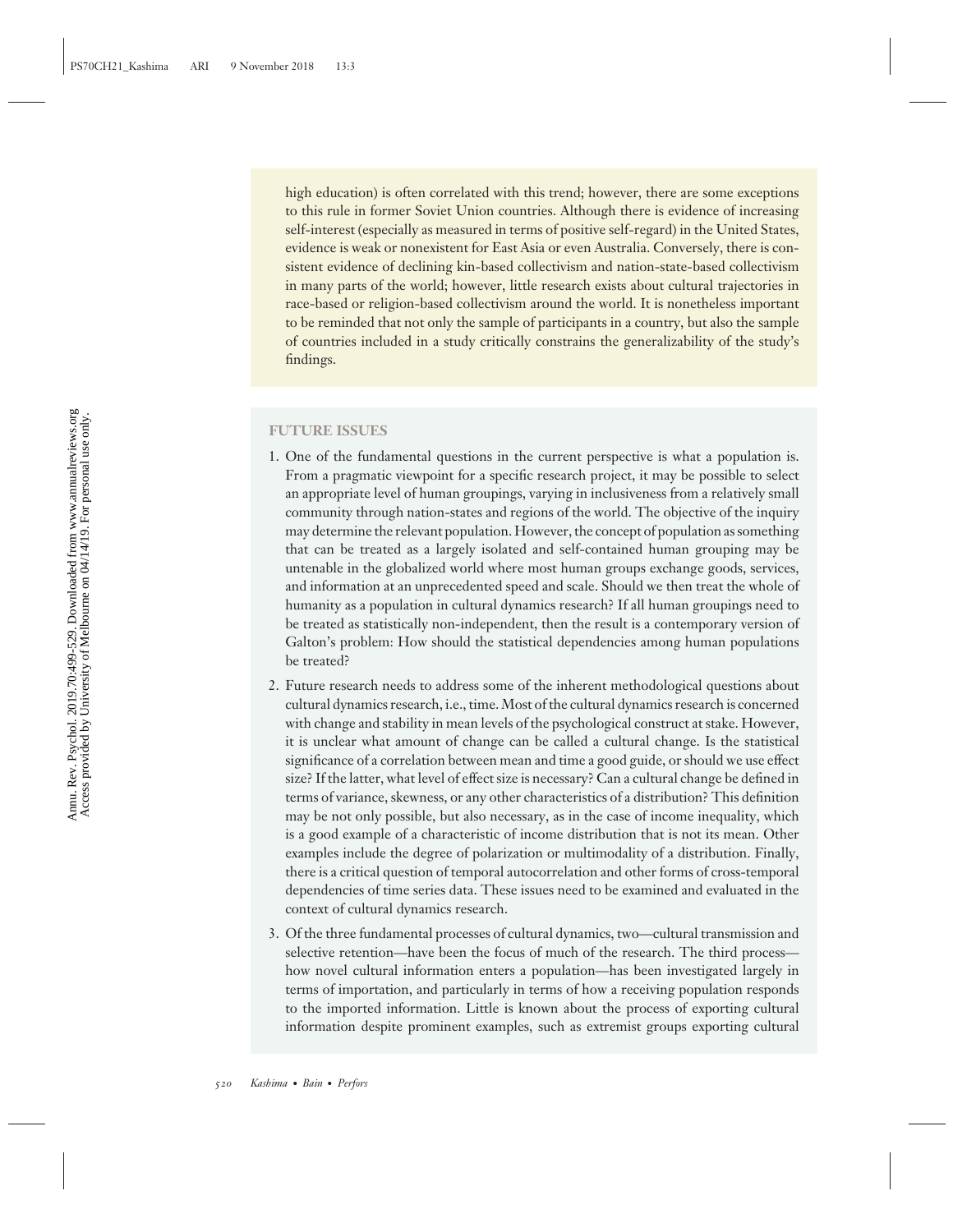information to encourage terrorist activities. Invention—indigenous generation of novel cultural information in a population—should be further investigated given the significance of this process.

- 4. In terms of the micro-level dynamics of cultural transmission, imitation and instruction have been investigated largely in developmental psychology, whereas collaborative horizontal transmission has been explored in social psychology. A further integration and cross-fertilization between these areas of investigation would be a fruitful future direction. One pressing issue is the transmission and retention of novel or counternormative cultural information. That is, if there is a tendency to transmit and retain cultural information that is consistent with the prevalent cultural ideas and practices, how can the transmission and retention of transformative cultural information be facilitated? Another issue is the effect of cultural transmission on social structuration, that is, how the process of transmitting and sharing cultural information may structure the relationship between the sender and receiver of the information in relation to other social entities.
- 5. How micro-level processes give rise to macro-level dynamics is a perennial social science question of micro–macro linkage. To answer this question, first, further improvements of theories and models are needed. Different mechanisms and strengths highlighted by diverse theoretical approaches may be brought together to improve models and the methods of model validation. Second, modeling efforts may be further directed toward some substantive theoretical issues, such as the transmission of socially transformative cultural information and macro-level trajectories in individualisms and collectivisms.
- 6. Research on macro-level cultural dynamics can be further extended beyond individualism and collectivism and could also include diverse countries and cultural groups. Although the literature is growing in both depth and breadth, its growth can be further facilitated by bringing in broader insights from social scientific disciplines other than psychology, such as anthropology, sociology, political science, and economics. Changing levels of nationstate- and civil society–based collectivism may be of particular importance in the wake of deepening globalization and gathering populism in many economically advantaged countries. It is important to be reminded that the sample of countries included in a study constrains its findings.
- 7. Many of the global challenges to humanity in the twenty-first century are human made and therefore self-inflicted. Climate change is an example: Human niche construction after the Industrial Revolution using fossil fuels and engaging in other greenhouse gas emitting activities (e.g., methane-generating agriculture) caused runaway greenhouse effects and ocean acidification. Meeting these challenges requires technological as well as behavioral adjustments to the contemporary human niche construction activity, and therefore cultural change will have to be part of a blueprint for humanity. How can we effect a cultural change and steer the trajectory of macro-level cultural dynamics? This is probably the most important direction for future research.

## **DISCLOSURE STATEMENT**

The authors are not aware of any affiliations, memberships, funding, or financial holdings that might be perceived as affecting the objectivity of this review.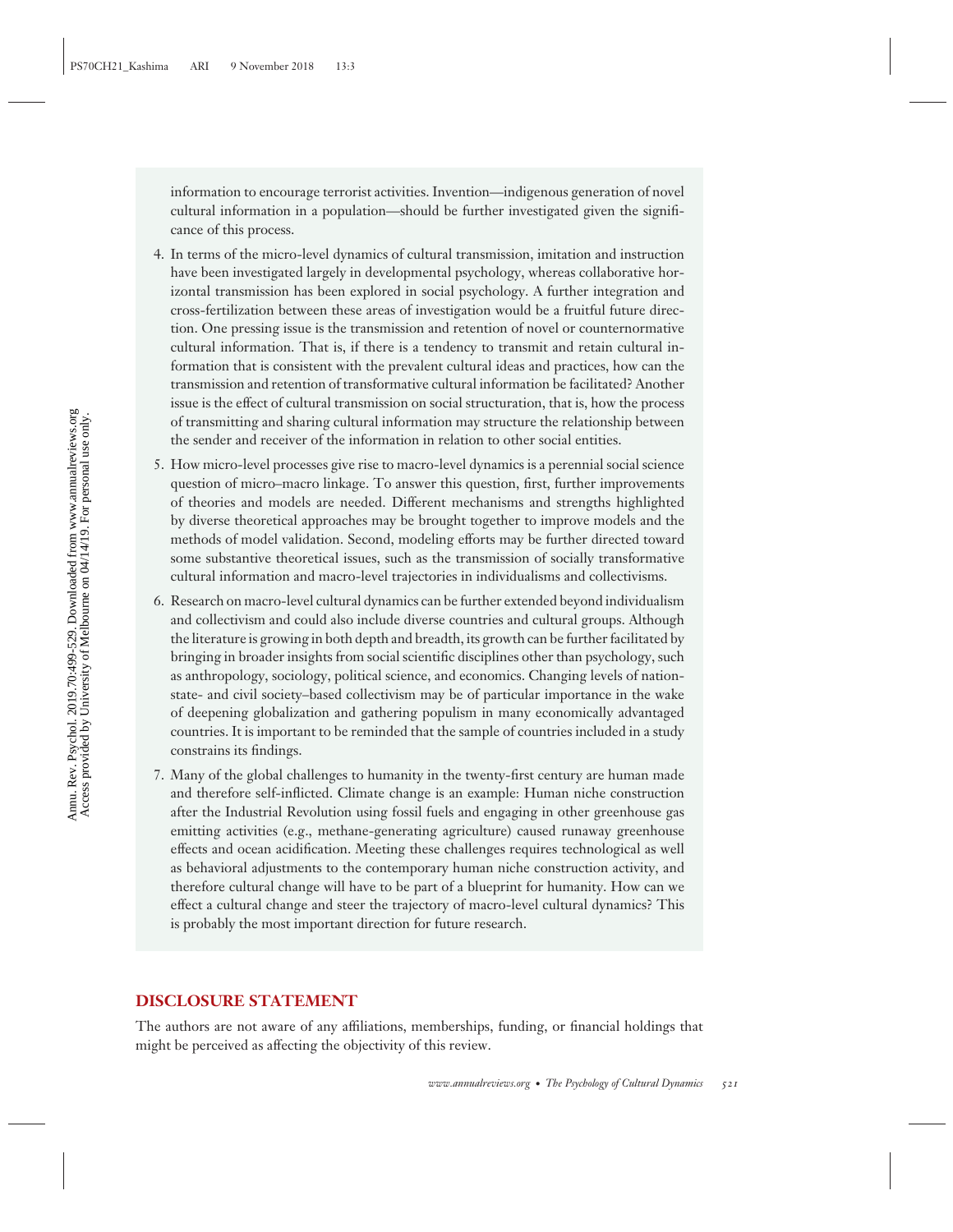## **ACKNOWLEDGMENTS**

The preparation of this article was facilitated by grants from the Australian Research Council to Y.K. (DP160102226 and DP160102231) and to P.G.B. (DP180100294).

## **LITERATURE CITED**

- Abelson RP, Bernstein A. 1963. A computer simulation model of community referendum controversies. *Public Opin. Q.* 27(1):93–122
- Acerbi A, Bentley RA. 2014. Biases in cultural transmission shape the turnover of popular traits. *Evol. Hum. Behav.* 35(3):228–36
- Anderson MC, Bell T. 2001. Forgetting our facts: the role of inhibitory processes in the loss of propositional knowledge. *J. Exp. Psychol.* 130(3):544–70
- Axelrod R. 1997. The dissemination of culture: a model with local convergence and global polarization. *J. Confl. Resolut.* 41(2):203–26
- Axelrod R, Hamilton WD. 1981. The evolution of cooperation. *Science* 211(4489):1390–96
- Bain PG, Hornsey MJ, Bongiorno R, Kashima Y Crimston D. 2013. Collective futures: how projections about the future of society are related to actions and attitudes supporting social change. *Personal. Soc. Psychol. Bull.* 39:523–39
- Bain PG, Milfont TL, Kashima Y, Bilewicz M, Doron G, et al. 2016. Co-benefits of addressing climate change can motivate action around the world. *Nat. Clim. Change* 6:154–57
- Bartlett FC. 1932. *Remembering: A Study in Experimental and Social Psychology*. Cambridge, UK: Cambridge Univ. Press
- Baumard N, Andre JB, Sperber D. 2013. A mutualistic approach to morality: the evolution of fairness by partner choice. *Behav. Brain Sci.* 36(1):59–78
- Bebbington K, MacLeod C, Ellison TM, Fay N. 2017. The sky is falling: evidence of a negativity bias in the social transmission of information. *Evol. Hum. Behav.* 38(1):92–101
- Bentley RA, Hahn MW, Shennan SJ. 2004. Random drift and culture change. *Proc. R. Soc. Lond. B* 271(1547):1443–50
- Berger J. 2011. Arousal increases social transmission of information. *Psychol. Sci.* 22(7):891–93
- Berger J, Heath C. 2005. Idea habitats: how the prevalence of environmental cues influences the success of ideas. *Cogn. Sci.* 29(2):195–221
- Berger J, Milkman KL. 2012. What makes online content viral? *J. Mark. Res.* 49(2):192–205
- Bergsieker HB, Leslie LM, Constantine VS, Fiske ST. 2012. Stereotyping by omission: eliminate the negative, accentuate the positive. *J. Personal. Soc. Psychol.* 102(6):1214–38
- Bianchi EC. 2016. American individualism rises and falls with the economy: cross-temporal evidence that individualism declines when the economy falters. *J. Personal. Soc. Psychol.* 111(4):567–84
- Boothby EJ, Clark MS, Bargh JA. 2014. Shared experiences are amplified. *Psychol. Sci.* 25(12):2209–16
- Boyd R, Richerson PJ. 1985. Culture and the evolutionary process. *J. Nerv. Ment. Dis.* 175:125–26
- Boyer P, Bergstrom B. 2008. Evolutionary perspectives on religion. *Annu. Rev. Anthropol.* 37:111–30
- Boyer P, Ramble C. 2001. Cognitive templates for religious concepts: cross-cultural evidence for recall of counter-intuitive representations. *Cogn. Sci.* 25(4):535–64
- Bratanova B, Kashima Y. 2014. The "saying is repeating" effect: Dyadic communication can generate cultural stereotypes. *J. Soc. Psychol.* 154(2):155–74
- Brennan E, Durkin SJ, Wakefield M, Kashima Y. 2016. Why do smokers talk about antismoking campaigns? Predictors of the occurrence and content of campaign-generated conversations.*Health Commun*. 21(1):33– 45
- Brewer MB. 1991. The social self: on being the same and different at the same time. *Personal. Soc. Psychol. Bull.* 17(5):475–82
- Brewer MB, Chen YR. 2007. Where (who) are collectives in collectivism? Toward conceptual clarification of individualism and collectivism. *Psychol. Rev.* 114(1):133–51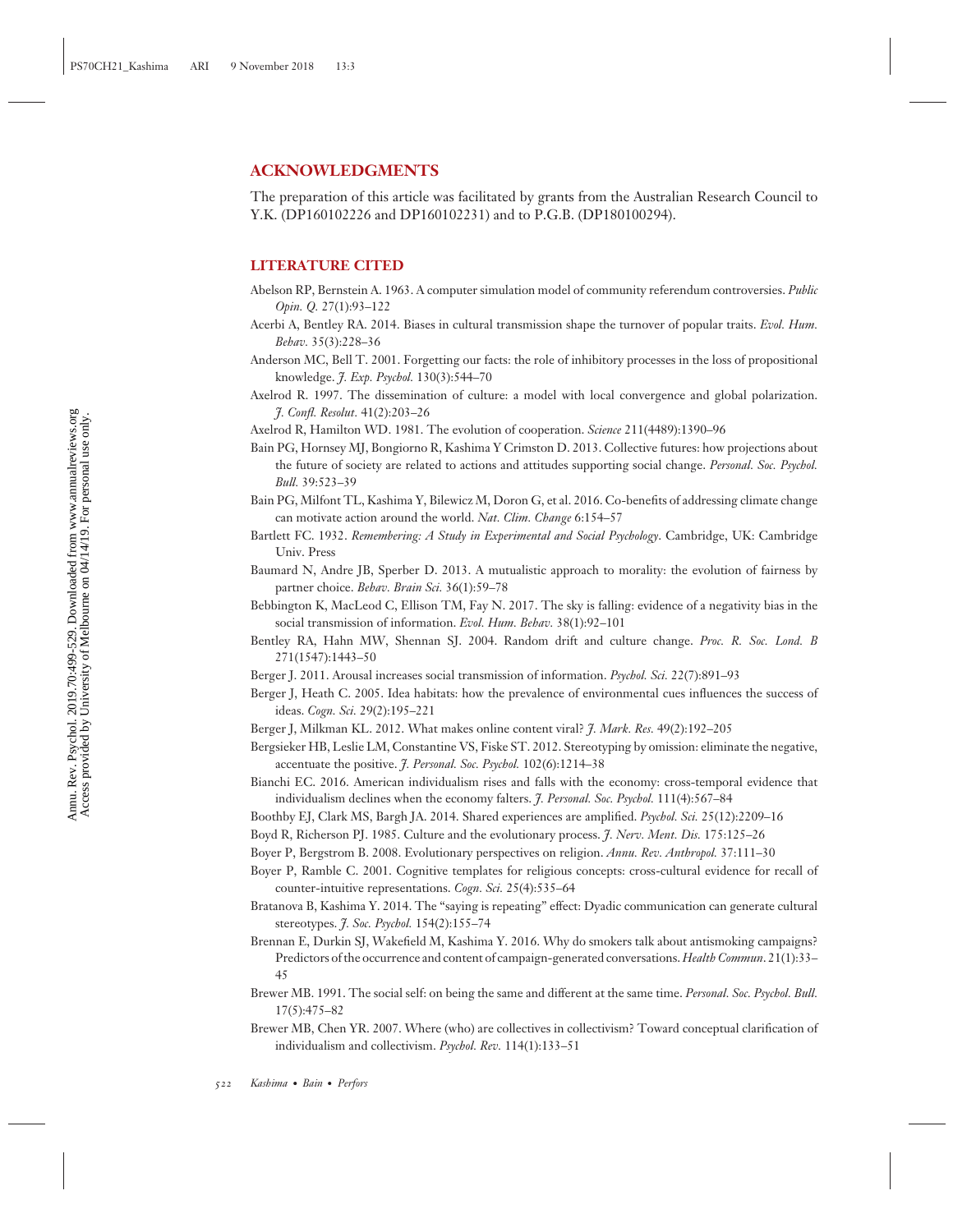- Brochhagen T, Franke M, van Rooij R. 2016. Learning biases may prevent lexicalization of pragmatic inferences: a case study combining iterated (Bayesian) learning and functional selection. In *Proceedings of the 38th Annual Conference of the Cognitive Science Society*, pp. 2081–86. Austin, TX: Cogn. Sci. Soc.
- Carr PB, Walton GM. 2014. Cues of working together fuel intrinsic motivation. *J. Exp. Soc. Psychol.* 53(1):169– 84
- Cavalli-Sforza LL, Feldman MW. 1981. *Cultural Transmission and Evolution*. Princeton, NJ: Princeton Univ. Press
- Christiansen MH, Chater N. 2015. The now-or-never bottleneck: a fundamental constraint on language. *Behav. Brain Sci.* 39:e62
- Chudek M, Henrich J. 2011. Culture-gene coevolution, norm-psychology and the emergence of human prosociality. *Trends Cogn. Sci.* 15(5):218–26
- Claidiere N, Scott-Phillips TC, Sperber D. 2014. How Darwinian is cultural evolution? ` *Philos. Trans. R. Soc. B* 369:20130368
- Clark AE, Kashima Y. 2007. Stereotypes help people connect with others in the community: a situated functional analysis of the stereotype consistency bias in communication. *J. Personal. Soc. Psychol.* 93(6):1028–39
- Clark HH. 1996. *Using Language*. Cambridge, UK: Cambridge Univ. Press
- Coman A, Manier D, Hirst W. 2009. Forgetting the unforgettable through conversation: socially shared retrieval-induced forgetting of September 11 memories. *Psychol. Sci.* 20(5):627–33
- Connor P, Harris E, Guy S, Fernando J, Shank DB, et al. 2016. Interpersonal communication about climate change: how messages change when communicated through simulated online social networks. *Clim. Change* 136(3–4):463–76
- Cornish H, Dale R, Kirby S, Christiansen MH. 2017. Sequence memory constraints give rise to language-like structure through iterated learning. *PLOS ONE* 12(1):e0168532
- Cuc A, Ozuru Y, Manier D, Hirst W. 2006. On the formation of collective memories: the role of a dominant narrator. *Mem. Cogn.* 34(4):752–62
- Dawkins R. 1976. *The Selfish Gene*. Oxford, UK: Oxford Univ. Press
- DeWall CN, Pond RS, Campbell WK, Twenge JM. 2011. Tuning in to psychological change: linguistic markers of psychological traits and emotions over time in popular US song lyrics. *Psychol. Aesthet. Creat. Arts* 5(3):200–7
- DiFonzo N, Bourgeois MJ, Suls JM, Homan C, Stupak N, et al. 2013. Rumor clustering, consensus, and polarization: dynamic social impact and self-organization of hearsay. *J. Exp. Soc. Psychol.* 49(3):378–99
- Durkheim E. 1933. *The Division of Labor in Society*, transl. G Simpson. New York: Free Press
- Echterhoff G, Higgins ET, Kopietz R, Groll S. 2008. How communication goals determine when audience tuning biases memory. *J. Exp. Psychol.* 137(1):3–21
- Echterhoff G, Higgins ET, Levine JM. 2009. Shared reality: experiencing commonality with others' inner states about the world. *Perspect. Psychol. Sci.* 4(5):496–521
- Eriksson K, Coultas JC. 2012. The advantage of multiple cultural parents in the cultural transmission of stories. *Evol. Hum. Behav.* 33(4):251–59
- Eriksson K, Coultas JC, de Barra M. 2016. Cross-cultural differences in emotional selection on transmission of information. *J. Cogn. Cult.* 16(1–2):122–43
- Fast NJ, Heath C, Wu G. 2009. Common ground and cultural prominence: how conversation reinforces culture. *Psychol. Sci.* 20(7):904–11
- Feinberg M, Willer R, Schultz M. 2014. Gossip and ostracism promote cooperation in groups. *Psychol. Sci.* 25(3):656–64
- Feinberg M, Willer R, Stellar J, Keltner D. 2012. The virtues of gossip: reputational information sharing as prosocial behavior. *J. Personal. Soc. Psychol.* 102(5):1015–30
- Fernando JW, Burden N, Ferguson A, O'Brien LV, Judge M, Kashima Y. 2018. Functions of utopia: how utopian thinking motivates societal engagement. *Personal. Soc. Psychol. Bull.* 44:779–92
- Fincher CL, Thornhill R, Murray DR, Schaller M. 2008. Pathogen prevalence predicts human cross-cultural variability in individualism/collectivism. *Proc. Biol. Sci.* 275(1640):1279–85
- Fiske ST, Cuddy AJC, Glick P. 2006. Universal dimensions of social cognition: warmth and competence. *Trends Cogn. Sci.* 11(2):77–83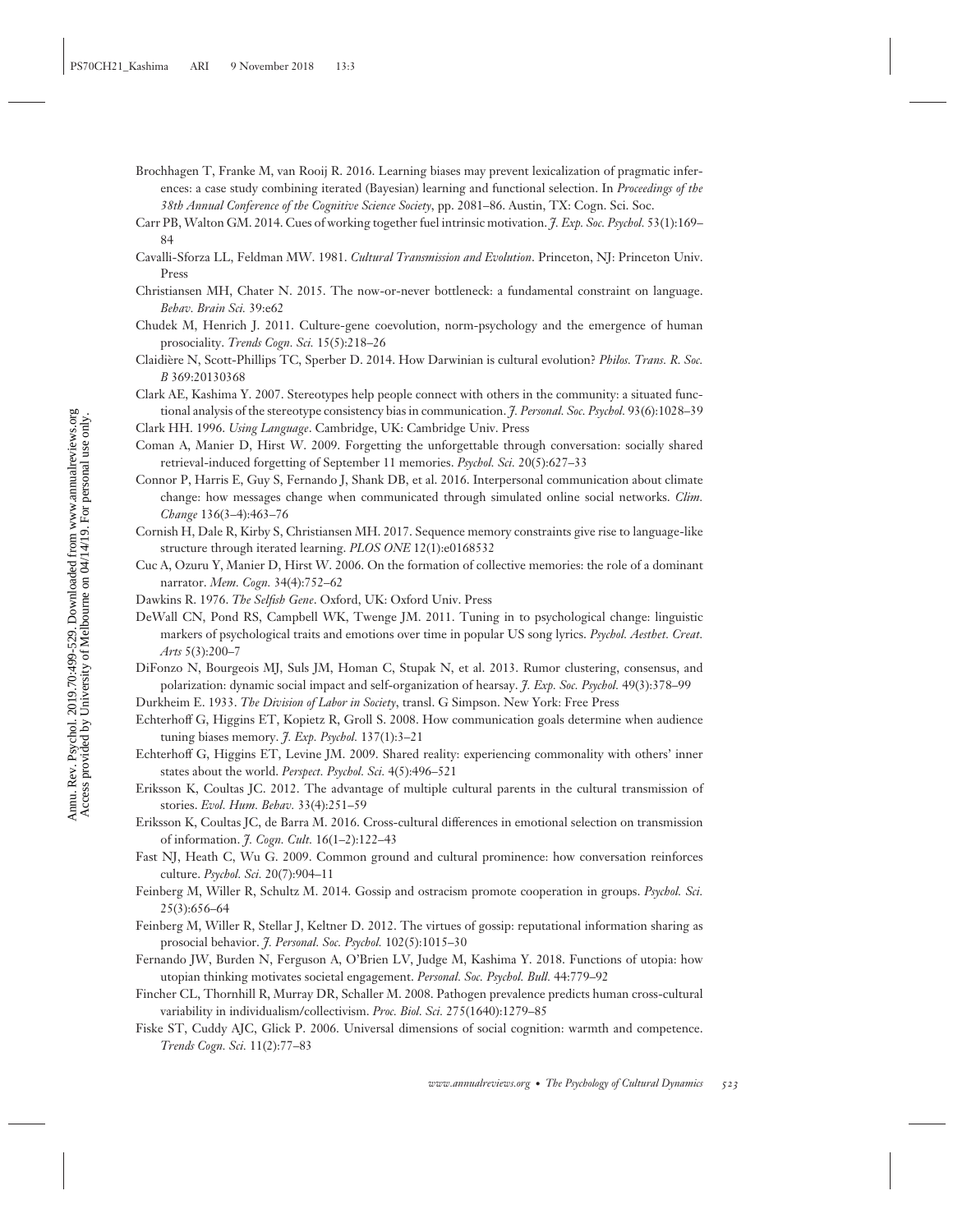Flache A, Macy MW. 2011. Local convergence and global diversity: from interpersonal to social influence. *J. Confl. Resolut.* 55(6):970–95

- Foa RS, Mounk Y. 2017. The signs of deconsolidation. *J. Democr.* 28(1):5–15
- Foddy M, Platow M, Yamagishi T. 2009. Group-based trust in strangers: the role of stereotypes and expectations. *Psychol. Sci.* 20(4):419–22
- Foster EK. 2004. Research on gossip: taxonomy, methods, and future directions. *Rev. Gen. Psychol.* 8(2):78–99
- Futrell R, Mahowald K, Gibson E. 2015. Large-scale evidence of dependency length minimization in 37 languages. *PNAS* 112(33):10336–41
- Garrod S, Fay N, Lee J, Oberlander J,Macleod T. 2007. Foundations of representation:Where might graphical symbol systems come from? *Cogn. Sci.* 31(6):961–87
- Gelfand MJ, Raver JL, Nishii L, Leslie LM, Lun J, et al. 2011. Differences between tight and loose cultures: a 33-nation study. *Science* 332(6033):1100–4
- Giddens A. 1990. *The Consequences of Modernity*. Palo Alto, CA: Stanford Univ. Press
- Gonzalez-Avella JC, Cosenza MG, Tucci K. 2005. Nonequilibrium transition induced by mass media in a ´ model for social influence. *Phys. Rev. E* 72(6):065102
- González-Avella JC, Eguíluz VM, Cosenza MG, Klemm K, Herrera JL, San Miguel M. 2006. Local versus global interactions in nonequilibrium transitions: a model of social dynamics. *Phys. Rev. E* 73(4):46119
- Goodman RL, Webb TL, Stewart AJ. 2009. Communicating stereotype-relevant information: Is factual information subject to the same communication biases as fictional information? *Personal. Soc. Psychol. Bull.* 35(7):836–52
- Greenfield PM. 2009. Linking social change and developmental change: shifting pathways of human development. *Dev. Psychol.* 45(2):401–18
- Greenfield PM. 2013. The changing psychology of culture from 1800 through 2000. *Psychol. Sci.* 24(9):1722–31
- Griffiths TL, Kalish ML. 2007. Language evolution by iterated learning with Bayesian agents. *Cogn. Sci.* 31(3):441–80
- Grossmann I, Varnum MEW. 2015. Social structure, infectious diseases, disasters, secularism, and cultural change in America. *Psychol. Sci.* 26(3):311–24
- Hamamura T. 2012. Are cultures becoming individualistic? A cross-temporal comparison of individualismcollectivism in the United States and Japan. *Personal. Soc. Psychol. Rev.* 16(1):3–24
- Hamamura T. 2017. A cultural psychological analysis of cultural change. *Asian J. Soc. Psychol.* 21:3–12
- Hamamura T, Septarini BG. 2017. Culture and self-esteem over time: a cross-temporal meta-analysis among Australians, 1978–2014. *Soc. Psychol. Personal. Sci.* 8:904–9
- Hamamura T, Xu Y. 2015. Changes in Chinese culture as examined through changes in personal pronoun usage. *J. Cross-Cult. Psychol.* 46(7):930–41
- Hamilton WD. 1964. The genetical evolution of social behaviour. I. *J. Theor. Biol.* 7(1):1–16
- Heath C, Bell C, Sternberg E. 2001. Emotional selection in memes: the case of urban legends. *J. Personal. Soc. Psychol.* 81(6):1028–41
- Hofstede G. 1980. *Culture's Consequences: International Differences in Work-Related Values*. Thousand Oaks, CA: Sage
- Hong Y-Y, Morris MW, Chiu C-Y, Benet-Martínez V. 2000. Multicultural minds: a dynamic constructivist approach to culture and cognition. *Am. Psychol.* 55(7):709–20
- Hunzaker MBF. 2016. Cultural sentiments and schema-consistency bias in information transmission. *Am. Sociol. Rev.* 81(6):1223–50
- Imada T, Yussen SR. 2012. Reproduction of cultural values: a cross-cultural examination of stories people create and transmit. *Personal. Soc. Psychol. Bull.* 38(1):114–28
- Inglehart R, Baker WE. 2000. Modernization, cultural change, and the persistence of traditional values. *Am. Sociol. Rev.* 65:19–51
- Inglehart RF. 2016. How much should we worry? *J. Democr.* 27(3):18–23

**Kashima Y. 2014. How can you capture cultural dynamics?** *Front. Psychol.* **5:995**

- Kashima Y. 2016a. Cultural dynamics. *Curr. Opin. Psychol.* 8:93–97
- Kashima Y. 2016b. Culture and psychology in the 21st century: conceptions of culture and person revised. *J. Cross-Cult. Psychol.* 47(1):4–20

Foa RS, Mounk Y. 2016. The democratic disconnect. *J. Democr.* 27(3):5–17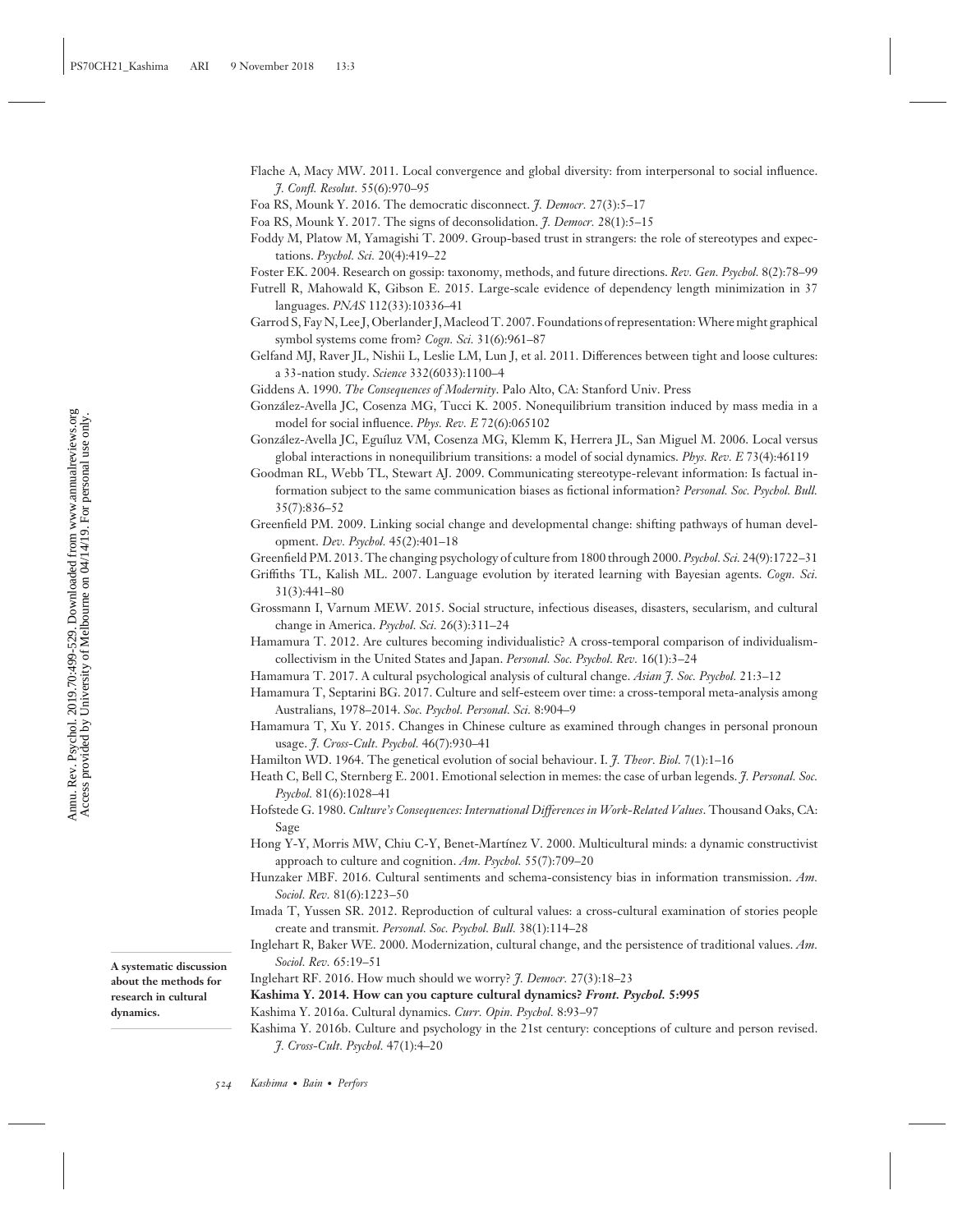- **Kashima Y. 2018. What is culture for? In** *Handbook of Culture and Psychology***, ed. D Matsumoto. Oxford, UK: Oxford Univ. Press. 2nd ed. In press**
- Kashima Y, Kashima ES. 2003. Individualism, GNP, climate, and pronoun drop: Is individualism determined by affluence and climate, or does language use play a role? *J. Cross-Cult. Psychol.* 34(1):125–34
- **Kashima Y, Kirley M, Stivala A, Robins G. 2017. Modeling cultural dynamics. In** *Computational Social Psychology***, ed. RR Valacher, SJ Read, A Nowak, pp. 281–307. New York: Taylor & Francis**
- **Kashima Y, Klein O, Clark AE. 2007. Grounding: sharing information in social interaction. In** *Social Communication***, ed. K Fiedler, pp. 27–77. New York: Psychol. Press**
- Kashima Y, Laham SM, Dix J, Levis B, Wong D, Wheeler M. 2015. Social transmission of cultural practices and implicit attitudes. *Organ. Behav. Hum. Decis. Process.* 127:113–25
- Kashima Y, Lyons A, Clark AE. 2013a. The maintenance of cultural stereotypes in the conversational retelling of narratives. *Asian J. Soc. Psychol.* 16:60–70
- Kashima Y, Wilson S, Lusher D, Pearson LJ, Pearson C. 2013b. The acquisition of perceived descriptive norms as social category learning in social networks. *Soc. Netw.* 35:711–19
- Kemp C, Xu Y, Regier T. 2018. Semantic typology and efficient communication. *Annu. Rev. Linguist.* 4:109–28
- Kirby S. 2001. Spontaneous evolution of linguistic structure: an iterated learning model of the emergence of regularity and irregularity. *IEEE Trans. Evol. Comput.* 5(2):102–10
- Kirby S, Tamariz M, Cornish H, Smith K. 2015. Compression and communication in the cultural evolution of linguistic structure. *Cognition* 141:87–102
- Klemm K, Eguíluz VM, Toral R, San Miguel M. 2003a. Global culture: a noise-induced transition in finite systems. *Phys. Rev. E* 67(4):045101
- Klemm K, Eguíluz VM, Toral R, San Miguel M. 2003b. Nonequilibrium transitions in complex networks: a model of social interaction. *Phys. Rev. E* 67(2):026120
- Knöbl W. 2003. Theories that won't pass away: the never-ending story of modernization theory. In *Handbook of Historical Sociology*, ed. G Delanty, EE Isin, pp. 96–107. Thousand Oaks, CA: Sage
- Koplenig A, Müller-Spitzer C. 2016. Population size predicts lexical diversity, but so does the mean sea level: why it is important to correctly account for the structure of temporal data. *PLOS ONE* 11(3):e0150771
- Koudenburg N, Postmes T, Gordijn EH. 2017. Beyond content of conversation: the role of conversational form in the emergence and regulation of social structure. *Personal. Soc. Psychol. Rev.* 21(1):50–71
- Kusumi T, Hirayama R, Kashima Y. 2017. Risk perception and risk talk: the case of the Fukushima Daiichi nuclear radiation risk. *Risk Anal*. 37(12):2305–20
- **Laland KN, Odling-Smee JF, Feldman MW. 2000. Niche construction, biological evolution, and cultural change.** *Behav. Brain Sci.* **23(1):131–46**
- Latane B, L'Herrou T. 1996. Spatial clustering in the conformity game: dynamic social impact in electronic ´ groups. *J. Personal. Soc. Psychol.* 70(6):1218–30
- Lee TL, Gelfand MJ, Kashima Y. 2014. The serial reproduction of conflict: Third parties escalate conflict through communication biases. *J. Exp. Soc. Psychol.* 54(1):68–72
- Legare CH. 2017. Cumulative cultural learning: development and diversity. *PNAS* 114(30):7877–83
- Lewandowsky S, Ecker UKH, Cook J. 2017. Beyond misinformation: understanding and coping with the "post-truth" era. *J. Appl. Res. Mem. Cogn.* 6(4):353–69
- Liu D, Xin Z. 2015. Birth cohort and age changes in the self-esteem of Chinese adolescents: a cross-temporal meta-analysis, 1996–2009. *J. Res. Adolesc.* 25(2):366–76
- Lyons A, Kashima Y. 2003. How are stereotypes maintained through communication? The influence of stereotype sharedness. *J. Personal. Soc. Psychol.* 85(6):989–1005
- Markus HR, Kitayama S. 1991. Culture and the self: implications for cognition, emotion, and motivation. *Psychol. Rev.* 98(2):224–53
- Maurits L, Perfors A, Navarro D. 2010. Why are some word orders more common than others? A uniform information density account. *Adv. Neural Inform. Process. Syst.* 23:1585–93
- Maynard AE, Greenfield PM, Childs CP. 2015. Developmental effects of economic and educational change: cognitive representation in three generations across 43 years in a Maya community. *Int. J. Psychol.* 50(1):12–19
- Maynard Smith J. 1982. *Evolution and the Theory of Games*. Cambridge, UK: Cambridge Univ. Press

**A systematic discussion about culture as an adaptation or exaptation to different types of environments.**

**A review of the micro–macro linkage literature on cultural dissemination models and the evolution of cooperation.**

**An exposition about the grounding model of cultural transmission and micro-level cultural dynamics.**

**A niche constructionist approach to gene–culture coevolution.**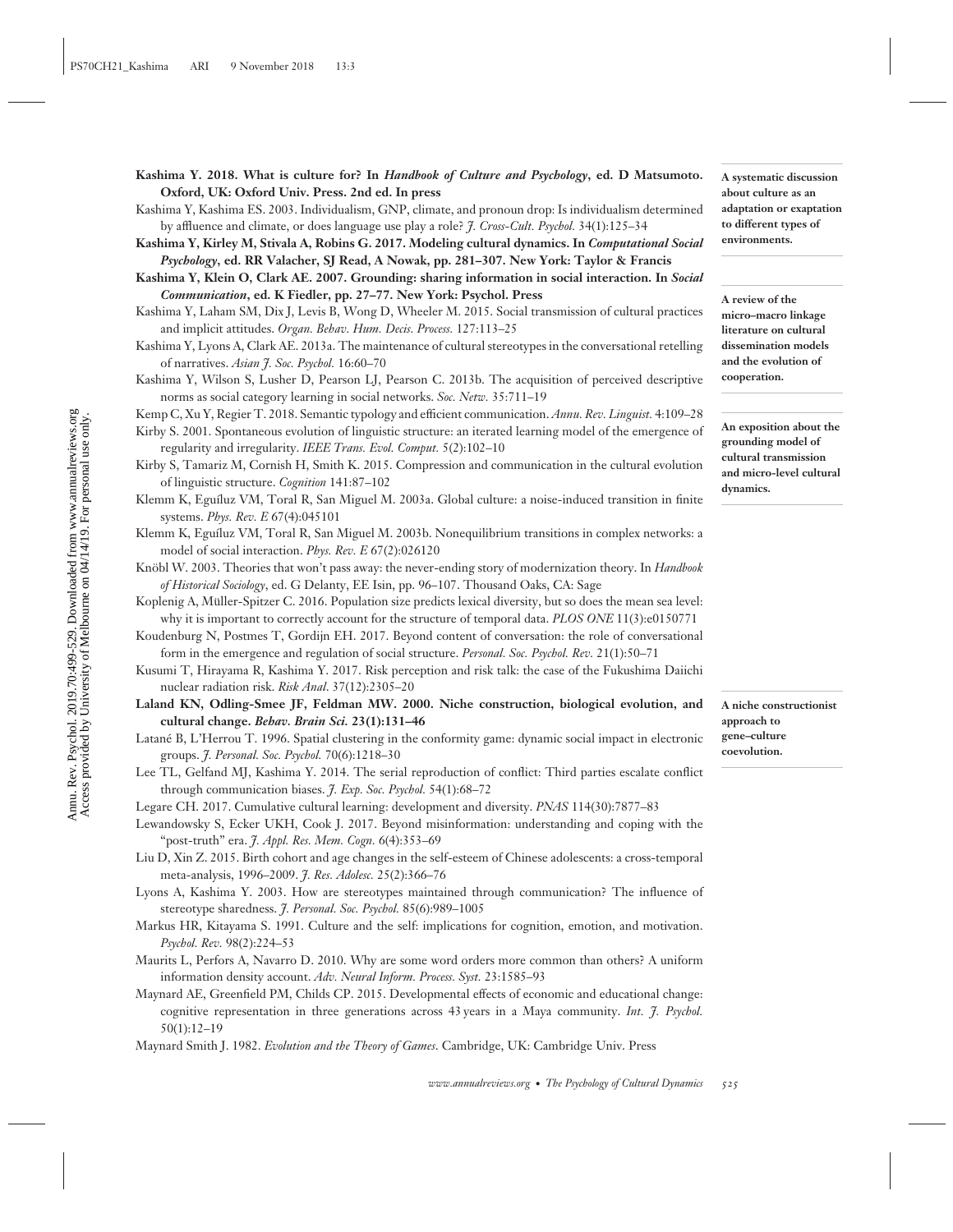- Mesoudi A. 2011. *Cultural Evolution: How Darwinian Theory Can Explain Human Culture and Synthesize the Social Sciences*. Chicago: Univ. Chicago Press
- Michel J-B, Shen YK, Aiden AP, Veres A, Gray MK, et al. 2011. Quantitative analysis of culture using millions of digitized books. *Science* 331(6014):176–82
- Miton H, Claidiere N, Mercier H. 2015. Universal cognitive mechanisms explain the cultural success of ` bloodletting. *Evol. Hum. Behav.* 36(4):303–12
- Morling B, Lamoreaux M. 2008. Measuring culture outside the head: a meta-analysis of individualismcollectivism in cultural products. *Personal. Soc. Psychol. Rev.* 12(3):199–221
- Morris MW, Chiu C-Y, Liu Z. 2015. Polycultural psychology. *Annu. Rev. Psychol.* 66:631–59
- Muthukrishna M, Henrich J. 2016. Innovation in the collective brain. *Phil. Trans. R. Soc. B* 371(1690):20150192

Muthukrishna M, Shulman BW, Vasilescu V, Henrich J. 2014. Sociality influences cultural complexity. *Proc. R. Soc. Lond., Ser. B* 281(1774):20132511

- Nairne JS, Pandeirada JNS. 2008. Adaptive memory: remembering with a stone-age brain. *Curr. Dir. Psychol. Sci.* 17(4):239–43
- Nairne JS, Pandeirada JNS, Gregory KJ, VanArsdall JE. 2009. Adaptive memory: fitness relevance and the hunter-gatherer mind. *Psychol. Sci.* 20(6):740–46
- Nairne JS, VanArsdall JE, Pandeirada JNS, Cogdill M, LeBreton JM. 2013. Adaptive memory: the mnemonic value of animacy. *Psychol. Sci.* 24(10):2099–105
- Navarro D, Perfors A, Kary A, Brown S, Donkin C. 2017. When extremists win: on the behavior of iterated learning chains when priors are heterogeneous. In *Proceedings of the 39th Annual Conference of the Cognitive Science Society*, ed. G Gunzelman, A Howes, T Tenbrink, E Davelaar, pp. 847–52. Austin, TX: Cogn. Sci. Soc.
- Nowak A, Gelfand MJ, Borkowski W, Cohen D, Hernandez I. 2016. The evolutionary basis of honor cultures. *Psychol. Sci.* 27(1):12–24
- Nowak A, Szamrej J, Latane B. 1990. From private attitudes to public opinions: a dynamic theory of social ´ impact. *Psychol. Rev.* 97(3):362–76
- Nowak MA. 2006. Five rules for the evolution of cooperation. *Science* 314:1560–63
- Nowak MA, Sigmund K. 1998. Evolution of indirect reciprocity by image scoring. *Nature* 393(6685):573–77
- Ogihara Y. 2016. The change in self-esteem among middle school students in Japan, 1989–2002. *Psychology* 7(11):1343–51
- Ogihara Y, Fujita H, Tominaga H, Ishigaki S, Kashimoto T, et al. 2015. Are common names becoming less common? The rise in uniqueness and individualism in Japan. *Front. Psychol.* 6:1490
- Ogihara Y, Uchida Y, Kusumi T. 2016. Losing confidence over time: temporal changes in self-esteem among older children and early adolescents in Japan, 1999–2006. *SAGE Open* 6(3):2158244016666606
- Ohtsuki H, Hauert C, Lieberman E, Nowak MA. 2006. A simple rule for the evolution of cooperation on graphs and social networks. *Nature* 441(7092):502–5
- Oishi S. 2014. Socioecological psychology. *Annu. Rev. Psychol.* 65:581–609
- Oishi S, Graham J, Kesebir S, Galinha IC. 2013. Concepts of happiness across time and cultures. *Personal. Soc. Psychol. Bull.* 39(5):559–77
- Oishi S, Kesebir S, Eggleston C, Miao FF. 2014. A hedonic story has a transmission advantage over a eudaimonic story. *J. Exp. Psychol.* 143(6):2153–66
- Oishi S, Talhelm T. 2012. Residential mobility: what psychological research reveals. *Curr. Dir. Psychol. Sci.* 21(6):425–30
- Oshio A, Okada R, Mogaki M, Namikawa T, Wakita T. 2014. Age and survey-year effects on self-esteem in Japan: a cross-temporal meta-analysis of scores on Rosenberg's Self-Esteem Scale. *Jpn. J. Educ. Psychol.* 62:273–82
- Oyserman D. 2017. Culture three ways: culture and subculture within countries. *Annu. Rev. Psychol.* 68:435–63
- Perfors A, Navarro DJ. 2014. Language evolution can be shaped by the structure of the world. *Cogn. Sci.* 38(4):775–93
- Peters K, Kashima Y. 2007. From social talk to social action: shaping the social triad with emotion sharing. *J. Personal. Soc. Psychol.* 93(5):780–97
- Peters K, Kashima Y. 2015. Bad habit or social good? How perceptions of gossiper morality are related to gossip content. *Eur. J. Soc. Psychol.* 45:784–98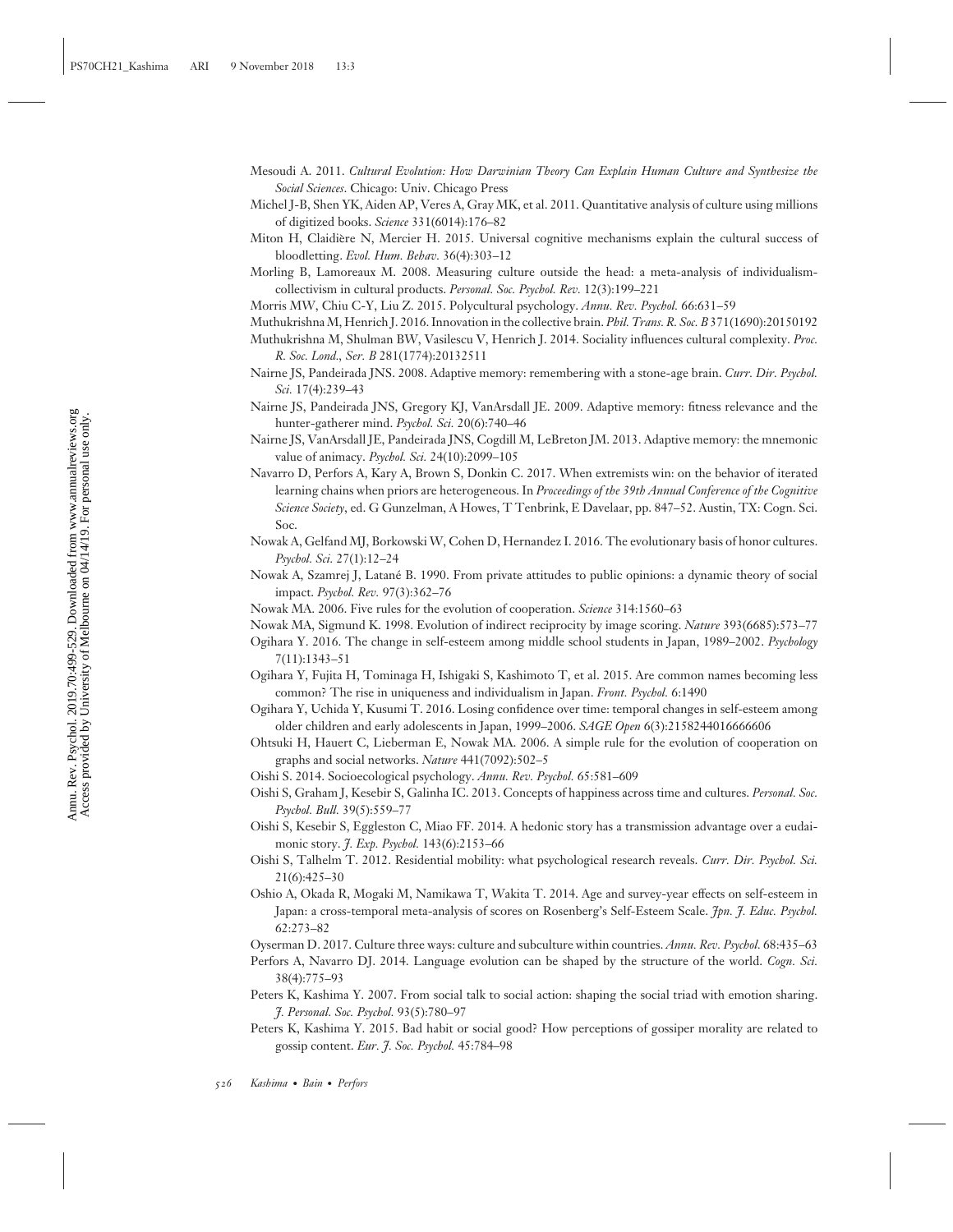- Phalet K, Schönpflug U. 2001. Intergenerational transmission of collectivism and achievement values in two acculturation contexts: the case of Turkish families in Germany and Turkish and Moroccan families in the Netherlands. *J. Cross-Cult. Psychol.* 32(2):186–201
- Piantadosi ST, Tily H, Gibson E. 2011. Word lengths are optimized for efficient communication. *PNAS* 108(9):3526–29
- Pyszczynski T, Solomon S, Greenberg J. 2015. Thirty years of terror management theory: from genesis to revelation. *Adv. Exp. Soc. Psychol.* 52:1–70

Rand DG, Nowak MA. 2013. Human cooperation. *Trends Cogn. Sci.* 17(8):413–25

- Ravignani A, Delgado T, Kirby S. 2017. Musical evolution in the lab exhibits rhythmic universals. *Nat. Hum. Behav.* 1:0007
- Richerson PJ, Baldini R, Bell AV, Demps K, Frost K, et al. 2016. Cultural group selection plays an essential role in explaining human cooperation: a sketch of the evidence. *Behav. Brain Sci.* 39:e30

Rimé B. 2009. Emotion elicits the social sharing of emotion: theory and empirical review. *Emot. Rev.* 1(1):60–85

- Riolo RL, Cohen MD, Axelrod R. 2001. Evolution of cooperation without reciprocity. *Nature* 414(6862):441– 43
- **Rothstein B, Stolle D. 2008. The state and social capital: an institutional theory of generalized trust.** *Comp. Politics* **40(4):441–59**
- Sabatier C, Lannegrand-Willems L. 2005. Transmission of family values and attachment: a French threegeneration study. *Appl. Psychol.* 54(3):378–95
- **Santos HC, Varnum MEW, Grossmann I. 2017. Global increases in individualism.** *Psychol. Sci.* **28(9):1228–39**
- Schaller M, Conway LG III. 1999. Influence of impression-management goals on the emerging contents of group stereotypes: support for a social-evolutionary process. *Personal. Soc. Psychol. Bull.* 25(7):819–33
- Schaller M, Conway LG III, Tanchuk TL. 2002. Selective pressures on the once and future contents of ethnic stereotypes: effects of the communicability of traits. *J. Personal. Soc. Psychol.* 82(6):861–77
- Schönpflug U. 2001. Intergenerational transmission of values: the role of transmission belts. *†. Cross-Cult. Psychol.* 32(2):174–85
- Segall MH, Campbell DT, Herskovits MJ. 1966. *The Influence of Culture on Visual Perceptions*. Indianapolis, IN: Bobbs-Merrill
- Shibanai Y, Yasuno S, Ishiguro I. 2001. Effects of global information feedback on diversity: extensions to Axelrod's adaptive culture model. *J. Confl. Resolut.* 45(1):80–96
- Shteynberg G, Galinsky AD. 2011. Implicit coordination: sharing goals with similar others intensifies goal pursuit. *J. Exp. Soc. Psychol.* 47(6):1291–94
- Sigmund K, De Silva H, Traulsen A, Hauert C. 2010. Social learning promotes institutions for governing the commons. *Nature* 466(7308):861–63
- Simonton DK. 2011. Creativity and discovery as blind variation: Campbell's 1960 BVSR model after the half-century mark. *Rev. Gen. Psychol.* 15(2):158–74
- Sindi SS, Dale R. 2016. Culturomics as a data playground for tests of selection: mathematical approaches to detecting selection in word use. *J. Theor. Biol.* 405(Suppl. C):140–49
- Skrebyte A, Garnett P, Kendal JR. 2016. Temporal relationships between individualism-collectivism and the economy in Soviet Russia. *J. Cross-Cult. Psychol.* 47(9):1217–35
- Smith ER. 2014. Evil acts and malicious gossip: a multiagent model of the effects of gossip in socially distributed person perception. *Personal. Soc. Psychol. Rev.* 18(4):311–25
- Smith K, Perfors A, Fehér O, Samara A, Swoboda K, Wonnacott E. 2017. Language learning, language use and the evolution of linguistic variation. *Philos. Trans. R. Soc. B* 372(1711):20160051
- Smith K, Wonnacott E. 2010. Eliminating unpredictable variation through iterated learning. *Cognition* 116(3):444–49
- Sommerfeld RD, Krambeck HJ, Semmann D, Milinski M. 2007. Gossip as an alternative for direct observation in games of indirect reciprocity. *PNAS* 104(44):17435–40

Sperber D. 1996. *Explaining Culture: A Naturalistic Approach*. Oxford, UK: Blackwell

Stivala A, Kashima Y, Kirley M. 2016. Culture and cooperation in a spatial public goods game. *Phys. Rev. E* 94(3):32303

**A comparative study of relationships between confidence in nation-state institutions and generalized trust.**

**The most significant study of macro-level cultural changes in individualism and collectivism to date.**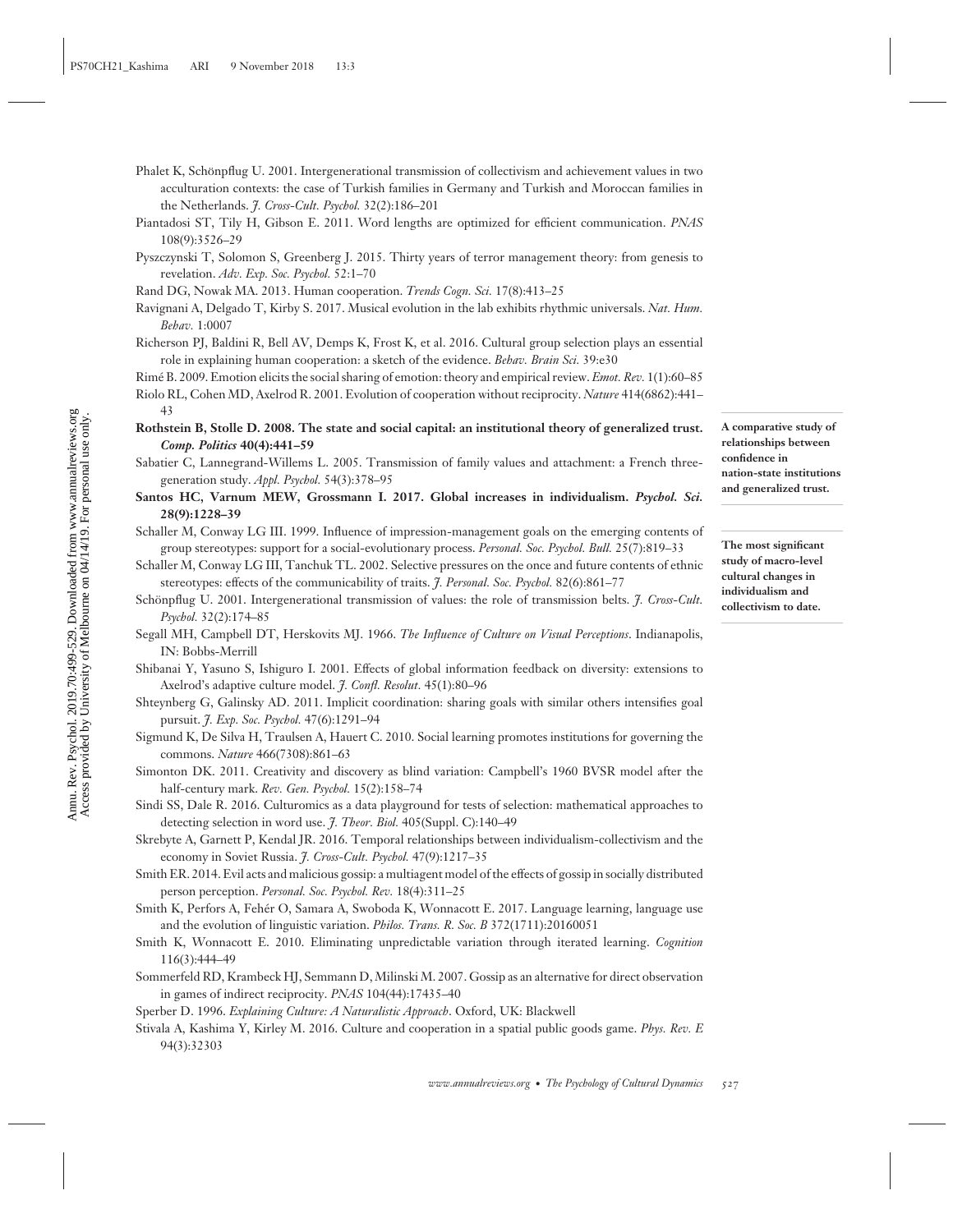**An argument for the use of effect size in macro-level cultural dynamics research.**

**A defense of the use of significance testing in macro-level cultural dynamics research.**

- Stubbersfield JM, Tehrani JJ, Flynn EG. 2015. Serial killers, spiders and cybersex: social and survival information bias in the transmission of urban legends. *Br. J. Psychol.* 106(2):288–307
- Stubbersfield JM, Tehrani JJ, Flynn EG. 2017. Chicken tumours and a fishy revenge: evidence for emotional content bias in the cumulative recall of urban legends. *J. Cogn. Cult.* 17(1–2):12–26
- Suchow JW, Bourgin DD, Griffiths TL. 2017. Evolution in mind: evolutionary dynamics, cognitive processes, and Bayesian inference. *Trends Cogn. Sci.* 21:522–30
- Sun JH, Ryder AG. 2016. The Chinese experience of rapid modernization: sociocultural changes, psychological consequences? *Front. Psychol.* 7:477
- Talhelm T, Zhang X, Oishi S, Shimin C, Duan D, et al. 2014. Large-scale psychological differences within China explained by rice versus wheat agriculture. *Science* 344(6184):603–8
- Tan R, Fay N. 2011. Cultural transmission in the laboratory: Agent interaction improves the intergenerational transfer of information. *Evol. Hum. Behav.* 32(6):399–406
- Taylor C, Nowak MA. 2007. Transforming the dilemma. *Evolution* 61(10):2281–92
- Thomas KA, DeScioli P, Haque OS, Pinker S. 2014. The psychology of coordination and common knowledge. *J. Personal. Soc. Psychol.* 107(4):657–76
- Tönnies F. 1963. Community and Society, transl. CP Loomis. New York: Harper & Row
- Tria F, Loreto V, Servedio VDP, Strogatz SH. 2014. The dynamics of correlated novelties. *Sci. Rep.* 4:5890
- Triandis HC. 1995. *Individualism and Collectivism: New Directions in Social Psychology*. Boulder, CO: Westview Press
- Trivers RL. 1971. The evolution of reciprocal altruism. *Q. Rev. Biol.* 46(1):35–57
- **Trzesniewski KH, Donnellan MB. 2010. Rethinking "Generation Me": a study of cohort effects from 1976–2006.** *Perspect. Psychol. Sci.* **5:58–75**
- Turchin P, Currie TE, Turner EAL, Gavrilets S. 2013. War, space, and the evolution of Old World complex societies. *PNAS* 110(41):16384–89
- Turner JC. 1987. *Rediscovering the Social Group: A Self-Categorization Theory*. Oxford, UK: Blackwell
- Twenge JM, Abebe EM, Campbell WK. 2010. Fitting in or standing out: trends in American parents' choices for children's names, 1880–2007. *Soc. Psychol. Personal. Sci.* 1(1):19–25
- Twenge JM, Campbell WK. 2001. Age and birth cohort differences in self-esteem: a cross-temporal metaanalysis. *Personal. Soc. Psychol. Rev.* 5(4):321–44
- Twenge JM, Campbell WK. 2008. Increases in positive self-views among high school students: birthcohort changes in anticipated performance, self-satisfaction, self-liking, and self-competence. *Psychol. Sci.* 19(11):1082–86
- **Twenge JM, Campbell WK. 2010. Birth cohort differences in the Monitoring the Future dataset and elsewhere: further evidence for Generation Me—commentary on Trzesniewsk & Donnelan 2010.** *Perspect. Psychol. Sci.* **5:81–88**
- Twenge JM, CampbellWK, Carter NT. 2014. Declines in trust in others and confidence in institutions among American adults and late adolescents, 1972–2012. *Psychol. Sci.* 25:1914–23
- Twenge JM, Campbell WK, Gentile B. 2012. Increases in individualistic words and phrases in American books, 1960–2008. *PLOS ONE* 7(7):e40181
- Twenge JM, Campbell WK, Gentile B. 2013. Changes in pronoun use in American books and the rise of individualism, 1960–2008. *J. Cross-Cult. Psychol.* 44(3):406–15
- Twenge JM, Carter NT, Campbell WK. 2017. Age, time period, and birth cohort differences in self-esteem: reexamining a cohort-sequential longitudinal study. *J. Personal. Soc. Psychol.* 112(5):E9–17
- Twenge JM, Foster JD. 2010. Birth cohort increases in narcissistic personality traits among American college students, 1982–2009. *Soc. Psychol. Personal. Sci.* 1(1):99–106
- Twenge JM, Honeycutt N, Prislin R, Sherman RA. 2016. More polarized but more independent: political party identification and ideological self-categorization among US adults, college students, and late adolescents, 1970–2015. *Personal. Soc. Psychol. Bull.* 42(10):1364–83
- Twenge JM, Konrath S, Foster JD, Campbell WK, Bushman BJ. 2008. Egos inflating over time: a crosstemporal meta-analysis of the Narcissistic Personality Inventory. *J. Personal.* 76(4):828–75
- Twenge JM, Zhang L, Im C. 2004. It's beyond my control: a cross-temporal meta-analysis of increasing externality in locus of control, 1960–2002. *Personal. Soc. Psychol. Rev.* 8(3):308–19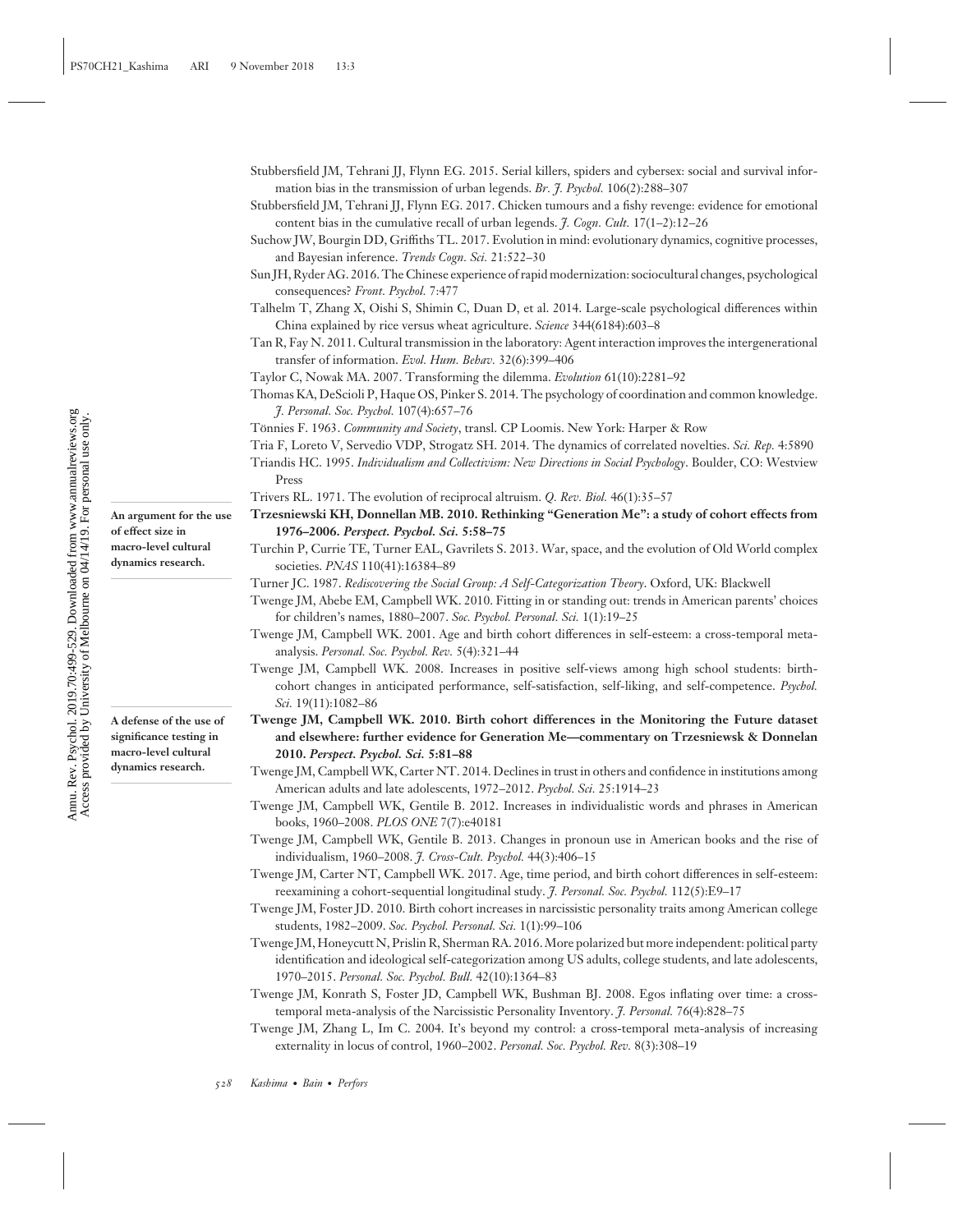- Uskul AK, Kitayama S, Nisbett RE. 2008. Ecocultural basis of cognition: Farmers and fishermen are more holistic than herders. *PNAS* 105(25):8552–56
- Valori L, Picciolo F, Allansdottir A, Garlaschelli D. 2012. Reconciling long-term cultural diversity and shortterm collective social behavior. *PNAS* 109(4):1068–73
- Van de Vliert E. 2013. Climato-economic habitats support patterns of human needs, stresses, and freedoms. *Behav. Brain Sci.* 36(5):465–80

Varnum MEW, Grossmann I. 2017. Cultural change: The how and the why. *Perspect. Psychol. Sci.* 12:956–72

WeisbuchM, Pauker K, Ambady N. 2009. The subtle transmission of race bias via televised nonverbal behavior. *Science* 326(5960):1711–14

West SA, Griffin AS, Gardner A. 2007. Evolutionary explanations for cooperation. *Curr. Biol.* 17(16):R661–72

- Whiten A, Caldwell CA, Mesoudi A. 2016. Cultural diffusion in humans and other animals. *Curr. Opin. Psychol.* 8:15–21
- **Wilson DS, Hayes SC, Biglan A, Embry DD. 2014. Evolving the future: toward a science of intentional change.** *Behav. Brain Sci.* **37(4):395–416**
- Xin Z, Niu J, Chi L. 2012. Birth cohort changes in Chinese adolescents' mental health.*Int. J. Psychol.* 47(4):287– 95
- Xin Z, Xin S. 2017. Marketization process predicts trust decline in China. *J. Econ. Psychol.* 62(Suppl. C):120–29
- Xu Y, Hamamura T. 2014. Folk beliefs of cultural changes in China. *Front. Psychol.* 5:1066
- **Yamagishi T. 2017. Individualism-collectivism, the rule of law, and general trust. In** *Trust in Social Dilemmas***, ed. PAM Van Lange, B Rockenbach, T Yamagishi, pp. 197–214. Oxford, UK: Oxford Univ. Press**
- Youn HJ, Strumsky D, Bettencourt LMA, Lobo J. 2015. Invention as a combinatorial process: evidence from US patents. *J. R. Soc. Interface* 12:20150272
- Younes N, Reips U-D. 2018. The changing psychology of culture in German-speaking countries: a Google Ngram study. *Int. J. Psychol*. 53(Suppl. 1):53–62
- Zeng R, Greenfield PM. 2015. Cultural evolution over the last 40 years in China: using the Google Ngram Viewer to study implications of social and political change for cultural values. *Int. J. Psychol.* 50(1):47–55
- Zhang R, Weng L. 2018. Not all cultural values are created equal: cultural change in China reexamined through Google books. *Int. J. Psychol.* In press

**The most comprehensive cross-cultural research on independent self-construal to date in 55 cultural groups.**

**A cultural evolutionary perspective on behavior change.**

**A related perspective on generalized trust and individualism, although somewhat different from our perspective.**

**Vignoles VL, Owe E, Becker M, Smith PB, Easterbrook MJ, et al. 2016. Beyond the "east-west" dichotomy: global variation in cultural models of selfhood.** *J. Exp. Psychol.* **145(8):966–1000**

Weisbuch M, Ambady N. 2009. Unspoken cultural influence: exposure to and influence of nonverbal bias. *J. Personal. Soc. Psychol.* 96(6):1104–19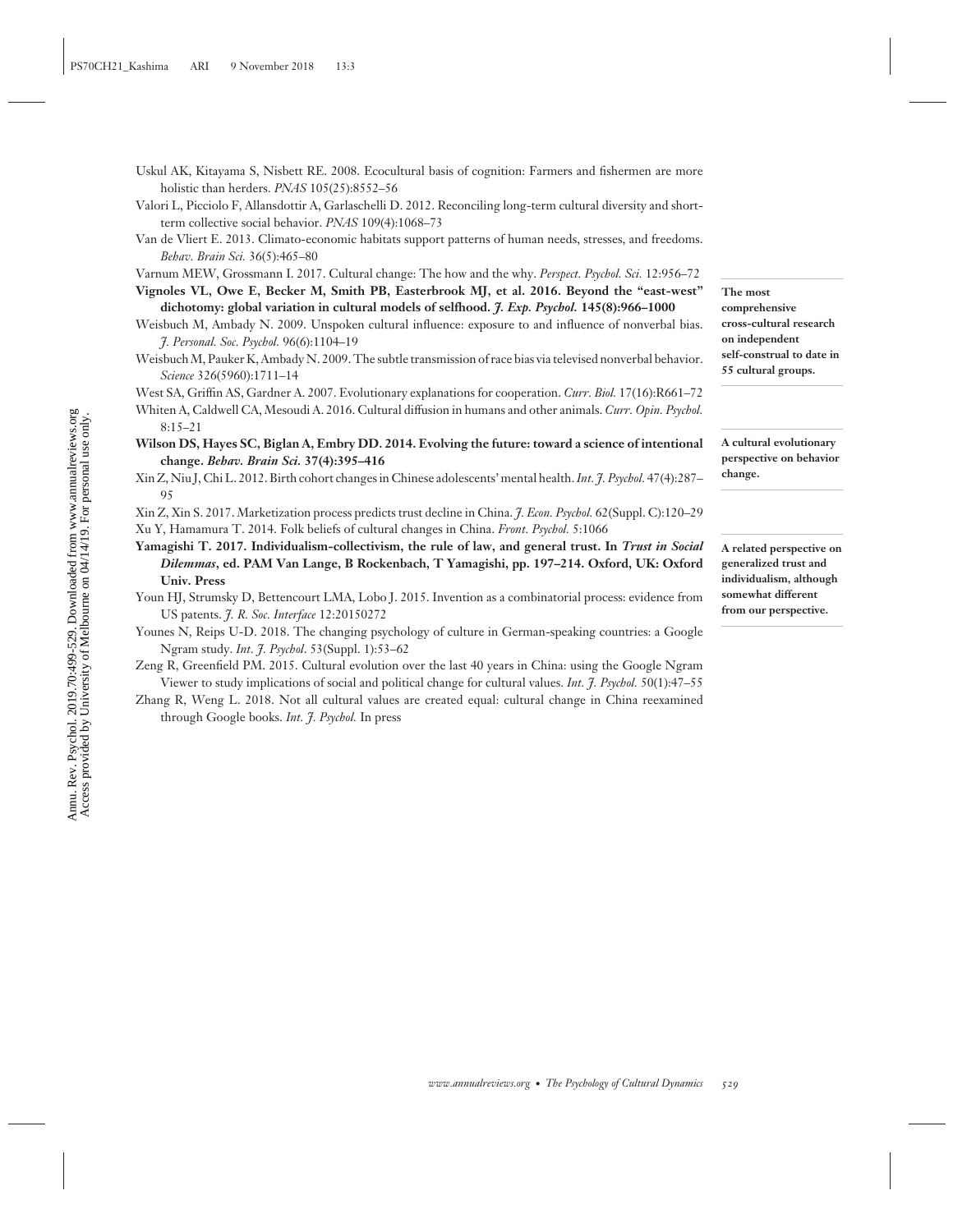**Annual Review of Psychology**

Volume 70, 2019

## **Contents**

| Interview with Shelley E. Taylor                                                                                                                                                       |
|----------------------------------------------------------------------------------------------------------------------------------------------------------------------------------------|
| The Neurocognitive Bases of Human Volition                                                                                                                                             |
| A Mechanistic Framework for Explaining Audience Design in Language<br>Production                                                                                                       |
| An Integrated Model of Action Selection: Distinct Modes of Cortical<br>Control of Striatal Decision Making<br>Melissa J. Sharpe, Thomas Stalnaker, Nicolas W. Schuck, Simon Killcross, |
| Mate Preferences and Their Behavioral Manifestations                                                                                                                                   |
| Developmental Adaptation to Stress: An Evolutionary Perspective                                                                                                                        |
| Motor Development: Embodied, Embedded, Enculturated, and Enabling                                                                                                                      |
| Face Processing in Infancy and Beyond: The Case of Social Categories                                                                                                                   |
| Agency and Motivation in Adulthood and Old Age<br>Jutta Heckhausen, Carsten Wrosch, and Richard Schulz  191                                                                            |
| Successful Memory Aging                                                                                                                                                                |
| Sexual Harassment in Academia: Ethical Climates and Bounded Ethicality<br>Ann E. Tenbrunsel, McKenzie R. Rees, and Kristina A. Diekmann  245                                           |
| Nonverbal Communication                                                                                                                                                                |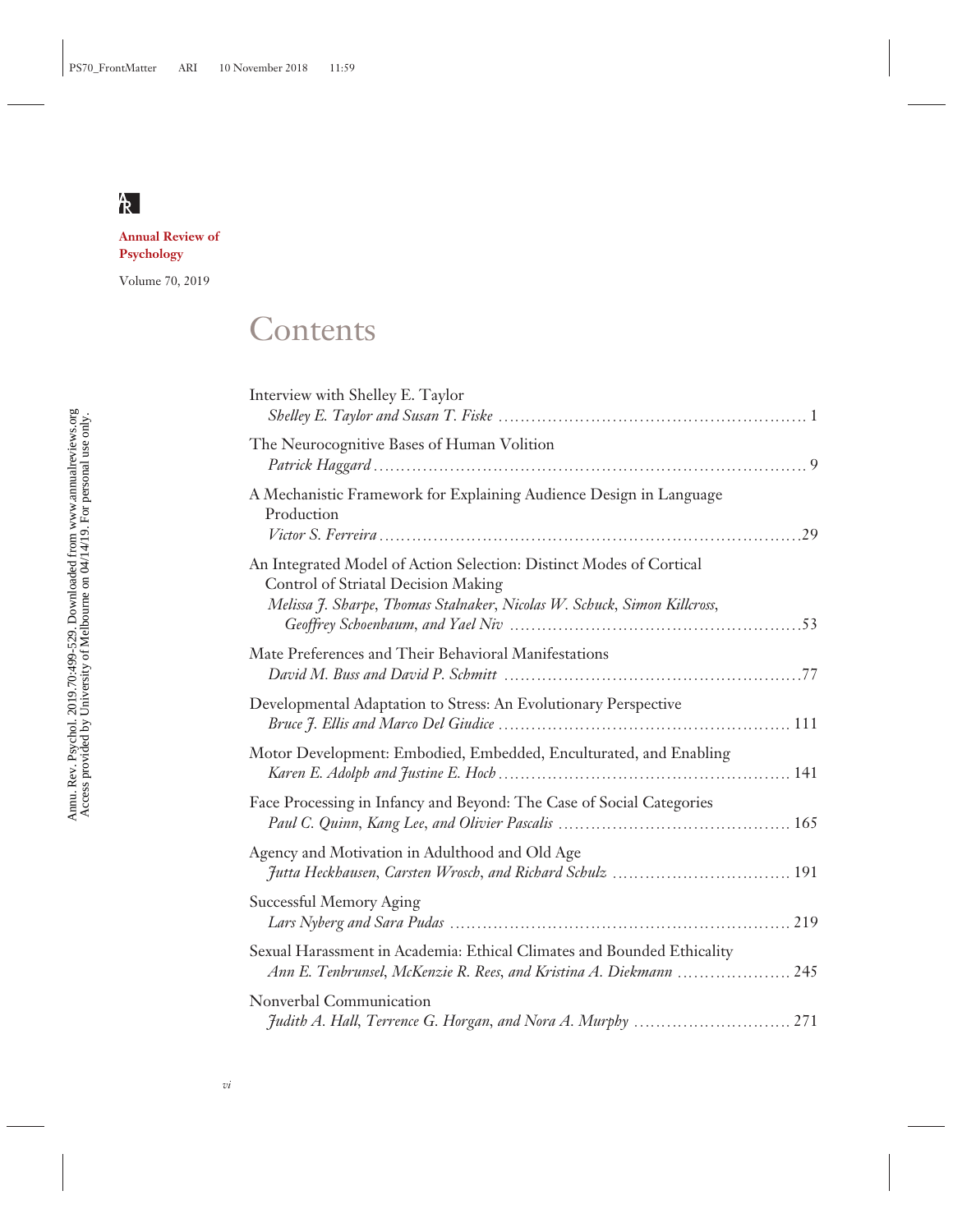| Reading Lies: Nonverbal Communication and Deception                                                                  |
|----------------------------------------------------------------------------------------------------------------------|
| Revenge: A Multilevel Review and Synthesis<br>Joshua Conrad Jackson, Virginia K. Choi, and Michele J. Gelfand  319   |
| The Caring Continuum: Evolved Hormonal and Proximal Mechanisms<br>Explain Prosocial and Antisocial Extremes          |
| Self-Control and Academic Achievement<br>Angela L. Duckworth, Jamie L. Taxer, Lauren Eskreis-Winkler,                |
| Attachment in Adulthood: Recent Developments, Emerging Debates,<br>and Future Directions                             |
| Personality Across the Life Span<br>Paul T. Costa, Jr., Robert R. McCrae, and Corinna E. Löckenhoff  423             |
| Projected Behavioral Impacts of Global Climate Change                                                                |
| Meanings and Functions of Money in Different Cultural Milieus                                                        |
| The Psychology of Cultural Dynamics: What Is It, What Do We Know,<br>and What Is Yet to Be Known?                    |
| <b>Computer Games in Education</b>                                                                                   |
| <b>Gifted Students</b><br>Frank C. Worrell, Rena F. Subotnik, Paula Olszewski-Kubilius,                              |
| Ten Surprising Facts About Stressful Life Events and Disease Risk                                                    |
| Psychobiological Mechanisms of Placebo and Nocebo Effects:<br>Pathways to Improve Treatments and Reduce Side Effects |
| Positive Affect and Health: What Do We Know and Where Next Should<br>We Go?                                          |
| Personality and Coping: Individual Differences in Responses to Emotion                                               |